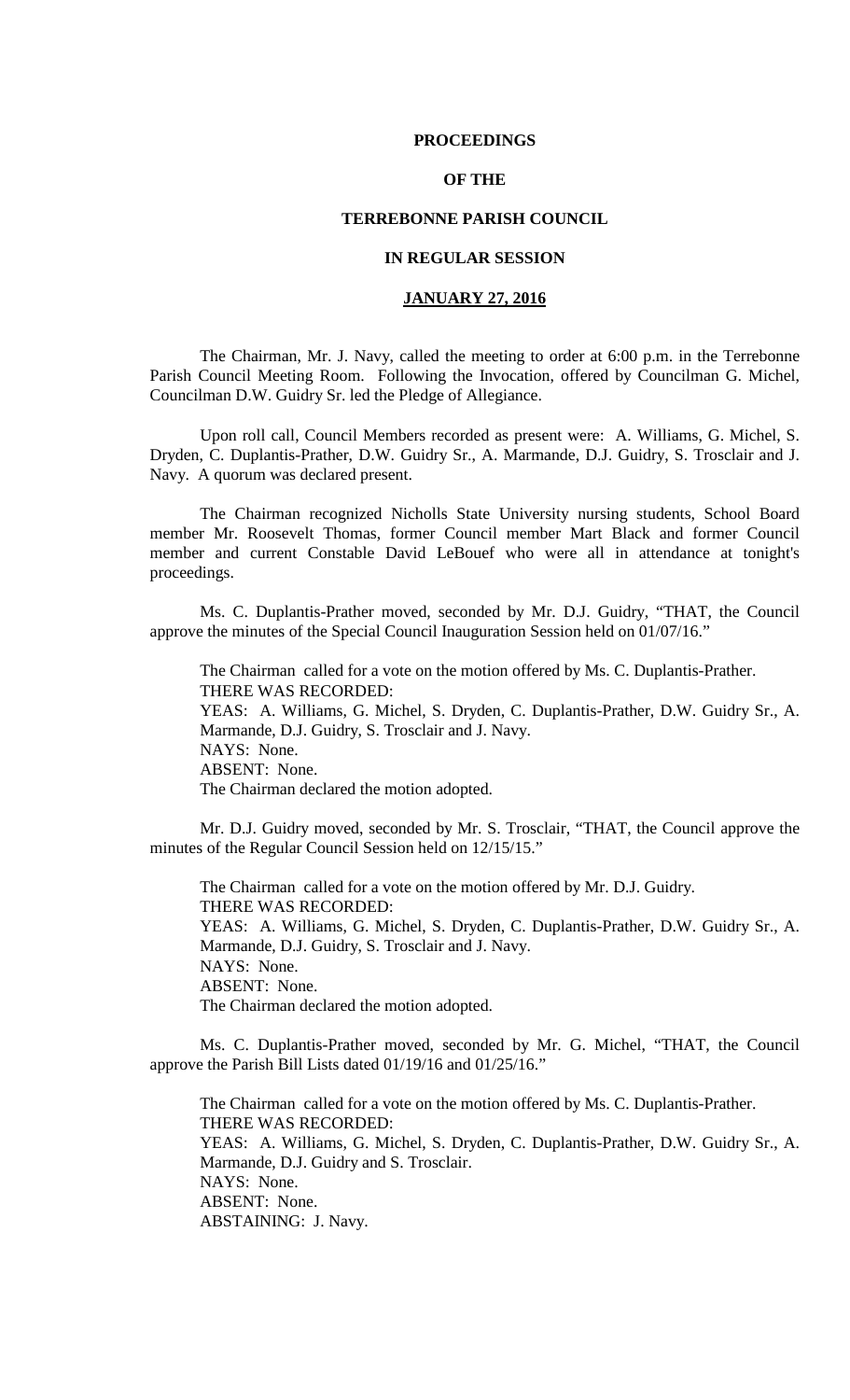The Chairman declared the motion adopted.

Ms. C. Duplantis-Prather moved, seconded by Mr. D.J. Guidry, "THAT, the Council approve the Parish Manual Check List for December 2015."

The Chairman called for a vote on the motion offered by Ms. C. Duplantis-Prather. THERE WAS RECORDED: YEAS: A. Williams, G. Michel, S. Dryden, C. Duplantis-Prather, D.W. Guidry Sr., A. Marmande, D.J. Guidry, S. Trosclair and J. Navy. NAYS: None. ABSENT: None. The Chairman declared the motion adopted.

Councilman S. Trosclair read aloud a commendation commending the 2015-2016 Terrebonne Parish students of the year as follows:

> Julia Thibodeaux - 5th grade Montegut Middle Hannah Robert - 8th grade Lacache Middle Mallory Robichaux - 12th grade South Terrebonne High

Hannah Robert, 8th grade student of the year, thanked the School Board for their selection and thanked the Council for the commendation.

Julia Thibodeaux, 5th grade student of the year, thanked the Council for the commendation and stated that it is an honor to be the student of the year for Terrebonne Parish.

Council member D.J. Guidry and Mr. G. Michel congratulated both young ladies for the great job and encouraged them to keep up the hard work.

Councilman S. Trosclair read aloud a commendation commending the finalist for the 2015-2016 Terrebonne Parish students of the year as follows:

> 5th grade Ja'Niya Bonvillian - Bayou Black Elementary Austin Abelseth - Broadmoor Elementary Deborah Baudoin - Caldwell Middle Macie Blanchard - Coteau Bayou Blue Elementary Ezrah Rodriguez - Elysian Fields Middle Madalyn Triche - Gibson Elementary Mariah Parfait - Grand Caillou Middle Rebekah Robert - Lacache Middle Angelica Perez - Legion Park Elementary Cadence Luquette - Lisa Park Elementary Julia Thibodeaux - Montegut Middle Ashley Green - Mulberry Elementary Gavin Vordick - Oakshire Elementary Elizabeth Theriot - Southdown Elementary Tiana Johnson - Village East Middle Ethan Lovell - Dularge Elementary

> > 8th grade Kaelynn Louviere - Evergreen Jr. High Amber Henry - Grand Caillou Middle Angela Manangan - Houma Jr. High Hannah Robert - Lacache Middle Emily Arceneaux - Montegut Middle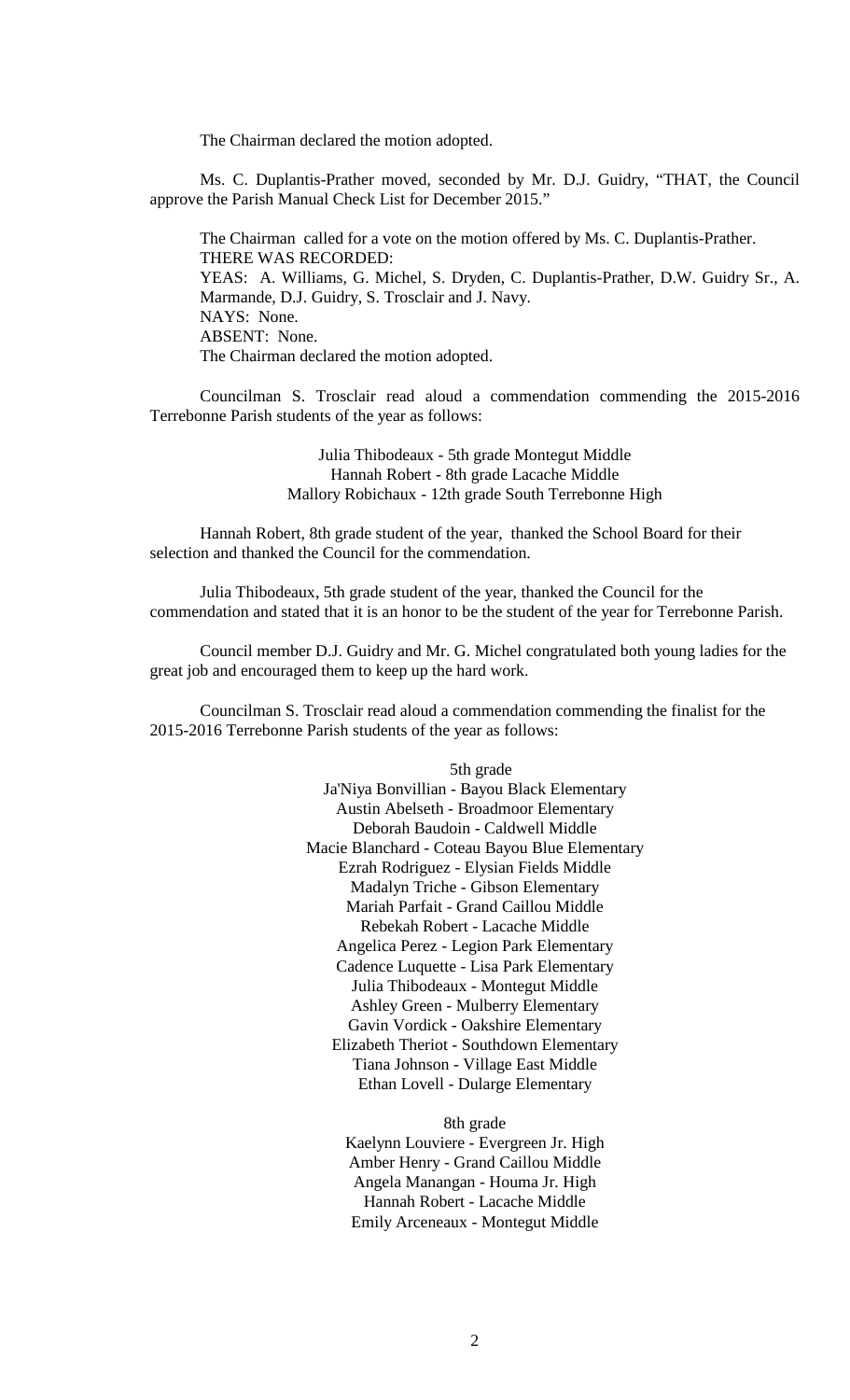Aaliyah Wright - Oaklawn Jr. High

12th grade Amber Peltier - H.L. Bourgeois High Kaitlyn Moore - Ellender High Mallory Robichaux - South Terrebonne High Camille Marcel - Terrebonne High

Councilman S. Trosclair congratulated and thanked the students of the year and finalist for their hard work.

Ms. Stacey Solet, Terrebonne Parish Elementary Supervisor, congratulated the students of the year and Parish winners and noted that these students show excellent academic achievement, citizenship and leadership. Ms. Solet also thanked the Council for recognizing the students of Terrebonne Parish.

School Board member Mr. Roosevelt Thomas stated that is an honor to watch and represent these students of Terrebonne Parish.

Councilwoman A. Williams congratulated the students and explained that two of the recipients, Mallory Robichaux and Aaliyah Wright are members of the Terrebonne Parish Youth Advisory Council; who dedicate the third Wednesday of every month to Terrebonne Parish.

Parish President G. Dove along with several Council members congratulated tonight's recipients for their achievements and wished them well on their future endeavors.

Councilman S. Dryden read aloud a commendation commending the 2017 Terrebonne Parish Teachers and Principals of the Year and announced the Principals of the Year as follows:

> Sandra Larose - Elementary School (Bourg Elementary) Darrell Dillard - Middle/Jr. High Schools, (Houma Jr. High) Julio Contreras - High School (Terrebonne High)

Ms. Sandra Larose, Bourg Elementary principal of the year, thanked the Council for the commendation, and thanked Ms. Stacy Solet and Mr. Roosevelt for their support and their effective decision making. Ms. Larose encouraged the Council to visit the public schools in Terrebonne Parish.

Mr. Julio Contreras, Terrebonne High principal of the year, thanked the Council and expressed that it is a team effort with his staff who work hard and collaborate every day to do their best. Mr. Contreras continued and stated that this year Terrebonne High School was blessed with the great accomplishment of becoming an "A" school.

Councilman S. Dryden announced the Teachers of the Year as follows:

Kathleen Abboud - Elementary School (Oakshire Elementary) Mary Gautreaux - Middle/Jr. High Schools (Lacache Middle) Virginia Lottinger - High School (Terrebonne High)

Ms. Kathleen Abboud, Elementary Teacher of the Year, thanked the Council for the acknowledgement and then thanked her family, the students and administrators and noted that it is heartwarming to see Parish Government and Parish School Board working together. Ms. Abboud also reminded everyone not to forget the many teachers around the Parish who are working just as hard.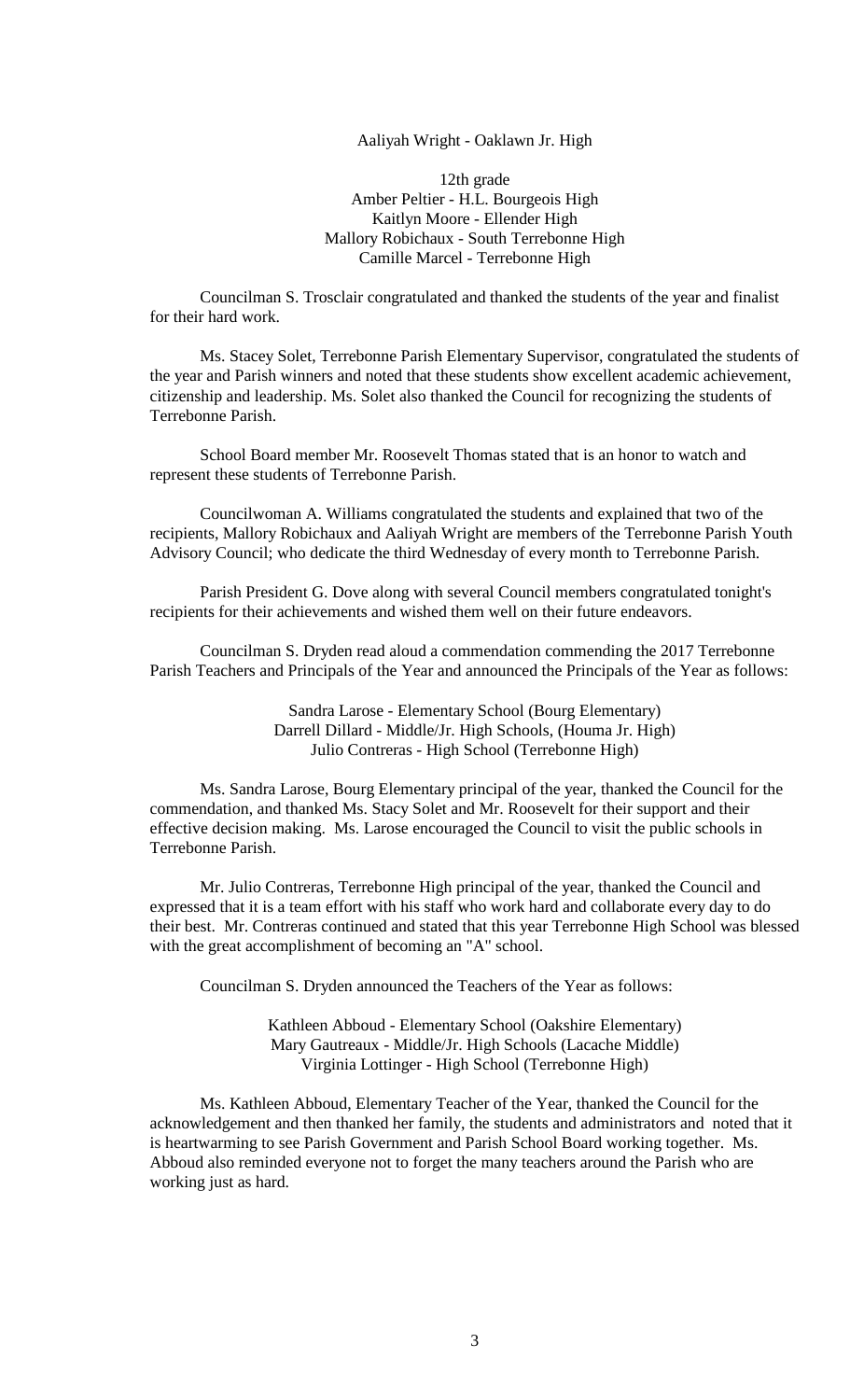Ms. Mary Gautreaux, Middle/Jr. High Teacher of the Year, thanked the Council for the commendation and stated that teaching is about making every child succeed and having the passion to do so.

Ms. Virginia Lottinger, High School Teacher of the Year, thanked the Council for the honoring the Teacher, Principals and Students of the Year.

Several Council members congratulated and thanked the teachers and administrators for all the hard work they do for the students of Terrebonne Parish.

Ms. A. Williams moved, seconded by Mr. D.J. Guidry, "THAT, it now being 6:43 p.m., the Council open public hearings."

The Chairman called for a vote on the motion offered by Ms. A. Williams. THERE WAS RECORDED: YEAS: A. Williams, G. Michel, S. Dryden, C. Duplantis-Prather, D.W. Guidry Sr., A. Marmande, D.J. Guidry, S. Trosclair and J. Navy. NAYS: None. ABSENT: None. The Chairman declared the motion adopted.

The Chairman recognized the public for comments on the following:

- A. A proposed ordinance to amend the 2016 Adopted Operating Budget and Budgeted Positions of the Terrebonne Parish Consolidated Government for the following items:
	- I. Budget/General Fund/Administration: Add Office Manager, \$79,019
	- II. Code of Ordinances: Section 2-86, "Parish President's Staff.

There were no comments from the public on the aforementioned proposed ordinance.

Ms. A. Williams moved, seconded by Mr. D.W. Guidry Sr., "THAT, the Council close the aforementioned public hearing."

The Chairman called for a vote on the motion offered by Ms. A. Williams. THERE WAS RECORDED: YEAS: A. Williams, G. Michel, S. Dryden, C. Duplantis-Prather, D.W. Guidry Sr., A. Marmande, D.J. Guidry, S. Trosclair and J. Navy. NAYS: None. ABSENT: None. The Chairman declared the motion adopted.

OFFERED BY: Ms. A. Williams SECONDED BY: Ms. C. Duplantis-Prather

## ORDINANCE NO. 8670

AN ORDINANCE TO AMEND THE 2016 ADOPTED OPERATING BUDGET AND BUDGETED POSITIONS; AMEND CODE OF ORDINANCES, OF THE TERREBONNE PARISH CONSOLIDATED GOVERNMENT FOR THE FOLLOWING ITEMS AND TO PROVIDE FOR RELATED MATTERS.

- I. BUDGET/GENERAL FUND/ADMINISTRATION: ADD OFFICE MANAGER, \$79,019
- II. CODE OF ORDINANCES: SECTION 2-86, "PARISH PRESIDENT'S STAFF"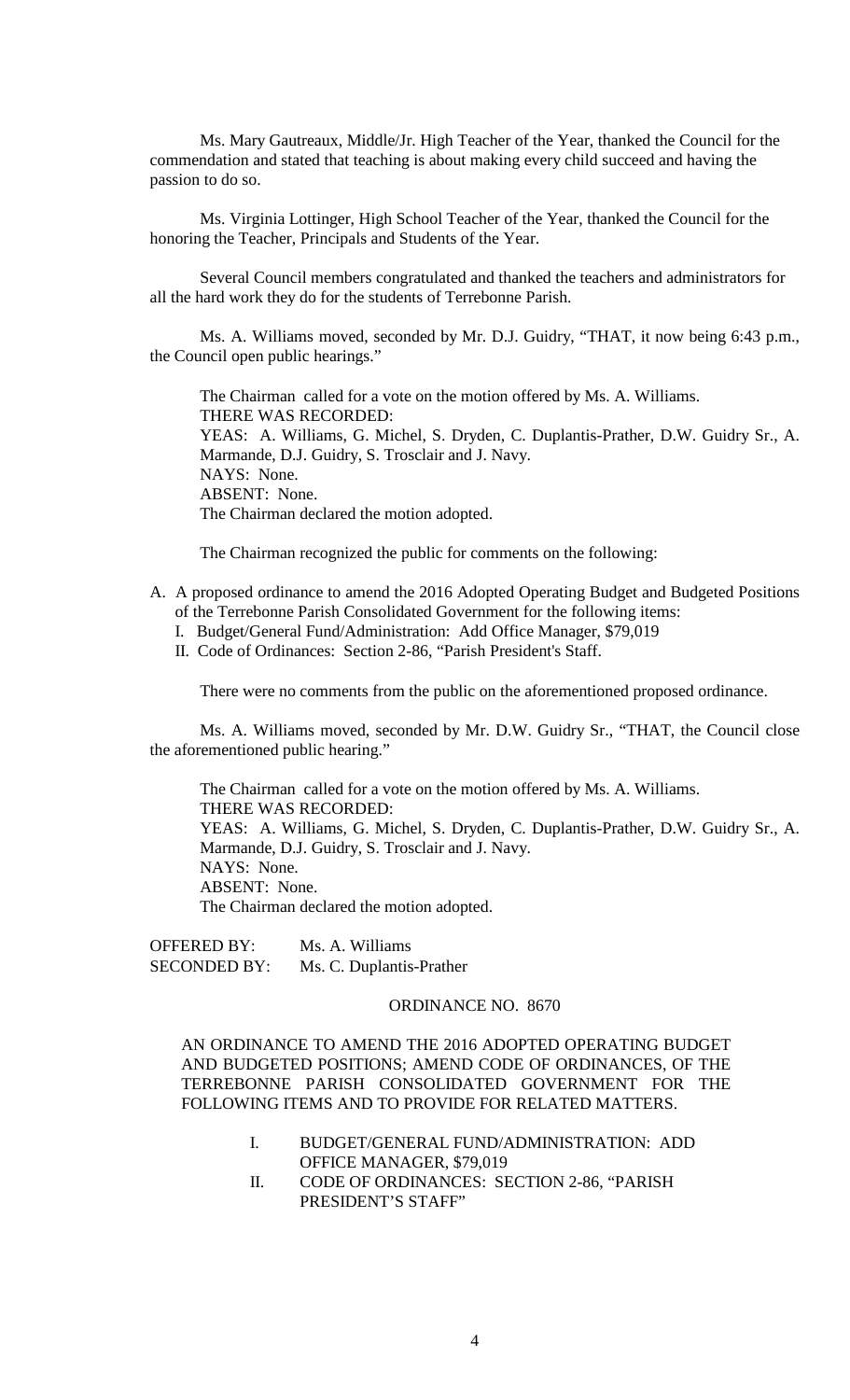### SECTION I

WHEREAS, Administration is requesting to amend the Operating Budget and Budgeted Positions, adding an Office Manager position, Grade 208, for the General Fund-Administration Department, and

WHEREAS, the cost of salary and related taxes/benefits is \$79,019.

NOW, THEREFORE BE IT ORDAINED, by the Terrebonne Parish Council, on behalf of the Terrebonne Parish Consolidated Government, that the 2016 Adopted Operating Budget and Budgeted Positions be amended to recognize the necessary adjustment for the Office Manager position in the General Fund-Administration Department. (Attachment A)

### SECTION II

WHEREAS, Administration is requesting to amend the Terrebonne Parish Code of Ordinances Section 2-86, Parish President's Staff, as follows:

"The president shall have a staff directly and exclusively under his supervision and authority to include a parish presidents secretary Office Manager and an executive secretary. Both positions shall be responsible for duties as assigned and directed by the president."

NOW, THEREFORE BE IT FURTHER ORDAINED, by the Terrebonne Parish Council, on behalf of the Terrebonne Parish Consolidated Government, that the Terrebonne Parish Code of Ordinances, Section 2-86, Parish President's Staff, be amended as stated above.

### SECTION III

If any word, clause, phrase, section or other portion of this ordinance shall be declared null, void, invalid, illegal, or unconstitutional, the remaining words, clauses, phrases, sections and other portions of this ordinance shall remain in full force and effect, the provisions of this ordinance hereby being declared to be severable.

### SECTION IV

This ordinance shall become effective upon approval by the Parish President or as otherwise provided in Section 2-13(b) of the Home Rule Charter for a Consolidated Government for Terrebonne Parish, whichever occurs sooner.

This ordinance, having been introduced and laid on the table for at least two weeks, was voted upon as follows:

#### THERE WAS RECORDED:

YEAS: A. Williams, G. Michel, S. Dryden, C. Duplantis-Prather, D. W. Guidry, Sr., A. Marmande, D. J. Guidry, S. Trosclair and J. Navy. NAYS: None. NOT VOTING: None. ABSTAINING: None. ABSENT: None. The Chairman declared the ordinance adopted on this, the 27th day of January 2016.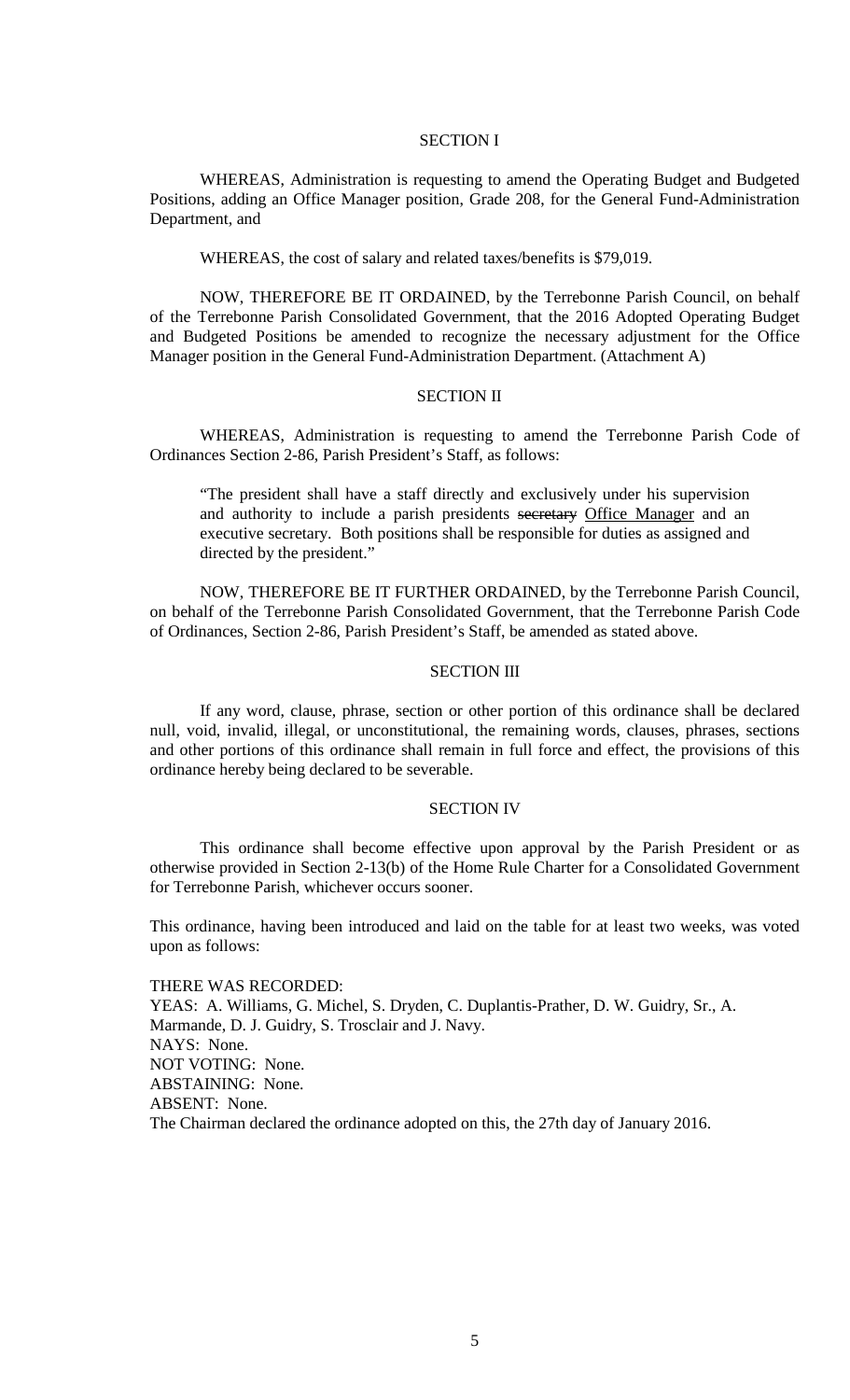## **ATTACHMENT A - General Fund-Administration**

|                                    |                | 2016          |                |
|------------------------------------|----------------|---------------|----------------|
|                                    | <b>Adopted</b> | <b>Change</b> | <b>Amended</b> |
|                                    |                |               |                |
| Salaries & Wages                   | 429,298        | 66,295        | 495,593        |
| <b>FICA</b>                        | 26.616         | 4.110         | 30,726         |
| Medicare                           | 6,225          | 961           | 7,186          |
| Pension                            | 34.344         | 5,304         | 39,648         |
| Unemployment Compensation          | 5,366          | 829           | 6,195          |
| <b>Workers Compensation</b>        | 1.374          | 212           | 1,586          |
| Group Insurance                    | 100,200        | 750           | 100,950        |
| <b>Employment Physicals</b>        | 500            | 450           | 950            |
| <b>Other Employee Requirements</b> | 7,000          | 108           | 7.108          |
| Fund Balance (Decrease)            | N/A            | (79,019)      | N/A            |

## **ATTACHMENT A - General Fund-Administration - New Position, Office Manager**

|                       | 2016   |       |        |       |            |                      |            |
|-----------------------|--------|-------|--------|-------|------------|----------------------|------------|
|                       | Adopte | Chang | Amende |       |            |                      |            |
|                       |        | е     |        | Level | <b>MIN</b> | MID                  | <b>MAX</b> |
|                       |        |       |        |       |            |                      |            |
|                       |        |       |        |       |            |                      |            |
| <b>Office Manager</b> |        |       |        | 208   |            | 44,197 55,246 66,295 |            |

The Chairman recognized the public for comments on the following:

- B. A proposed ordinance to amend the 2016 Adopted Operating Budget and 5-Year Capital Outlay Budget of the Terrebonne Parish Consolidated Government for the following items: I. Houma Police Department, \$47,305
	-
	- II.. Falgout Canal Freshwater Enhancement (TE-0063), \$3,300,000
	- III. Ornamental Signal Lights, \$12,040
	- IV. Le Petit de Terrebonne Theater Building, \$464,900
	- V. South La. Wetlands Discovery Center, \$856,750.

There were no comments from the public on the aforementioned proposed ordinance.

Ms. A. Williams moved, seconded by Ms. C. Duplantis-Prather, "THAT, the Council close the aforementioned public hearing."

The Chairman called for a vote on the motion offered by Ms. A. Williams. THERE WAS RECORDED: YEAS: A. Williams, G. Michel, S. Dryden, C. Duplantis-Prather, D.W. Guidry Sr., A. Marmande, D.J. Guidry, S. Trosclair and J. Navy. NAYS: None. ABSENT: None. The Chairman declared the motion adopted.

OFFERED BY: Ms. A. Williams SECONDED BY: Mr. D.J. Guidry

ORDINANCE NO. 8671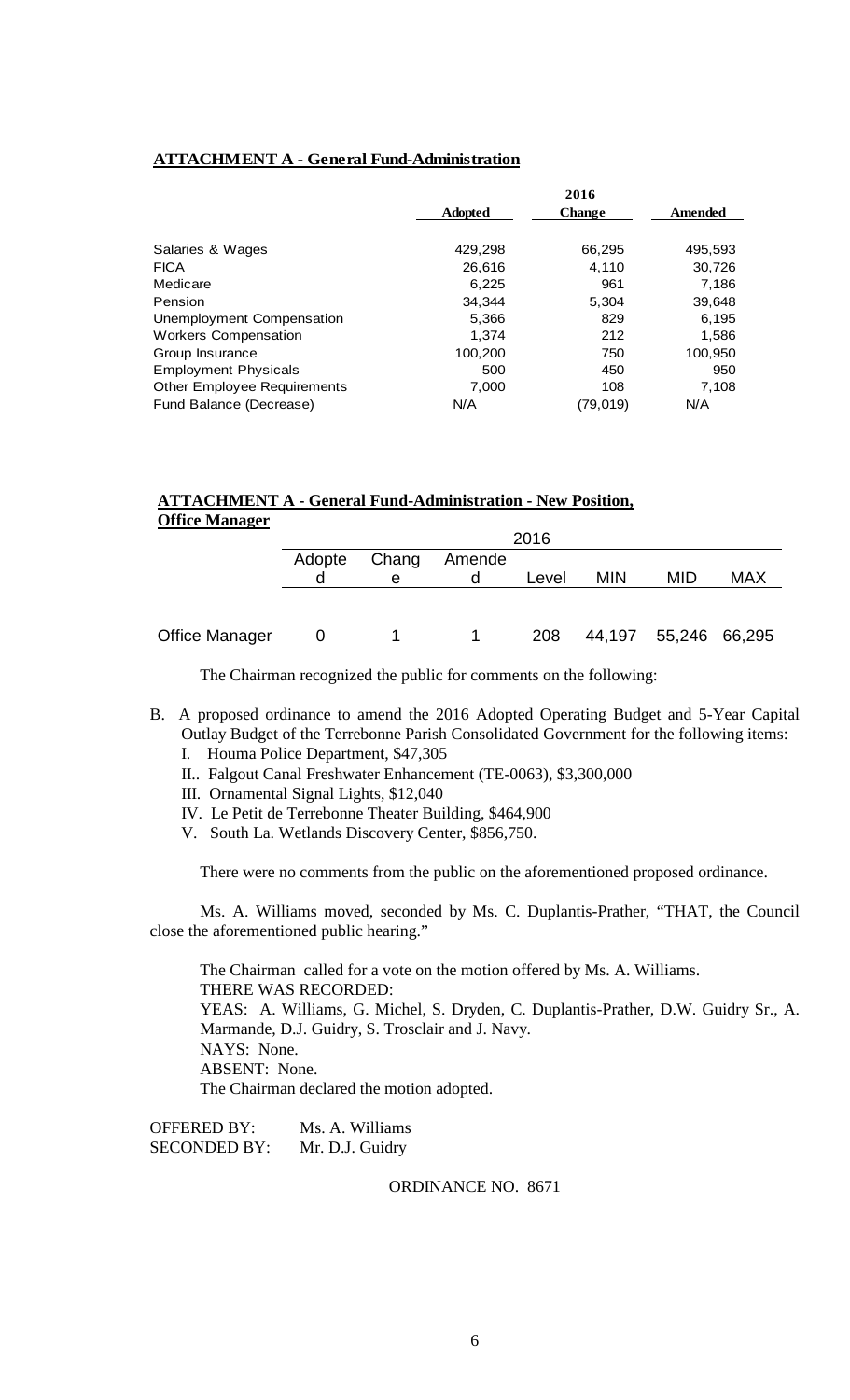AN ORDINANCE TO AMEND THE 2016 ADOPTED OPERATING BUDGET AND 5-YEAR CAPITAL OUTLAY BUDGET OF THE TERREBONNE PARISH CONSOLIDATED GOVERNMENT FOR THE FOLLOWING ITEMS AND TO PROVIDE FOR RELATED MATTERS.

- III. HOUMA POLICE DEPARTMENT, \$47,305
- IV. FALGOUT CANAL FRESHWATER ENHANCEMENT (TE-0063), \$3,300,000
- V. ORNAMENTAL SIGNAL LIGHTS, \$12,040
- VI. LE PETIT DE TERREBONNE THEATER BUILDING, \$464,900
- VII. SOUTH LA. WETLANDS DISCOVERY CENTER, \$856,750

## SECTION I

WHEREAS, the Houma Police Department received \$47,305 from the surplus sale of guns and vehicles (Units #247, 286 273 245 and 232), and

WHEREAS, the Police Department and Administration recommends the surplus revenue be added in the Machinery & Equipment account for \$17,305 for the purchase of guns and the Motor Vehicle account for \$30,000.

NOW, THEREFORE BE IT FURTHER ORDAINED, by the Terrebonne Parish Council, on behalf of the Terrebonne Parish Consolidated Government, that the 2016 Adopted Operating Budget be amended to recognize the sale of surplus items for the Houma Police Department. (Attachment A)

### SECTION II

WHEREAS, the Coastal Protection and Restoration Authority (CPRA) will provide a maximum of three million three hundred thousand dollars (\$3,300,000) in State Coastal Impact Assistance Program funds (CIAP) to the Parish for the Falgout Canal Freshwater Enhancement (TE-0063) project for the purpose of financing a portion of the construction costs, and

WHEREAS, the project area is located near the community of Theriot, in the marshes adjacent to Falgout Canal, between Bayou Dularge and the Houma Navigation Canal, and

WHEREAS, the parish will use up to six million fifty-one thousand seventy-four dollars (\$6,051,074) from its CIAP funds to fund the modeling, engineering and design, construction supervision and inspection, and portion of the construction costs for the project that was awarded on July 5, 2012.

NOW, THEREFORE BE IT FURTHER ORDAINED, by the Terrebonne Parish Council, on behalf of the Terrebonne Parish Consolidated Government, that the 2016 Adopted Operating Budget and the 5-Year Capital Outlay Budget be amended to recognize the additional funding for the Falgout Canal Freshwater Enhancement (TE-0063) Project. (Attachment B)

## SECTION III

WHEREAS, Terrebonne Parish entered into a Cooperative Endeavor Agreement with the State of Louisiana to share in the cost of ornamental signal lights installed at various locations in downtown Houma, and

WHEREAS, the initial funding for the Parish share was through a non-recurring Tourism grant in the amount of \$88,126.51, and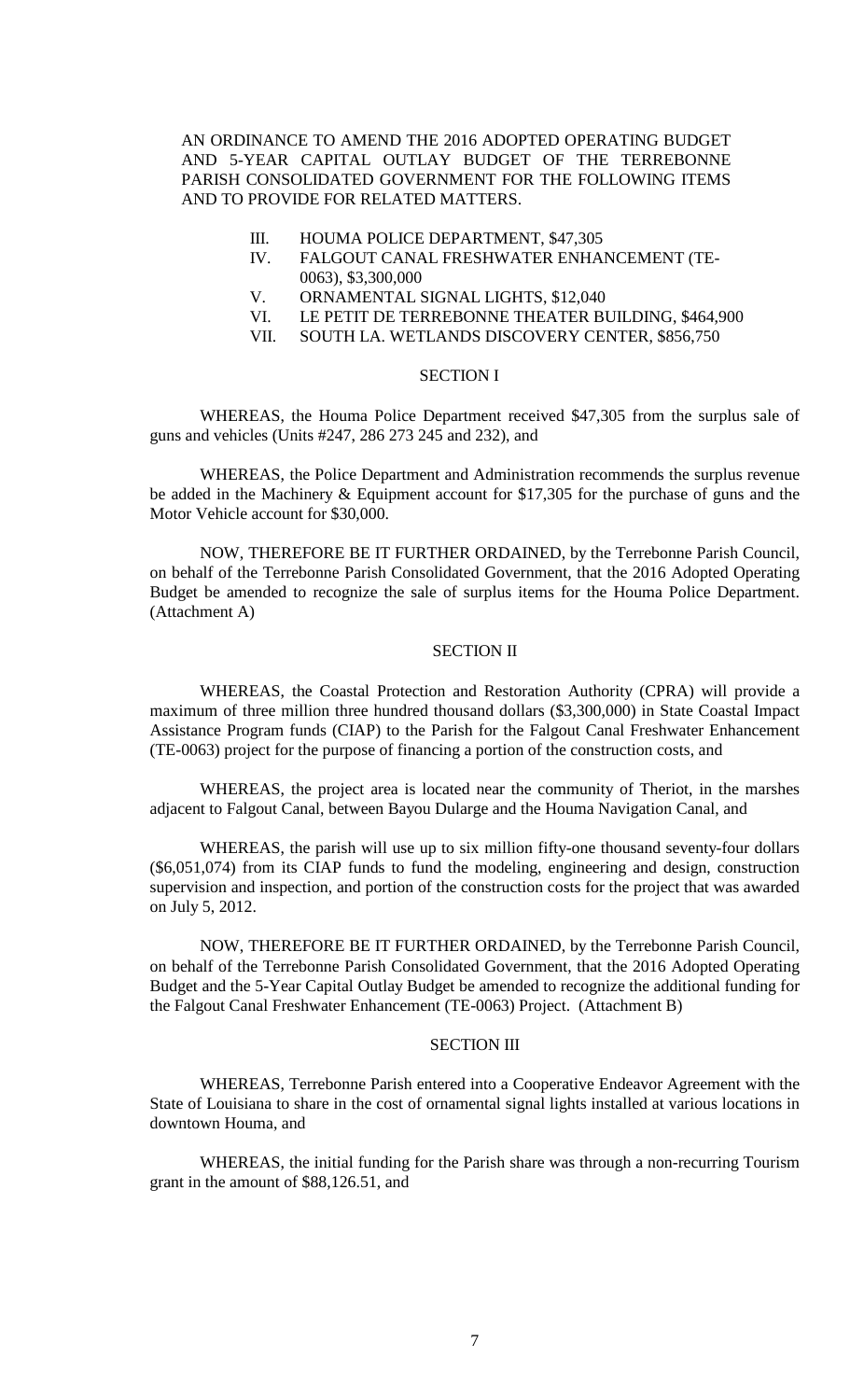WHEREAS, the State has notified the Parish of the final reconciled cost share of \$100,176.51, which requires an additional \$12,040 from the Parish, and,

WHEREAS, the additional funding is available in the fund balance of the Capital Projects Control Fund.

NOW, THEREFORE BE IT FURTHER ORDAINED, by the Terrebonne Parish Council, on behalf of the Terrebonne Parish Consolidated Government that the 2016 Adopted Operating Budget be amended to recognize the additional funding for the ornamental signal lights. (Attachment C)

#### SECTION IV

WHEREAS, the State of Louisiana, Facility Planning and Control has amended the cooperative endeavor agreement with Terrebonne Parish for the Le Petit de Terrebonne Theater Building, and

WHEREAS, the agreement includes additional funding from Facility Planning and Control of \$464,900 for total construction costs being \$688,000.

NOW, THEREFORE BE IT FURTHER ORDAINED, by the Terrebonne Parish Council, on behalf of the Terrebonne Parish Consolidated Government that the 2016 Operating Budget and 5-Year Capital Outlay Budget be amended to recognize the additional funding for the Le Petite de Terrebonne Theater Building Project. (Attachment D)

## SECTION V

WHEREAS, the State of Louisiana, Facility Planning and Control has amended the cooperative endeavor agreement with Terrebonne Parish for the South Louisiana Wetlands Discovery Center, and

WHEREAS, the agreement includes additional funding from Facility Planning and Control of \$856,750 for total construction cost being \$978,000, and

WHEREAS, the Center will provide educational opportunities for all residents of Terrebonne Parish and surrounding areas of our region.

NOW, THEREFORE BE IT FURTHER ORDAINED, by the Terrebonne Parish Council, on behalf of the Terrebonne Parish Consolidated Government that the 2016 Operating Budget and 5-Year Capital Outlay Budget be amended to recognize the additional funding for the South Louisiana Wetlands Discovery Center Project. (Attachment E)

### SECTION VI

If any word, clause, phrase, section or other portion of this ordinance shall be declared null, void, invalid, illegal, or unconstitutional, the remaining words, clauses, phrases, sections and other portions of this ordinance shall remain in full force and effect, the provisions of this ordinance hereby being declared to be severable.

### SECTION VII

This ordinance shall become effective upon approval by the Parish President or as otherwise provided in Section 2-13(b) of the Home Rule Charter for a Consolidated Government for Terrebonne Parish, whichever occurs sooner.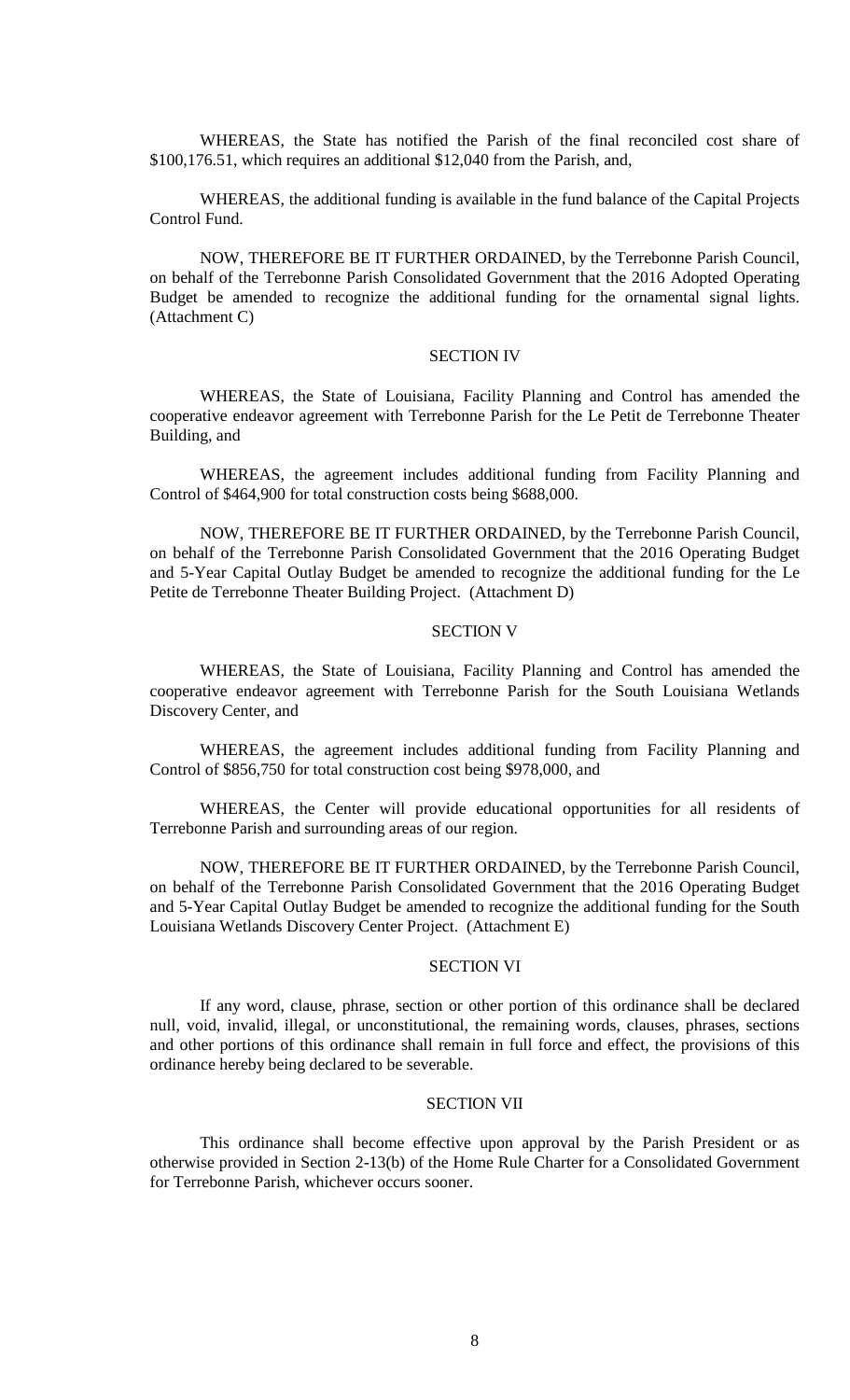This ordinance, having been introduced and laid on the table for at least two weeks, was voted upon as follows:

THERE WAS RECORDED: YEAS: A. Williams, G. Michel, S. Dryden, C. Duplantis-Prather, D. W. Guidry, Sr., A. Marmande, D. J. Guidry, S. Trosclair and J. Navy. NAYS: None. NOT VOTING: None. ABSTAINING: None. ABSENT: None. The Chairman declared the ordinance adopted on this, the 27th day of January 2016.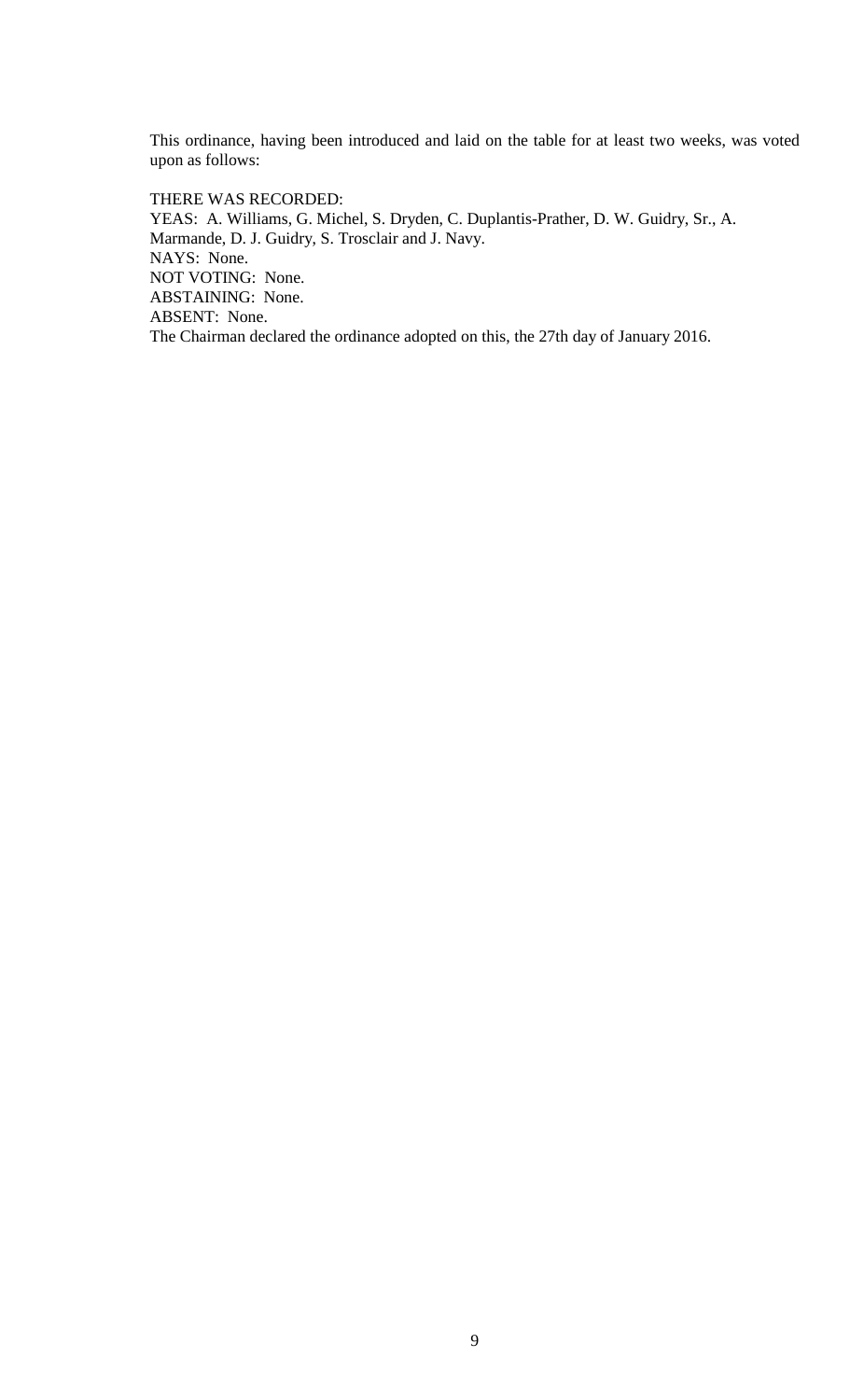# **ATTACHMENT A - Houma Police Department**

|                         | 2016           |               |         |  |
|-------------------------|----------------|---------------|---------|--|
|                         | <b>Adopted</b> | <b>Change</b> | Amended |  |
| Machinery & Equipment   | 70,000         | 17,305        | 87,305  |  |
| Motor Vehicles          | 284,508        | 30,000        | 314,508 |  |
| Fund Balance (Decrease) | N/A            | (47, 305)     | N/A     |  |

## **ATTACHMENT B - FALGOUT CANAL FRESHWATER ENHANCEMENT PROJECT TE-**

|                                             | 2016                     |               |             |
|---------------------------------------------|--------------------------|---------------|-------------|
|                                             | <b>Adopted</b>           | <b>Change</b> | Amended     |
| <b>Falgout Canal Freshwater Enhancement</b> | 5,396,661                | 3,300,000     | 8,696,661   |
| <b>DNR-Falgout Canal CPRA</b>               | $\overline{\phantom{a}}$ | (3,300,000)   | (3,300,000) |

## **ATTACHMENT C - ORNAMENTAL TRAFFIC LIGHTS**

|                                  |                | 2016          |         |
|----------------------------------|----------------|---------------|---------|
|                                  | <b>Adopted</b> | <b>Change</b> | Amended |
|                                  |                |               |         |
| <b>Ornamental Traffic Lights</b> | -              | 12,040        | 12,040  |
| Fund Balance (decrease)          | N/A            | (12,040)      | N/A     |

## **ATTACHMENT D - LE PETIT DE TERREBONNE THEATER BUILDING**

|                                | 2016           |               |           |
|--------------------------------|----------------|---------------|-----------|
|                                | <b>Adopted</b> | <b>Change</b> | Amended   |
| Le Petit Facility Improvements | 223.100        | 464.900       | 688,000   |
| <b>FP&amp;C Le Petit</b>       | (223, 100)     | (464,900)     | (688,000) |

### **ATTACHMENT E - SOUTH LOUISIANA WETLANDS DISCOVERY CENTER**

|                                      | 2016           |               |           |
|--------------------------------------|----------------|---------------|-----------|
|                                      | <b>Adopted</b> | <b>Change</b> | Amended   |
| South La Wetland Discovery Center    | 121.250        | 856.750       | 978.000   |
| FP&C South La Wetland Discovery Cent | (121.250)      | (856, 750)    | (978,000) |

The Chairman recognized the public for comments on the following:

- C. A proposed ordinance to amend the 2016 Adopted Operating Budget and Budgeted positions of the Terrebonne Parish Consolidated Government for the following items and to provide for related matters:
	- I. Public Works/Fleet Maintenance Division:
	- a. Budgeted Positions: Reinstate Fleet Maintenance Superintendent, Grade 211
	- b. Operating Budget, \$93,118.

There were no comments from the public on the aforementioned proposed ordinance.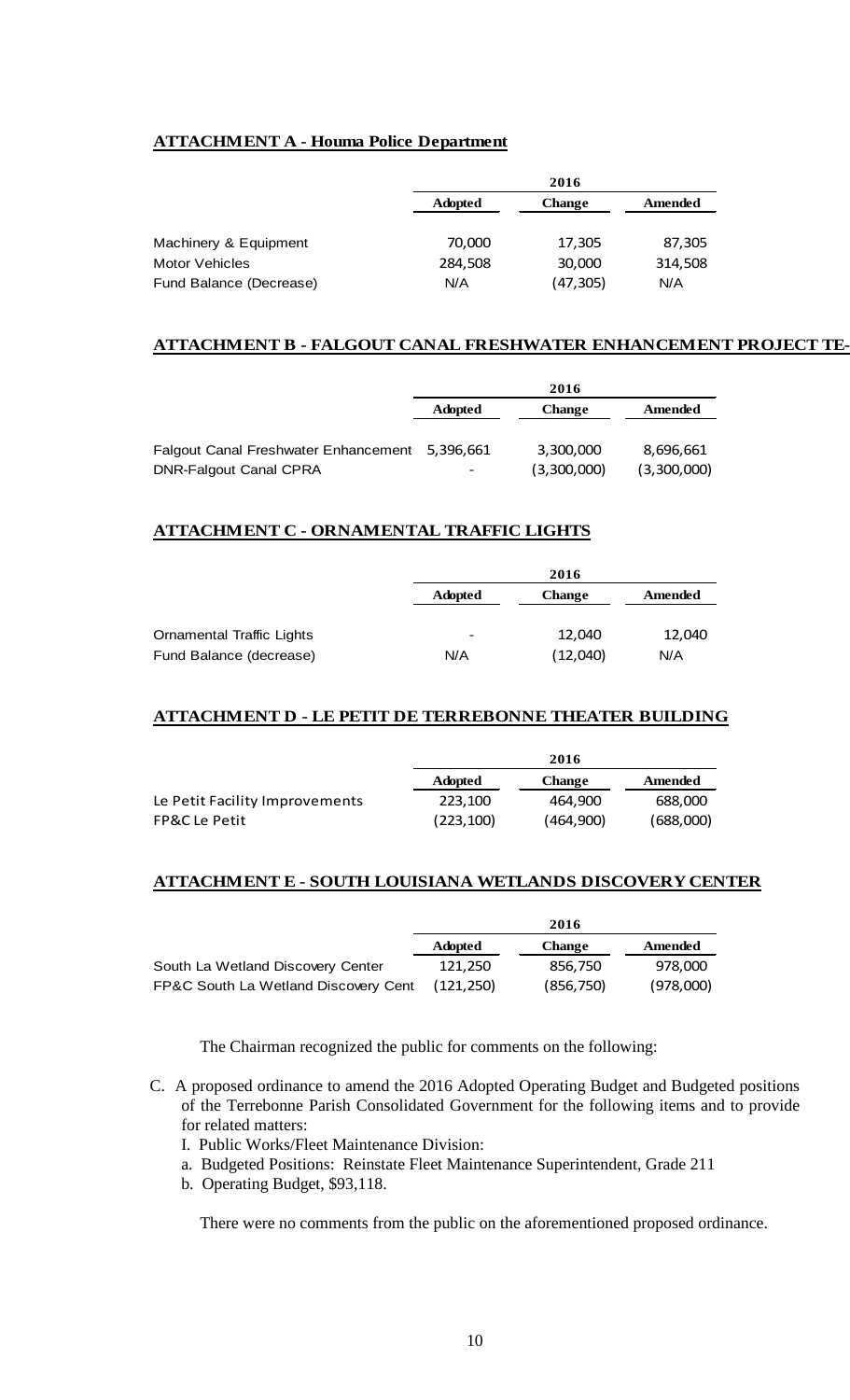Mr. D.J. Guidry moved, seconded by Ms. A. Williams, "THAT, the Council close the aforementioned public hearing."

The Chairman called for a vote on the motion offered by Mr. D.J. Guidry. THERE WAS RECORDED: YEAS: A. Williams, G. Michel, S. Dryden, C. Duplantis-Prather, D.W. Guidry Sr., A. Marmande, D.J. Guidry, S. Trosclair and J. Navy. NAYS: None. ABSENT: None. The Chairman declared the motion adopted.

OFFERED BY: Mr. D.J. Guidry<br>SECONDED BY: Ms. A. Williams SECONDED BY:

#### ORDINANCE NO. 8672

AN ORDINANCE TO AMEND THE 2016 ADOPTED OPERATING BUDGET AND BUDGETED POSITIONS OF THE TERREBONNE PARISH CONSOLIDATED GOVERNMENT FOR THE FOLLOWING ITEMS AND TO PROVIDE FOR RELATED MATTERS.

## I. PUBLIC WORKS/FLEET MAINTENANCE DIVISION: A. BUDGETED POSITIONS: REINSTATE FLEET MAINTENANCE SUPERINTENDENT, GRADE 211 B. OPERATING BUDGET, \$93,118

#### SECTION I

WHEREAS, Administration is requesting to amend the Operating Budget and Budgeted Positions, reinstating the position of Fleet Maintenance Superintendent, 211 Grade 208, for the Public Works Department/Fleet Maintenance Division, and

WHEREAS, the cost of salary and related taxes/benefits is estimated to be \$93,118, and

WHEREAS, the Fleet Maintenance Division is funded by the user departments of the government.

NOW, THEREFORE BE IT ORDAINED, by the Terrebonne Parish Council, on behalf of the Terrebonne Parish Consolidated Government, that the 2016 Adopted Operating Budget and Budgeted Positions be amended to recognize the cost for the Fleet Maintenance position in the Public Works Department/Fleet Maintenance Division. (Attachment A)

### SECTION II

If any word, clause, phrase, section or other portion of this ordinance shall be declared null, void, invalid, illegal, or unconstitutional, the remaining words, clauses, phrases, sections and other portions of this ordinance shall remain in full force and effect, the provisions of this ordinance hereby being declared to be severable.

### SECTION III

This ordinance shall become effective upon approval by the Parish President or as otherwise provided in Section 2-13(b) of the Home Rule Charter for a Consolidated Government for Terrebonne Parish, whichever occurs sooner.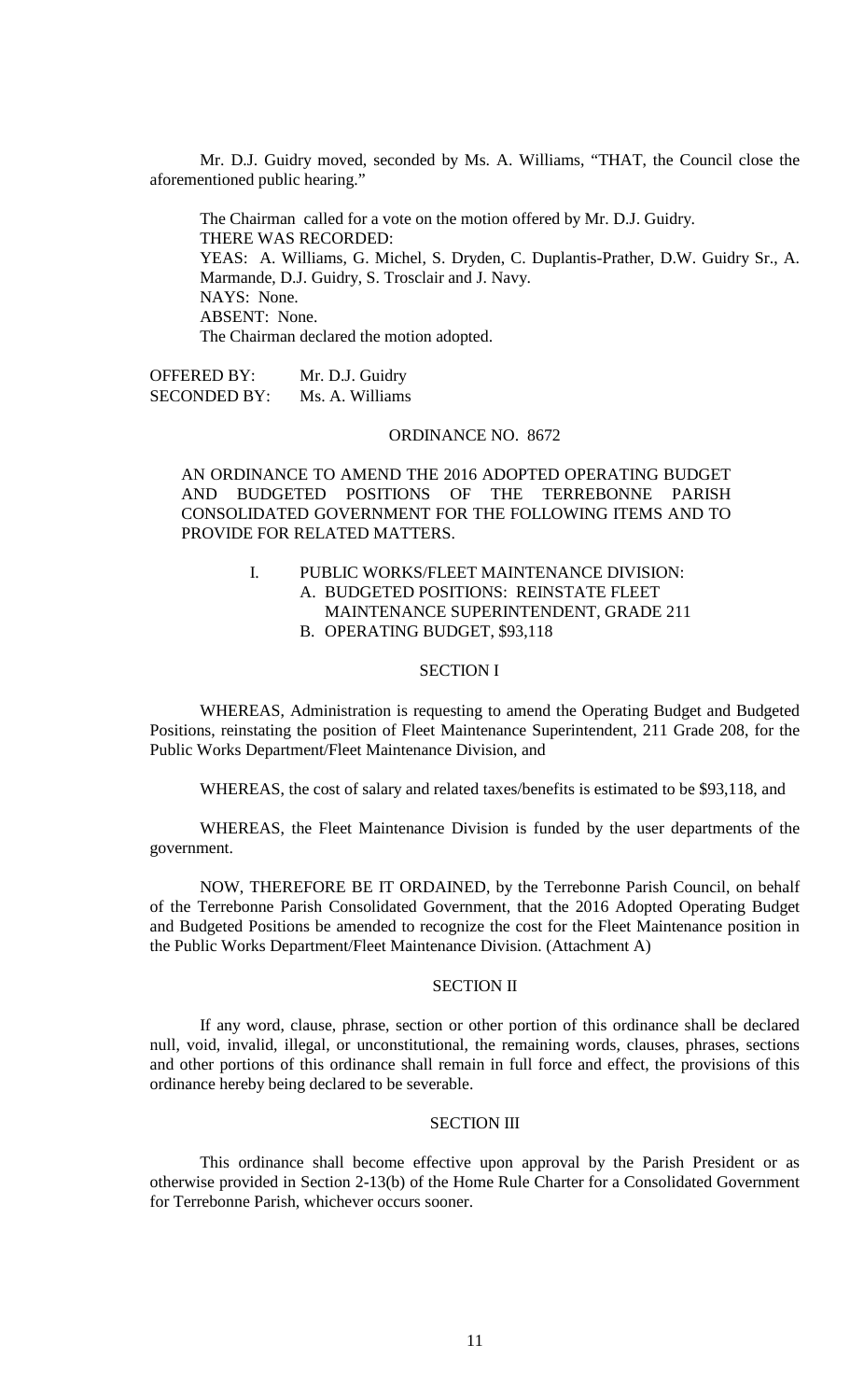This ordinance, having been introduced and laid on the table for at least two weeks, was voted upon as follows:

THERE WAS RECORDED: YEAS: A. Williams, G. Michel, S. Dryden, C. Duplantis-Prather, D. W. Guidry, Sr., A. Marmande, D. J. Guidry, S. Trosclair and J. Navy. NAYS: None. NOT VOTING: None. ABSTAINING: None. ABSENT: None. The Chairman declared the ordinance adopted on this, the 27th day of January 2016.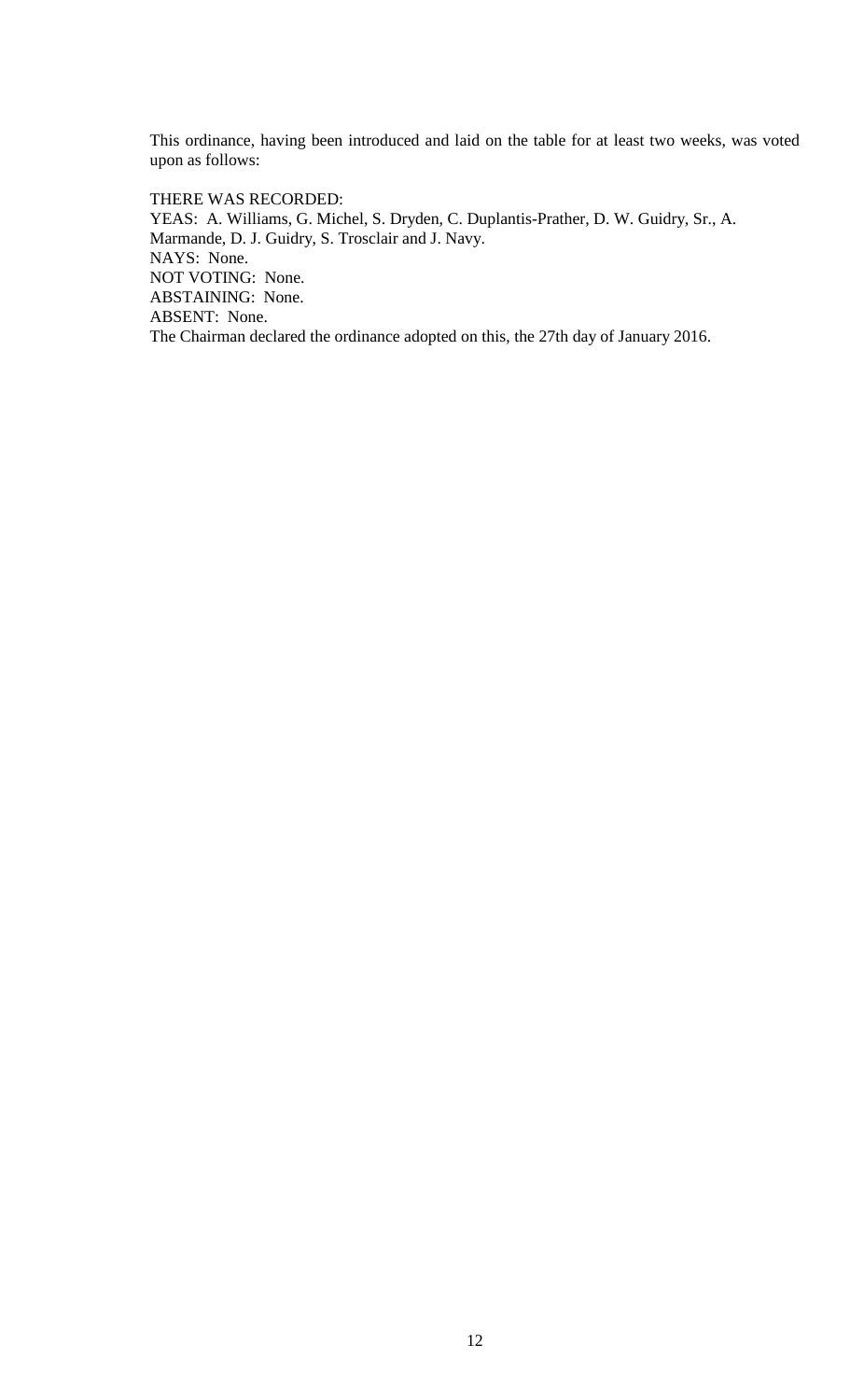## **ATTACHMENT A - FLEET MAINTENANCE, SUPERINTENDENT**

|                                    | 2016           |               |             |
|------------------------------------|----------------|---------------|-------------|
|                                    | <b>Adopted</b> | <b>Change</b> | Amended     |
|                                    |                |               |             |
| Salaries & Wages                   | 369,346        | 67,083        | 436,429     |
| <b>FICA</b>                        | 23,271         | 4.159         | 27,430      |
| Medicare                           | 5,443          | 973           | 6,416       |
| Pension                            | 30,028         | 5,367         | 35,395      |
| Unemployment Compensation          | 4,692          | 839           | 5,531       |
| <b>Workers Compensation</b>        | 12.297         | 2,198         | 14,495      |
| Group Insurance                    | 126,200        | 12,500        | 138,700     |
| <b>Employment Physicals</b>        | 150            | 450           | 600         |
| <b>Other Employee Requirements</b> | 1.500          | 108           | 1,608       |
| <b>Fleet Maintenance Fees</b>      | (980,000)      | (93,677)      | (1,073,677) |

## **ATTACHMENT A – FLEET MAINTENANCE, SUPERINTENDENT**

|                | 2016                      |                |          |       |                          |            |            |
|----------------|---------------------------|----------------|----------|-------|--------------------------|------------|------------|
|                | Chang<br>Amende<br>Adopte |                |          |       |                          |            |            |
|                | d                         | e              | d        | Level | <b>MIN</b>               | <b>MID</b> | <b>MAX</b> |
|                |                           |                |          |       |                          |            |            |
|                |                           |                |          |       |                          |            |            |
| Superintendent | - 0                       | $\overline{1}$ | $\sim$ 1 |       | 211 57,231 71,539 85,847 |            |            |

The Chairman recognized the public for comments on the following:

D. A proposed ordinance that will amend the Parish Code, Chapter 16, Article IV, Section 16- 120, to increase the number of days to 3 per calendar week on which facilities may conduct raffle, bingo, or keno games.

Mr. Reed Callais, a Larose resident and President of Schriever Lyons Club, expressed that the Evergreen Lyons Club has been more than helpful to the Schriever Lyons Club and gives plenty back to the community; noting that he is in favor of the aforementioned proposed ordinance.

Ms. Maranda Trahan, a Houma resident, expressed that she is in favor of the aforementioned proposed ordinance; noting that Terrebonne Parish needs Bingo to be able to continue to giving back to various organizations who depend on their support.

Mr. Mark Bergeron, a Houma resident, read aloud a letter on behalf of Ms. Charolette Sanders, which stated her many concerns and recommended Terrebonne Parish to follow state law which doesn't have a cap on the number of days it can be played; noting that Terrebonne Parish is the only Parish with a regulation of days.

Mr. Clifton Pierce, a Bayou Black resident, expressed that Bingo should not be allowed to be played for more than 3 days per week per hall.

There were no more comments from the public on the proposed ordinance.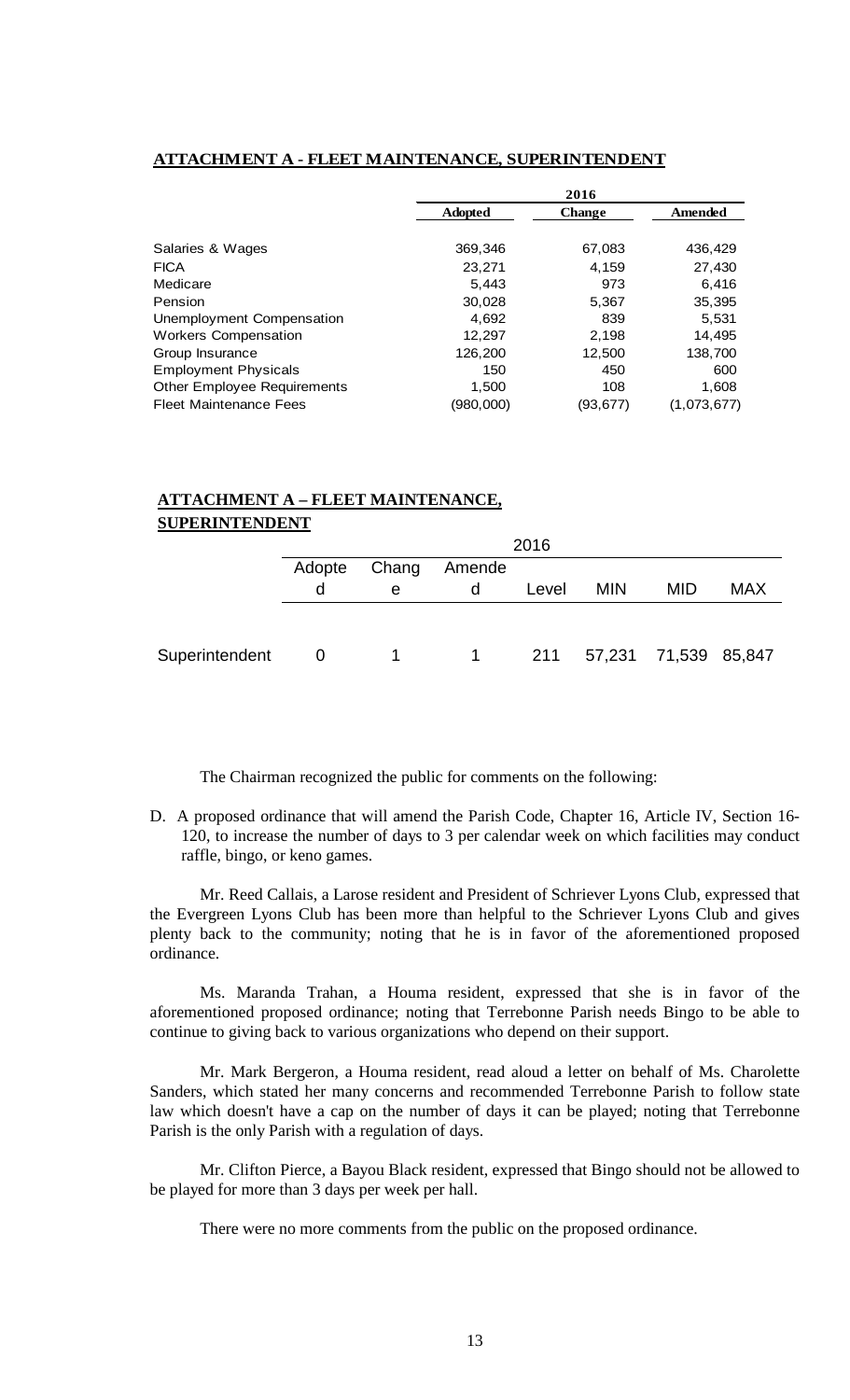Ms. A. Williams moved, seconded by Mr. S. Trosclair, "THAT, the Council close the aforementioned public hearing."

The Chairman called for a vote on the motion offered by Ms. A. Williams. THERE WAS RECORDED: YEAS: A. Williams, G. Michel, S. Dryden, C. Duplantis-Prather, D.W. Guidry Sr., A. Marmande, D.J. Guidry, S. Trosclair and J. Navy. NAYS: None. ABSENT: None. The Chairman declared the motion adopted.

OFFERED BY: Ms. A. Williams SECONDED BY: Mr. D.J. Guidry

#### ORDINANCE NO. 8673

AN ORDINANCE TO AMEND THE CODE OF ORDINANCES OF TERREBONNE PARISH, LOUISIANA CHAPTER 16, ARTICLE IV, SECTION 16-120 TO INCREASE THE NUMBER OF DAYS PER CALENDAR WEEK ON WHICH FACILITIES MAY CONDUCT RAFFLE, BINGO, OR KENO GAMES, AND TO PROVIDE FOR RELATED MATTERS.

WHEREAS, The Terrebonne Parish Council on behalf of the Terrebonne Parish Consolidated Government desires to amend the parish code relative to Chapter 16, Article IV. Charitable Raffles, Bingo, and Keno, Section 16-120, Permit limitations in order to increase the number of days per calendar week on which facilities in Terrebonne Parish may conduct raffle, bingo, or keno games; and

WHEREAS, after due consideration of public input and the law, the Parish Council desires to amend the parish code to increase the number of days per calendar week to 3 days and to further direct the Council Clerk to place the matter back on the appropriate agenda for review in six months after the effective date of this ordinance; and

NOW, THEREFORE, BE IT ORDAINED by the Terrebonne Parish Council, on behalf of the Terrebonne Parish Consolidated Government, that the Parish Code Chapter 16 Article IV, Section 16-120 is amended as follows:

## SECTION I

Using strikethrough to indicate deletions and underling to indicate additions, Section 16-  $120(a)(4)$  shall be and is hereby amended as follows:

(4) No facility shall be used to hold, operate and/or conduct raffles or bingo or keno games on more than two  $(2)$  three  $(3)$  days during any calendar week.

## SECTION II

If any word, clause, phrase, section or other portion of this ordinance shall be declared null, void, invalid, illegal, or unconstitutional, the remaining words, clauses, phrases, sections and other portions of this ordinance shall remain in full force and effect, the provisions of this ordinance hereby being declared to be severable.

### SECTION III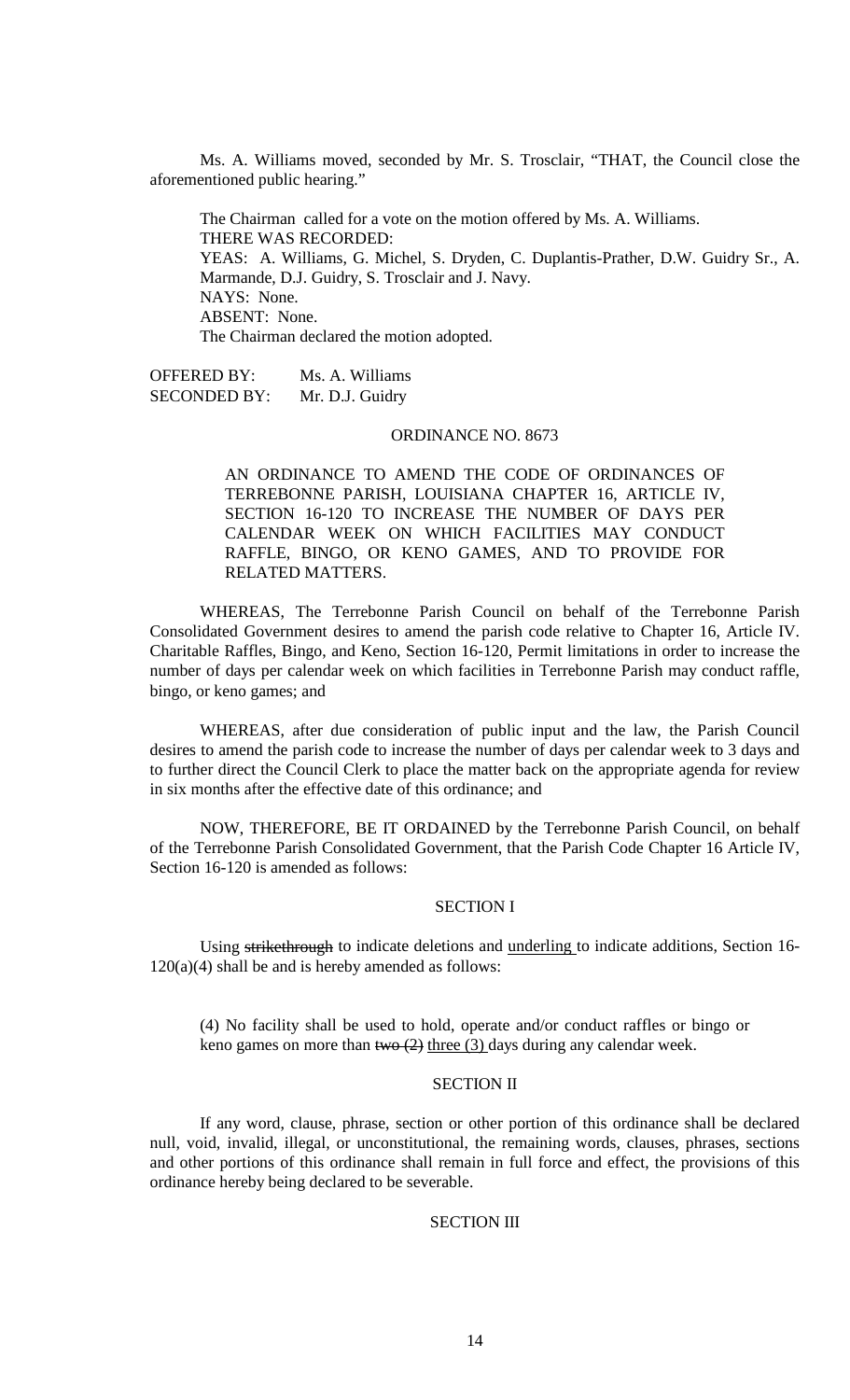This ordinance shall become effective upon approval by the Parish President or as otherwise provided in Section 2-13(b) of the Home Rule Charter for a Consolidated Government for Terrebonne Parish, whichever occurs sooner.

This ordinance, having been introduced and laid on the table for at least two weeks, was voted upon as follows:

THERE WAS RECORDED:

YEAS: A. Williams, G. Michel, S. Dryden, C. Duplantis-Prather, D. W. Guidry, Sr., A. Marmande, D. J. Guidry, S. Trosclair and J. Navy. NAYS: None. NOT VOTING: None. ABSTAINING: None. ABSENT: None. The Chairman declared the ordinance adopted on this, the 27th day of January 2016.

Ms. C. Duplantis-Prather moved, seconded by Mr. D.J. Guidry, "THAT, the Council continue with the regular order of business."

The Chairman called for a vote on the motion offered by Ms. C. Duplantis-Prather. THERE WAS RECORDED: YEAS: A. Williams, G. Michel, S. Dryden, C. Duplantis-Prather, D.W. Guidry Sr., A. Marmande, D.J. Guidry, S. Trosclair and J. Navy. NAYS: None. ABSENT: None. The Chairman declared the motion adopted.

Mr. D.J. Guidry moved, seconded by Ms. A. Williams, "THAT, the Council hold Agenda Item 1C, RESOLUTION: Requesting support from Terrebonne Parish's Legislative Delegation and the Louisiana Insurance Commission in lowering Louisiana's coastal parishes Homeowners' Insurance Policies, until the next Council meeting."

The Chairman called for a vote on the motion offered by Mr. D.J. Guidry. THERE WAS RECORDED: YEAS: A. Williams, G. Michel, S. Dryden, C. Duplantis-Prather, D.W. Guidry Sr., A. Marmande, D.J. Guidry, S. Trosclair and J. Navy. NAYS: None. ABSENT: None. The Chairman declared the motion adopted.

OFFERED BY: Mr. D. W. Guidry, Sr. SECONDED: Mr. G. Michel

RESOLUTION NO. 16-032

A RESOLUTION URGING SUPPORT OF LEGISLATION TO CONTINUE FUNDING FOR THE LSU AGCENTER OFFICES AND FURTHER REQUESTING THE SUPPORT OF THE POLICE JURY ASSOCIATION OF LOUISIANA AND ALL PARISH GOVERNMENTS OF THE STATE FOR SAID POSITION.

WHEREAS, the Terrebonne Parish Council urges and requests that the Governor, State legislators, and the Louisiana Board of Regents fully fund the LSU AgCenter (LSUAC) at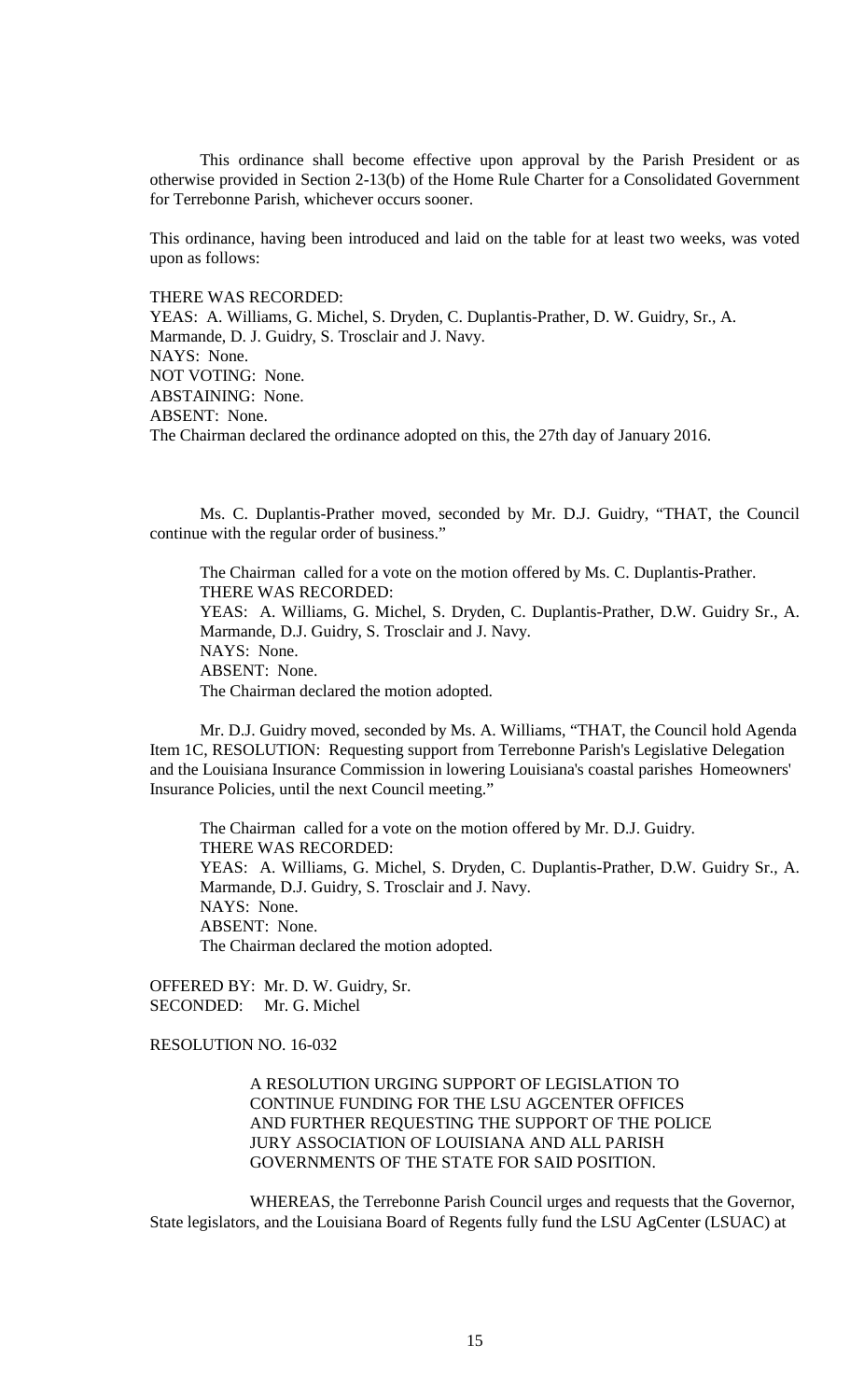the same level of State appropriations due to the critical economic development and educational services they provide in all 64 Louisiana parishes; and

WHEREAS, agricultural research developed through the Experiment Stations and delivery of research through the Cooperative Extension Service is vital and necessary to provide the technology to help farmers and ranchers provide a high quality, safe and affordable food supply for Louisiana people; and

WHEREAS, agricultural research and cooperative extension outreach is vital and necessary to provide the technology to support agricultural production and development related jobs in Louisiana, an industry worth over \$30 Billion to the Louisiana economy; and

WHEREAS, the AgCenter's off campus research stations provide core research support for Louisiana farmers and ranchers; and

WHEREAS, the AgCenter's cooperative Extension Service is a Parish partner providing research-based information to farmers, ranchers, and citizens throughout the state through 64 parish-based offices that are provided by local government; and

WHEREAS, over 130 local police juries, consolidated governments, school boards, district attorneys and sheriffs in Louisiana are currently participating in and supporting cooperative agreements with the LSU AgCenter supporting Parish level programs; and

WHEREAS, the LSU AgCenter implements a very effective 4-H youth development program impacting over 225,000 children in all 64 parishes and this program is vital to the education and life skill development of Louisiana youth; and

WHEREAS, the AgCenter's family and consumer Science programs provide critical information to families on nutrition, healthy lifestyles, financial management, and childhood development; and

WHEREAS, through this partnership, research-based information is developed and transferred through and effective system in every parish using grass roots advisory councils that identify local needs, based on citizen involvement.

NOW, THEREFORE BE IT RESOLVED, that the Terrebonne Parish Council does hereby urge the support of Legislation to continue funding for the LSU AgCenter Offices and further requests the support of the Policy Jury Association of Louisiana and all Parish Governments of the State for said position.

#### THERE WAS RECORDED:

YEAS: A. Williams, G. Michel, S. Dryden, C. Duplantis-Prather, D.W. Guidry, Sr., A. Marmande, D.J. Guidry, S. Trosclair and J. Navy. NAYS: None. ABSTAINING: None. ABSENT: None. The Chairman declared the resolution adopted on this, the 27th day of January 2016.

The Chairman acknowledged Mr. Jonathan Foret, Executive Director of South La. Wetlands Discovery Center, who addressed the Council relative to the Terrebonne Parish Bayou Clean Up. Mr. Foret invited everyone to participate in the Terrebonne Parish Bayou Clean Up on March 12, 2016. Mr. Foret explained that dumpsters and necessary supplies to pick up the trash will be provided; noting that they are currently looking for site captains, volunteers and boats.

Discussion ensued regarding the littering of waterways; Councilman J. Navy explained that there are laws in place regarding the littering of waterways.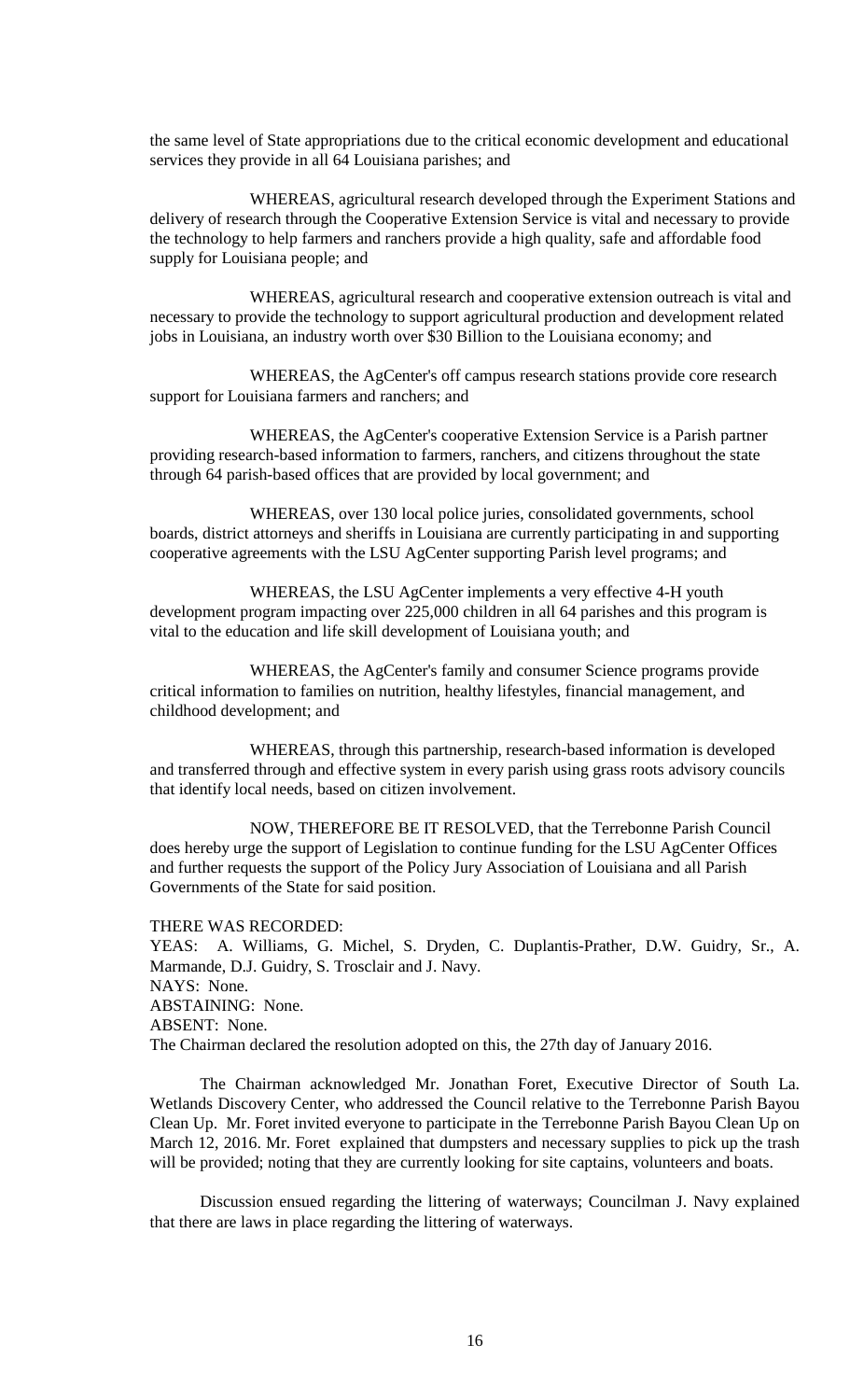Upon questioning from Councilman S. Trosclair, Mr. J. Foret explained that the Terrebonne Parish Bayou Clean up is a Parish wide sweep.

Councilwoman C. Duplantis-Prather and Council Chairman J. Navy thanked Mr. Foret for his continued hard work and efforts for this great Parish.

The Chairman acknowledged Ms. V. Rodrigue, a resident of Houma, who addressed the Council relative to an injection well in Houma and power outage issues. Ms. Rodrigue explained that in recent news Oklahoma state is suffering from earthquakes which is believed to be caused from injection wells in the area.

Mr. D.J. Guidry moved, seconded by Ms. C. Duplantis-Prather, "THAT, the Council extend Ms. Rodrigue's time an additional minute."

The Chairman called for a vote on the motion offered by Mr. D.J. Guidry. THERE WAS RECORDED: YEAS: A. Williams, G. Michel, S. Dryden, C. Duplantis-Prather, D.W. Guidry Sr., A. Marmande, D.J. Guidry, S. Trosclair and J. Navy. NAYS: None. ABSENT: None. The Chairman declared the motion adopted.

Ms. Rodrigue continued and explained that she is concerned that the injection well located in Houma is not safe and asked if the Parish has the ability to monitor what is being injected for the safety of all residents.

Ms. Rodrigue also stated that there have been several power outages in her area and wonders if the equipment may need changing.

Upon questioning from Councilwoman C. Duplantis-Prather, Parish Manager Al Levron stated that the most recent outage in Ms Rodrigue's area was due to a transformer outage which took 40 minutes to identify and restore; and noted that he is unsure of how many incidents occur in this area but will look into the matter.

Upon questioning from Councilman D.J. Guidry, Parish Manager Al Levron stated that the injection well is regulated by the Department of Natural Resource Office of Conservation; noting that the Parish does not have any rights of entry to perform any inspections. Mr. Levron continued and stated that these reports are public record and can be viewed on the Department of Natural Resource Office of Conservation website.

Discussion ensued regarding issues and concerns with injection well self reporting.

The Chairman acknowledged Ms. Janet Henry, a Houma resident, addressed the Council relative to public abuse of power. Ms. Henry informed the Council of the various events she and her family has done for the community and stated that members from the Recreation District 11 Board approached her to serve on said board.

Ms. A. Williams moved, seconded by Mr. D.J. Guidry, "THAT, the Council extend Ms. Henry's time an additional minute."

The Chairman called for a vote on the motion offered by Ms. A. Williams. THERE WAS RECORDED: YEAS: A. Williams, G. Michel, S. Dryden, C. Duplantis-Prather, D.W. Guidry Sr., A. Marmande, D.J. Guidry, S. Trosclair and J. Navy. NAYS: None.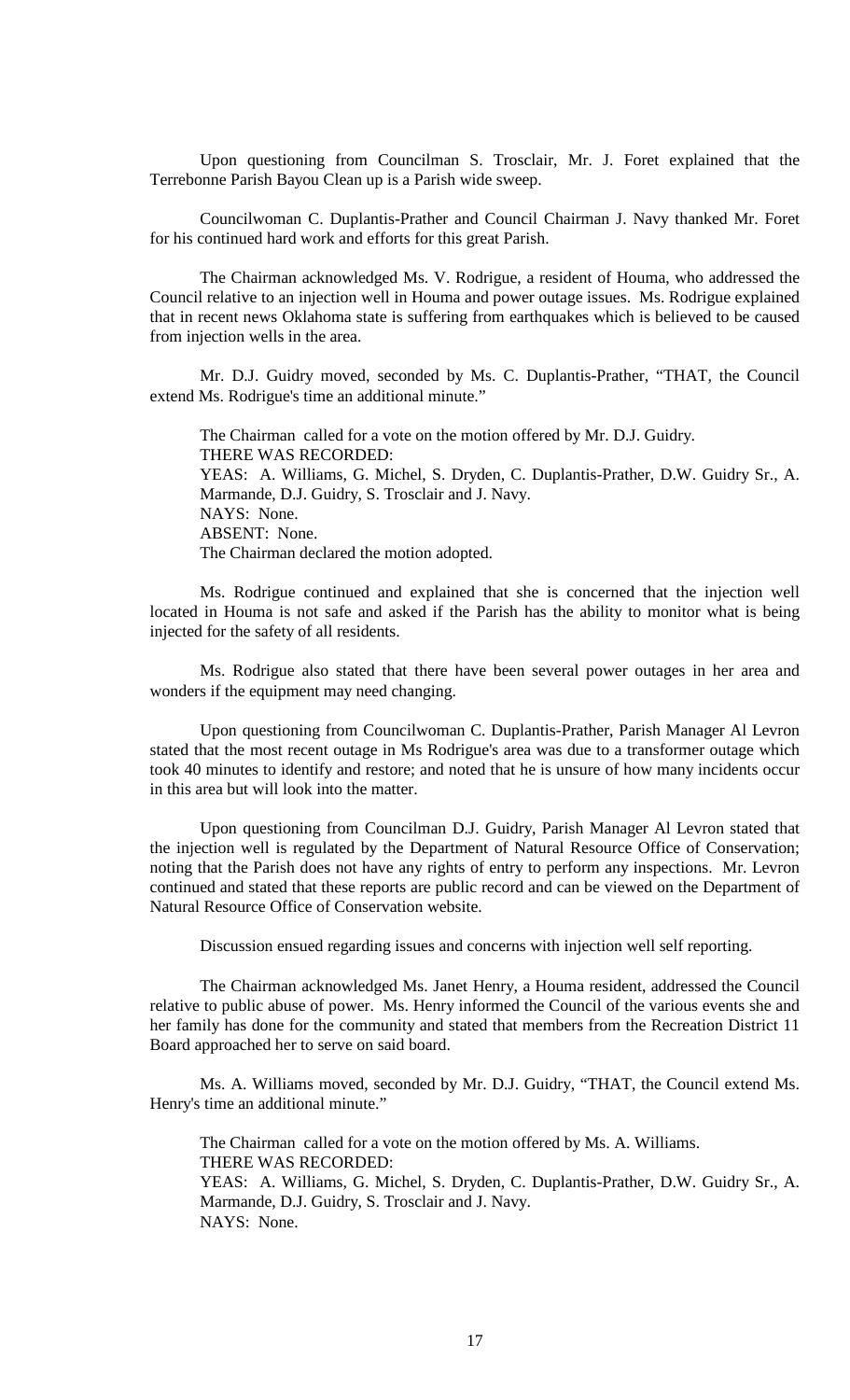ABSENT: None. The Chairman declared the motion adopted.

Ms. Henry continued and explained that she eventually accepted the offer and served on the Recreation District 11 Board. Ms. Henry stated that, in her opinion, she was treated unjust due to findings while serving on the Recreation District 11 Board; noting that she is continually being harassed by several people.

The Chairman called for a report on the Public Safety & Homeland Security Committee meeting held on 01/25/16, whereupon the Committee Chairman rendered the following:

## PUBLIC SAFETY AND HOMELAND SECURITY COMMITTEE

## JANUARY 25, 2016

The Chairman, Steve Trosclair., called the Public Safety and Homeland Security Committee meeting to order at 6:12 p. m. in the Terrebonne Parish Council Meeting Room with an Invocation offered by Committee member A. Williams and the Pledge of Allegiance led by Committee member A. Marmande. Upon roll call, Committee Members recorded as present were: A. Williams, G. Michel, S. Dryden, C. Duplantis-Prather, D. W. Guidry, Sr., A. Marmande, D. J. Guidry, S. Trosclair and J. Navy. A quorum was declared present.

OFFERED BY: Mr. D.J. Guidry and Ms. A. Williams SECONDED: Mr. G. Michel

RESOLUTION NO. 16-033

## A RESOLUTION AUTHORIZING THE PARISH PRESIDENT TO EXECUTE A MEMORANDUM OF UNDERSTANDING BETWEEN TERREBONNE PARISH CONSOLIDATED GOVERNMENT AND THE CITY OF MONROE

WHEREAS, La. R.S. 33:1324 provides any parish or political subdivision of the state may make agreements among themselves to engage jointly in the construction or improvement of any public project or the promotion and maintenance of any undertaking provided that at least one of the participants to the agreement is authorized by law to complete the undertaking; and

WHEREAS, Terrebonne Parish Consolidated Government, through its Parish President, during an emergency event in the parish, is empowered to take steps and measures necessary to protect the lives and property of the citizens of Terrebonne Parish; and

WHEREAS, TPCG and the City of Monroe (COM) wish to memorialize an arrangement to grant use of the City of Monroe Civic Center and the Animal Stock Yard as an emergency shelter in the event of the mandatory evacuation of the citizens of the Parish of Terrebonne, and

WHEREAS, Terrebonne Parish Consolidated Government and the City of Monroe find that entering into this Memorandum of Understanding will serve a public safety purpose and have a public benefit; and

NOW, THEREFORE, BE IT RESOLVED by the Terrebonne Parish Council on behalf of Terrebonne Parish Consolidated Government that the Parish President, Gordon Dove, is hereby authorized to execute a Memorandum of Understanding between the Terrebonne Parish Consolidated Government and City of Monroe containing substantially the same terms as those set out in the attached agreement, and to provide for all related matters.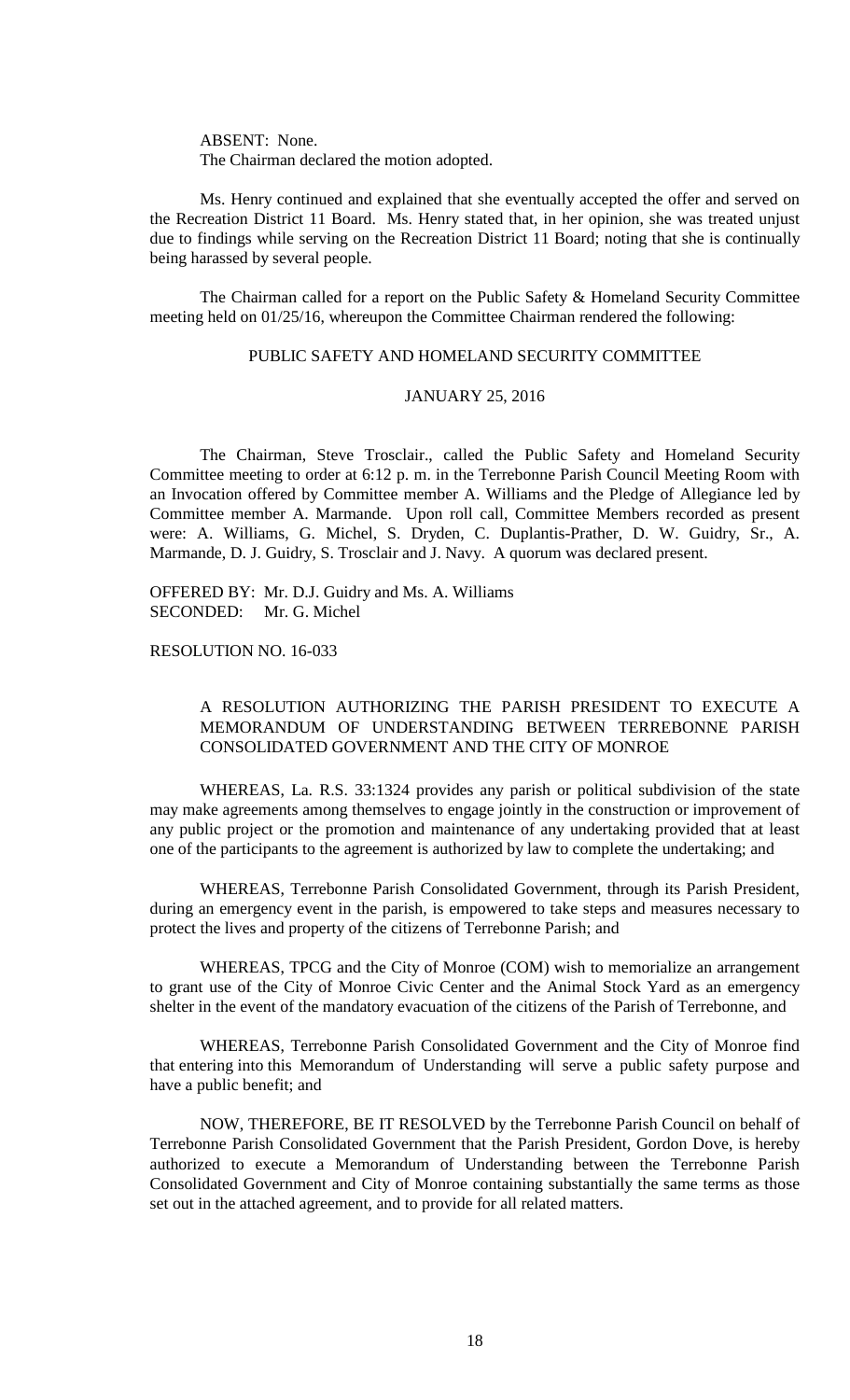THERE WAS RECORDED: YEAS: A. Williams, G. Michel, S. Dryden, C. Duplantis-Prather, D.W. Guidry, Sr., A. Marmande, D.J. Guidry, S. Trosclair and J. Navy. NAYS: None. ABSTAINING: None. ABSENT: None. The Chairman declared the resolution adopted on this, the 25th day of January 2016.

\* \* \* \* \* \* \* \* \*

The resolution was adopted.

Mr. D. J. Guidry moved, seconded by Ms. A. Williams, "THAT, there being no further business to come before the Public Safety and Homeland Security Committee, the meeting be adjourned."

The Chairman called for the vote on the motion offered by Mr. D. J. Guidry. THERE WAS RECORDED: YEAS: A. Williams, G. Michel, S. Dryden, C. Duplantis-Prather, D. W. Guidry, Sr., A. Marmande , D. J. Guidry, S. Trosclair, and J. Navy. NAYS: None. ABSENT: None. The Chairman declared the motion adopted and the meeting was adjourned at 6:14 p.m.

Steve Trosclair, Chairman

Tammy E. Triggs, Minute Clerk

Mr. S. Trosclair moved, seconded by Mr. G. Michel, "THAT, the Council accept and ratify the minutes of the Public Safety & Homeland Security Committee meeting held on 01/25/16."

The Chairman called for a vote on the motion offered by Mr. S. Trosclair. THERE WAS RECORDED: YEAS: A. Williams, G. Michel, S. Dryden, C. Duplantis-Prather, D.W. Guidry Sr., A. Marmande, D.J. Guidry, S. Trosclair and J. Navy. NAYS: None. ABSENT: None. The Chairman declared the motion adopted.

The Chairman called for a report on the Public Services Committee meeting held on 01/25/16, whereupon the Committee Chairwoman noting ratification of minutes call public hearings on February 17, 2016 at 6:30 p.m., rendered the following:

## PUBLIC SERVICES COMMITTEE

## JANUARY 25, 2016

The Chairwoman, C. Duplantis-Prather, called the Public Services Committee meeting to order at 6:15 p. m. in the Terrebonne Parish Council Meeting Room with an Invocation offered by Committee member D. W. Guidry, Sr. and the Pledge of Allegiance led by Committee member A. Marmande. Upon roll call, Committee Members recorded as present were: A. Williams, G. Michel, S. Dryden, C. Duplantis-Prather, D. W. Guidry, Sr., A. Marmande, D. J. Guidry, S. Trosclair and J. Navy. A quorum was declared present.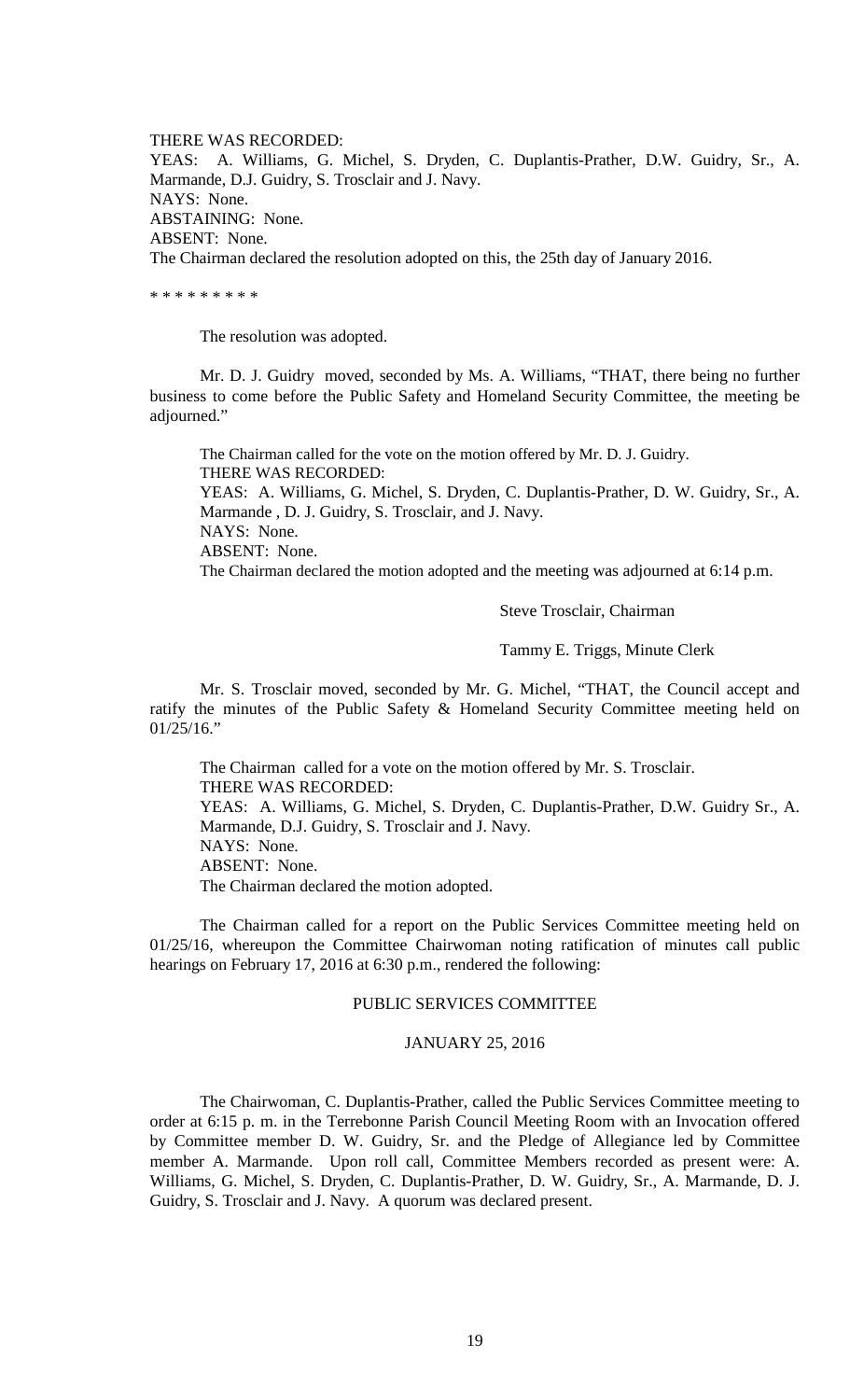## OFFERED BY: Ms. A. Williams SECONDED: Mr. D.J. Guidry

### RESOLUTION NO. 16-034

WHEREAS, each year, a Road Maintenance Priority List is adopted by the Parish Government as a requirement to receive allocations from the State Transportation Trust Fund, and

WHEREAS, this list includes the length and width of a roadway, District in which the road or street is located, Priority Rating and other pertinent information, and

WHEREAS, the Parish Administration has devised a 2015 Road Maintenance Priority List, to be adopted in 2016, for review by the Council.

NOW, THEREFORE BE IT RESOLVED by the Terrebonne Parish Council (Public Services Committee), on behalf of the Terrebonne Parish Consolidated Government, that the attached 2015 Road Maintenance Priority List prepared by the Parish Administration be accepted and approved as submitted.

#### THERE WAS RECORDED:

YEAS: A. Williams, G. Michel, S. Dryden, C. Duplantis-Prather, D.W. Guidry, Sr., A. Marmande, D.J. Guidry, S. Trosclair and J. Navy. NAYS: None. ABSTAINING: None. ABSENT: None. The Chairwoman declared the resolution adopted on this, the 25th day of January 2016.

OFFERED BY: Ms. A. Williams SECONDED: Mr. D.W. Guidry, Sr.

## RESOLUTION NO. 16-035

A resolution providing for the ratification of the appointment by Parish President Gordon E. Dove of the firm of All South Consulting Engineers, LLC to provide engineering services for the Bobtown Package Plant Replacement , and also authorizing Parish President Gordon E. Dove to execute the appropriate engineering contract documents for this project.

WHEREAS, Terrebonne Parish is desirous of replacing the Bobtown Package Plant due to the deterioration of the existing plant, and

WHEREAS, the Terrebonne Parish Consolidated Government would like to proceed with the design of this project for the Bobtown Package Plant Replacement, and

WHEREAS, Parish President Gordon E. Dove has recommended that the firm of All South Consulting Engineers, LLC be retained to provide the necessary professional services for this project, and

NOW, THEREFORE BE IT RESOLVED, that the Terrebonne Parish Council, on behalf of the Terrebonne Parish Consolidated Government, that the appointment by Parish President Gordon E. Dove be ratified and that the engineering firm of All South Consulting Engineers, LLC be retained to provide the necessary professional services for the Bobtown Package Plant Replacement and that Parish President Gordon E. Dove be authorized to execute any and all documents with said firm for this project.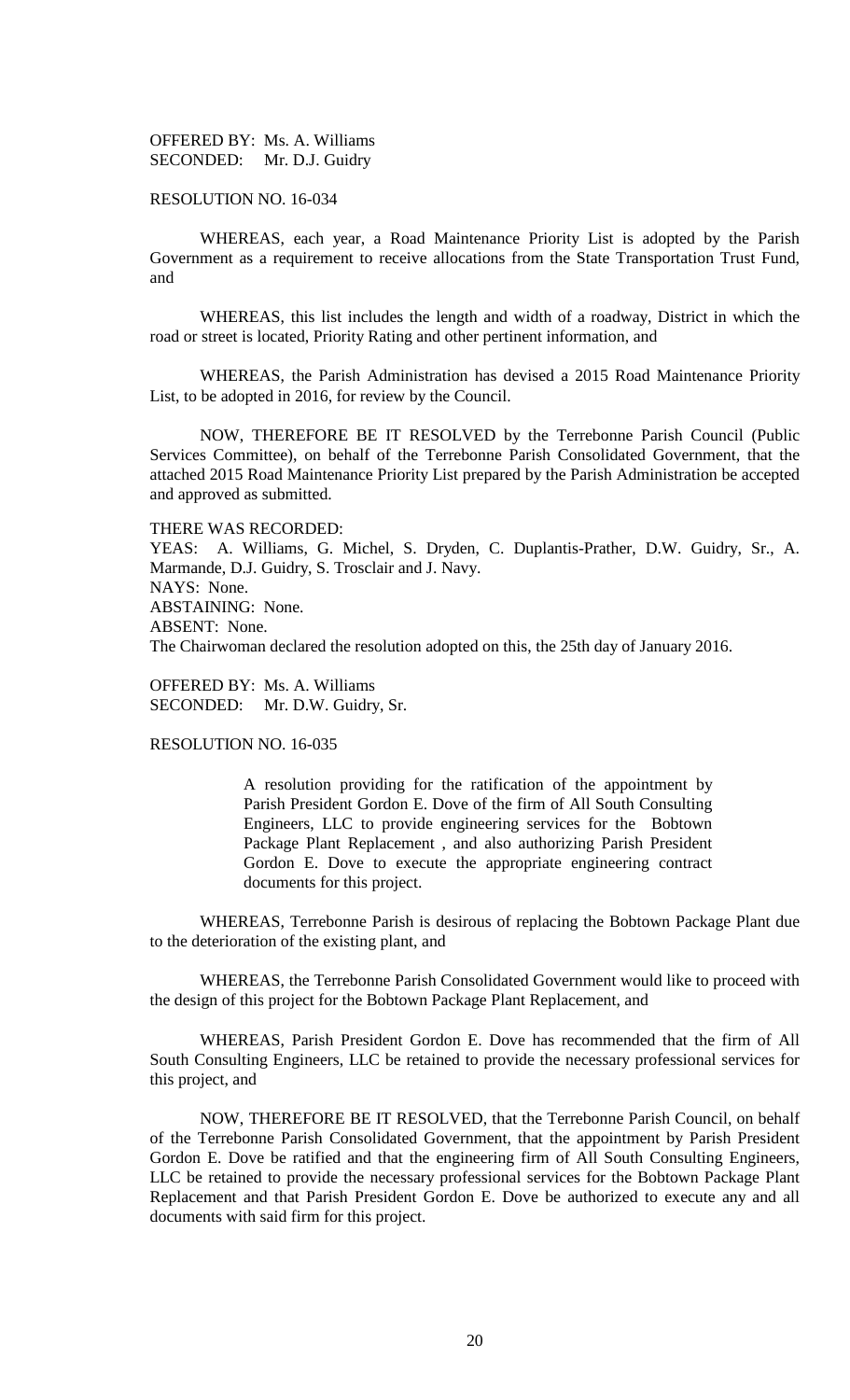THERE WAS RECORDED: YEAS: A. Williams, G. Michel, S. Dryden, C. Duplantis-Prather, D.W. Guidry, Sr., A. Marmande, D.J. Guidry, S. Trosclair and J. Navy. NAYS: None. ABSTAINING: None. ABSENT: None. The Chairwoman declared the resolution adopted on this, the 25th day of January 2016.

Upon questioning, Parish Manager A. Levron explained that the above-named service is an engineering service and that under the Parish Charter and the Parish Code, the parish president is to select and appoint an engineering firm which is not subject to bidding; noting that once the plans and specification are "drawn up", the actual improvement is subjected to bidding and then a public hearing is called.

OFFERED BY: Ms. A. Williams SECONDED: Mr. D.W. Guidry, Sr.

RESOLUTION NO. 16-036

## **A RESOLUTION RATIFYING THE APPOINTMENT OF THE PARISH MANAGER, AL J. LEVRON, TO SERVE AS DIRECTOR AND MART BLACK, AS ALTERNATE DIRECTOR REPRESENTING THE CITY OF HOUMA ON THE BOARD OF DIRECTORS OF THE LOUISIANA ENERGY AND POWER AUTHORITY ("LEPA").**

NOW, THEREFORE BE IT RESOLVED, that the Terrebonne Parish Council (Public Services Committee), on behalf of the Terrebonne Parish Consolidated Government, governing authority of the City of Houma, Terrebonne Parish, Louisiana, ratify the appointment of Parish Manager, Al J. Levron, to serve as Director and Mart Black, to serve as Alternate Director on the Board of Directors of the Louisiana Energy and Power Authority ("LEPA") representing the City of Houma be, and is hereby, ratified.

BE IT FURTHER RESOLVED, that the Parish President and all other appropriate parties be, and they are hereby authorized to execute any and all contract documents associated therewith.

THERE WAS RECORDED:

YEAS: A. Williams, G. Michel, S. Dryden, C. Duplantis-Prather, D.W. Guidry, Sr.,A. Marmande, D.J. Guidry, S. Trosclair and J. Navy. NAYS: None. ABSTAINING: None. ABSENT: None. The Chairwoman declared the resolution adopted on this, the 25th day of January 2016.

OFFERED BY: Mr. G. Michel SECONDED: Mr. A. Marmande

RESOLUTION NO. 16-037

A resolution authorizing the execution of Cooperative Endeavor Agreement between Terrebonne Parish Consolidated Government and South Central Planning and Development Commission to develop a Passenger Information System for the public transit system.

WHEREAS, per the Cooperative Endeavor Agreement between Terrebonne Parish Consolidated Government (TPCG) and South Central Planning and Development Commission, TPCG will receive a Passenger Information System for the public transit system, and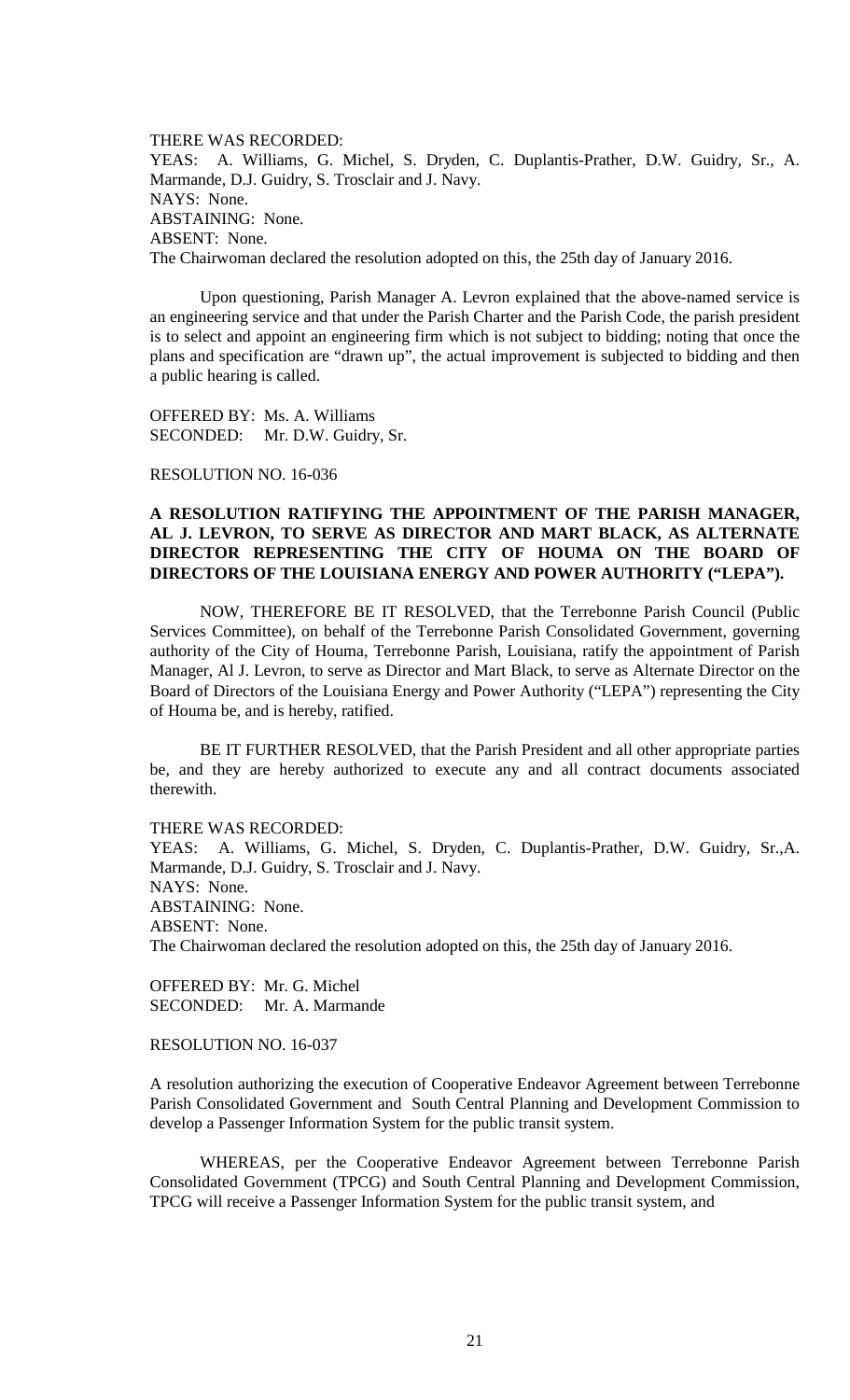WHEREAS, TPCG agrees to compensate South Central Planning and Development Commission in the amount of \$100,000.00 for the development and implementation of the system, and

NOW, THEREFORE BE IT RESOLVED that the Terrebonne Parish Council, on behalf of the Terrebonne Parish Consolidated Government, does hereby approve and authorize the execution by Terrebonne Parish President Gordon E. Dove of the Cooperative Endeavor Agreement with South Central Planning and Development Commission in the amount of One Hundred Thousand Dollars and zero cents (\$100,000.00), and

BE IT FURTHER RESOLVED that a certified copy of the resolution be forwarded to the South Central Planning and Development Commission,

THERE WAS RECORDED:

YEAS: G. Michel, S. Dryden, C. Duplantis-Prather, D.W. Guidry, Sr., A. Marmande, D.J. Guidry, S. Trosclair and J. Navy. NAYS: None. ABSTAINING: A. Williams ABSENT: None. The Chairwoman declared the resolution adopted on this, the 25th day of January 2016.

OFFERED BY: Mr. D.J. Guidry SECONDED: Mr. D.W. Guidry, Sr.

## RESOLUTION NO. 16-038

## **A RESOLUTION PROVIDING FOR THE ACCEPTANCE OF WORK PERFORMED BY BONNEVAL CONSTRUCTION CO, INC., IN ACCORDANCE WITH THE CERTIFICATE OF SUBSTANTIAL COMPLETION FOR ASHLAND SOLID WASTE PICKUP FACILITY WEIGH SCALES AND ADMINISTRATION BUILDING, TERREBONNE PARISH, LOUISIANA.**

WHEREAS, by contract dated September 22, 2014, the Terrebonne Parish Consolidated Government did award a contract to Bonneval Construction Co, Inc., for Ashland Solid Waste Pickup Facility Weigh Scales and Administration Building, as will be seen by reference to said contract which is recorded under Entry No. 1466536 of the records of Terrebonne Parish, and

NOW THEREFORE BE IT RESOLVED, that the Terrebonne Parish Council, on behalf of the Terrebonne Parish Consolidated Government, does hereby accept the work performed by Bonneval Construction Co, Inc., in accordance with the Certificate of Substantial Completion, effective as of the date of the recording of this resolution and does authorize and direct the Clerk of Court and Ex-Officio Recorder of Mortgages of Terrebonne Parish to note this acceptance thereof in the margin of the inscription of said Contract Entry No. 1466536 of the records of Terrebonne Parish, Louisiana, and

BE IT FURTHER RESOLVED, that payment of project retainage, subject to (i) lapse of a 45 day clear lien period; (ii) submittal of a clear lien certificate by contractor; and (iii) completion of all punch list items, be, and is hereby authorized.

THERE WAS RECORDED:

YEAS: A. Williams, G. Michel, S. Dryden, C. Duplantis-Prather, D.W. Guidry, Sr., A. Marmande, D.J. Guidry, S. Trosclair and J. Navy. NAYS: None. ABSTAINING: None.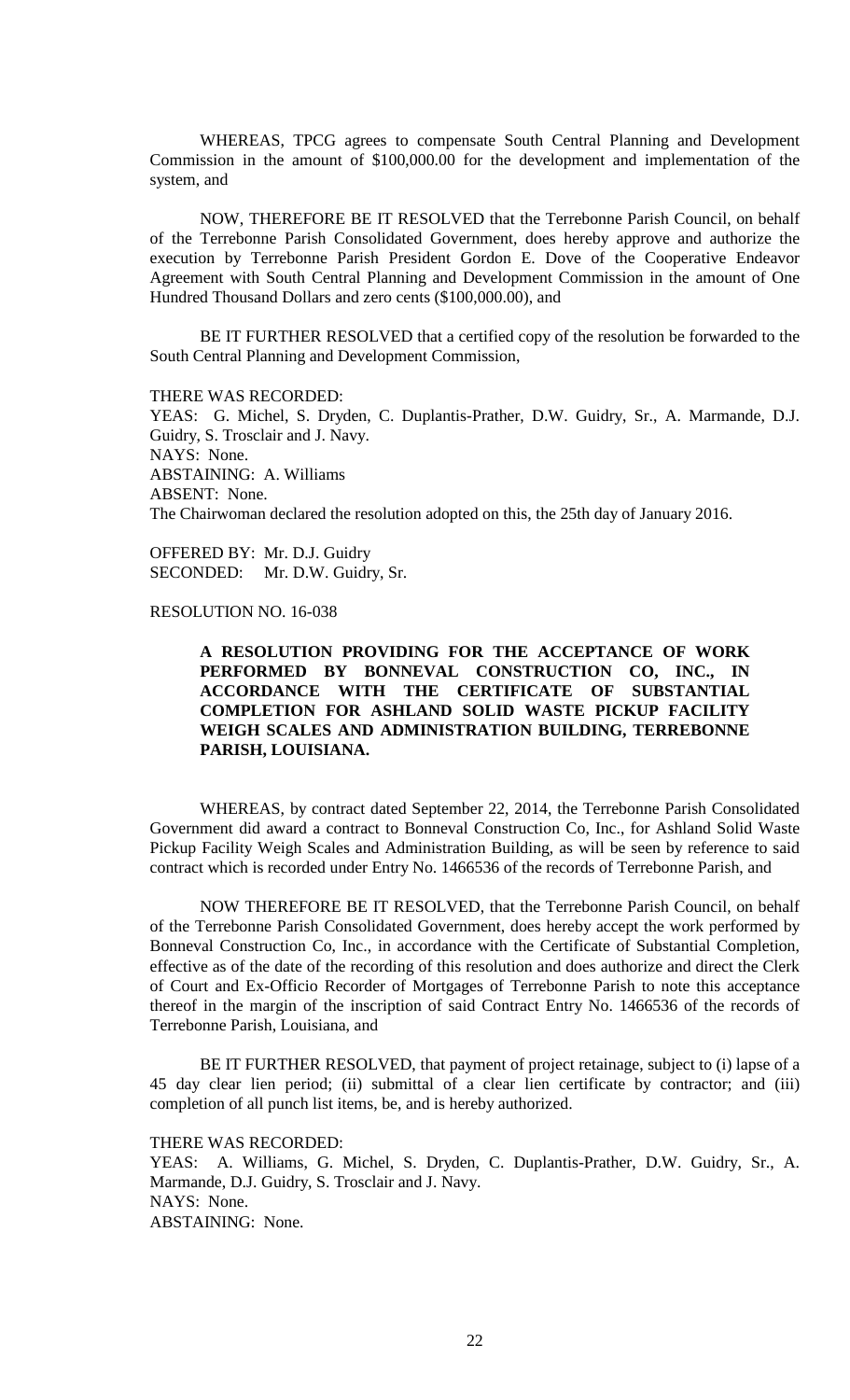ABSENT: None.

The Chairwoman declared the resolution adopted on this, the 25th day of January 2016.

OFFERED BY: Ms. A. Williams SECONDED: Mr. D.W. Guidry, Sr.

## RESOLUTION NO. 16-039

A resolution authorizing amendment to an existing no notice service (NNS) agreement with Gulf South Pipeline Company, LP for the transportation of natural gas to Terrebonne Parish Consolidated Government Gas Distribution System.

WHEREAS, Gulf South Pipeline Company, LP (Gulf South Pipeline) provides transportation for delivery of natural gas to Terrebonne Parish Consolidated Government (TPCG) natural gas system under the no notice service (NNS) agreement as amended on July 1, 2014 (Gulf South Pipeline Contract Number 42681), and

WHEREAS, Gulf South Pipeline rate settlement with Federal Energy Regulatory Commission requires modification to the existing agreement, and

WHEREAS, this amendment shall be effective beginning April 1, 2016 and shall continue in full affect through April 30, 2023, and

WHEREAS, Terrebonne Parish Consolidated Government (TPCG) shall be allowed to reduce its maximum contract quantity effective April 1, 2020 by providing twelve (12) month prior written notice.

NOW THEREFORE BE IT RESOLVED, by the Terrebonne Parish Council on behalf of the Terrebonne Parish Consolidated Government authorize the proposed amendment that supersedes and replaces existing no notice service agreement (NNS) between Gulf South Pipeline Company, LP and TPCG dated July 1, 2014 (contract no. 42681).

#### THERE WAS RECORDED:

YEAS: A. Williams, G. Michel, S. Dryden, C. Duplantis-Prather, D.W. Guidry, Sr., A. Marmande, D.J. Guidry, S. Trosclair and J. Navy. NAYS: None. ABSTAINING: None. ABSENT: None.

The Chairwoman declared the resolution adopted on this, the 25th day of January 2016.

Mr. D. W. Guidry, Sr. moved, seconded by Mr. G. Michel, "THAT, the Public Services Committee introduce an ordinance to revoke an existing utility servitude on property belonging to John Wiggins as depicted on the attached plat subject to a reservation of any utility servitudes; calling a public hearing on February 17, 2016 at 6:30 p.m., and to address other matters relative thereto."

The Chairwoman called for the vote on the motion offered by Mr. D. W. Guidry, Sr. THERE WAS RECORDED: YEAS: A. Williams, G. Michel, S. Dryden, C. Duplantis-Prather, D. W. Guidry, Sr., A. Marmande, D. J. Guidry, S. Trosclair and J. Navy. NAYS: None. ABSENT: None. The Chairwoman declared the motion adopted.

Mr. G. Michel moved, seconded by Mr. D. W. Guidry, Sr., "THAT, the Public Services Committee introduce an ordinance that will authorize the acquisition of property at 1940 St.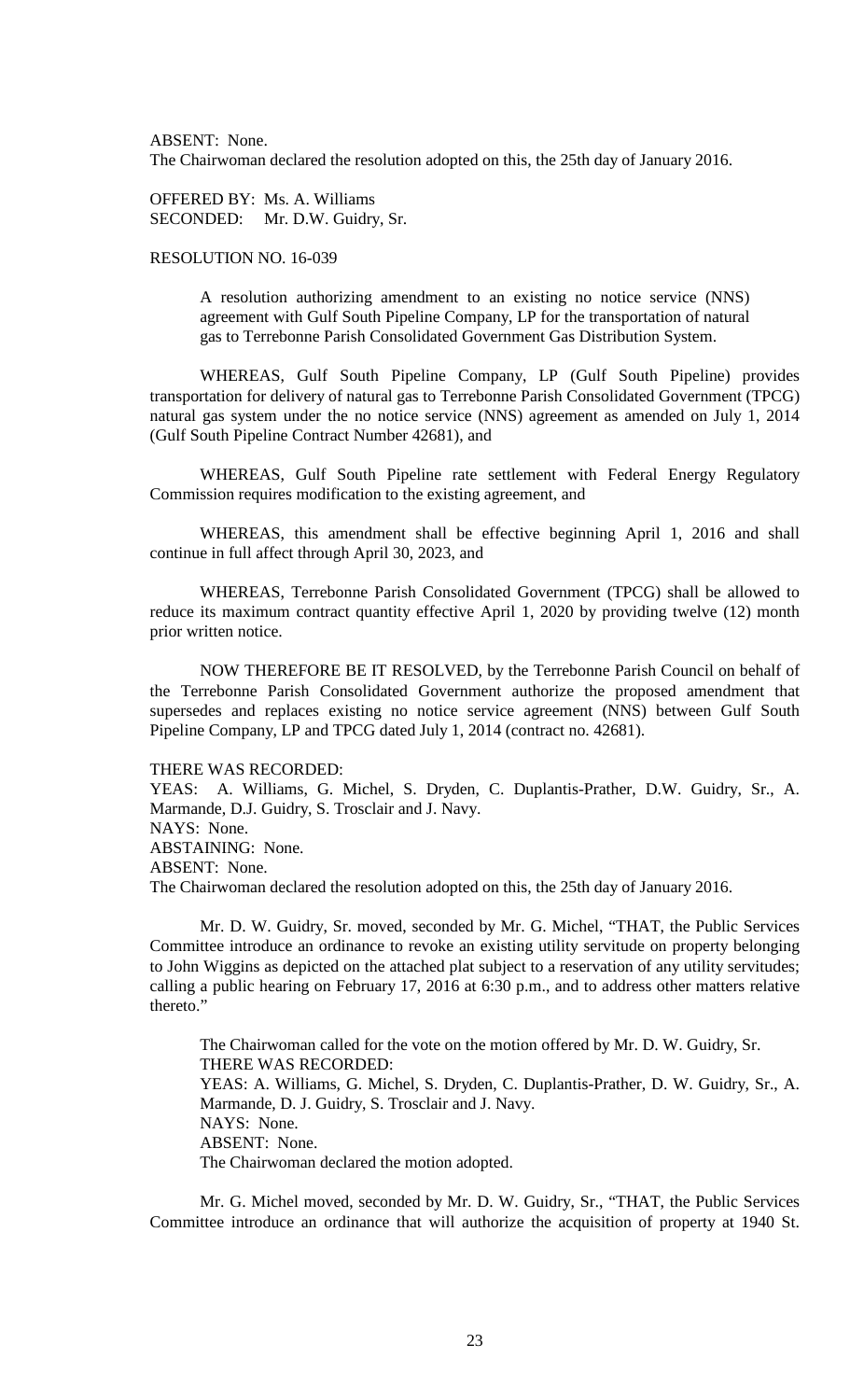Louis Canal Road, Houma, LA; to authorize the Parish President to execute any and all documents necessary to acquire same; calling a public hearing on February 17, 2016, and to provide for other matters relative thereto."

The Chairwoman called for the vote on the motion offered by Mr. G. Michel. THERE WAS RECORDED: YEAS: A. Williams, G. Michel, S. Dryden, C. Duplantis-Prather, D. W. Guidry, Sr., A. Marmande, D. J. Guidry, S. Trosclair and J. Navy. NAYS: None. ABSENT: None. The Chairwoman declared the motion adopted.

Mr. D. J. Guidry moved, seconded by Ms. A. Williams, "THAT, the Public Service Committee introduce an ordinance that will remove 3 parking meters in the vicinity of 238 Gabasse Street and calling a public hearing on February 17, 2016 at 6:30 p.m."

The Chairwoman called for the vote on the motion offered by Mr. D. J. Guidry. THERE WAS RECORDED: YEAS: A. Williams, G. Michel, S. Dryden, C. Duplantis-Prather, D. W. Guidry, Sr., A. Marmande, D. J. Guidry, S. Trosclair and J. Navy. NAYS: None. ABSENT: None. The Chairwoman declared the motion adopted.

Upon questioning, Committee member C. Duplantis-Prather explained that the parking meters are being removed because they are located in a residential area and they are no longer necessary.

Mr. S. Trosclair moved, seconded by Mr. D. J. Guidry, "THAT, there being no further business to come before the Public Services Committee, the meeting be adjourned."

The Chairwoman called for the vote on the motion offered by Mr. S. Trosclair. THERE WAS RECORDED:

YEAS: A. Williams, G. Michel, S. Dryden, C. Duplantis-Prather, D. W. Guidry, Sr., A. Marmande, D. J. Guidry, S. Trosclair and J. Navy.

NAYS: None.

ABSENT: None.

The Chairwoman declared the motion adopted and the meeting was adjourned at 6:22 p.m.

C. Duplantis-Prather, Chairwoman

Tammy E. Triggs, Minute Clerk

Ms. C. Duplantis-Prather moved, seconded by Mr. D.J. Guidry, "THAT, the Council accept and ratify the minutes of the Public Services Committee meeting held on 01/25/16."

The Chairman called for a vote on the motion offered by Ms. C. Duplantis-Prather. THERE WAS RECORDED: YEAS: A. Williams, G. Michel, S. Dryden, C. Duplantis-Prather, D.W. Guidry Sr., A. Marmande, D.J. Guidry, S. Trosclair and J. Navy. NAYS: None. ABSENT: None. The Chairman declared the motion adopted.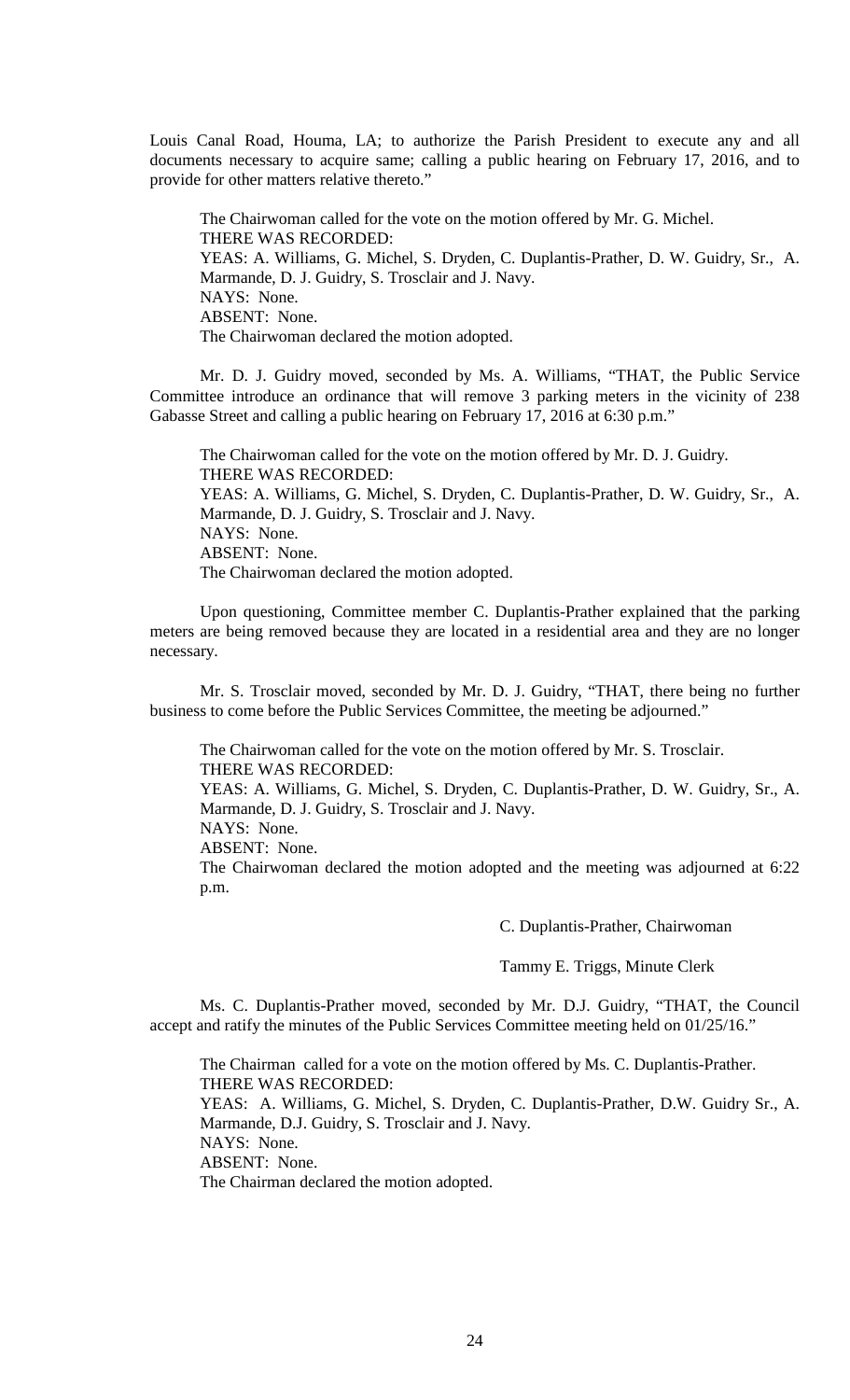The Chairman called for a report on the Budget and Finance Committee meeting held on 01/25/16, whereupon the Committee Chairwoman noting ratification of minutes calls public hearings on February 17, 2016 at 6:30 p.m., rendered the following:

### BUDGET & FINANCE COMMITTEE

## JANUARY 25, 2016

The Chairwoman, Arlanda Williams, called the Budget & Finance Committee meeting to order at 6:23 p. m. in the Terrebonne Parish Council Meeting Room with an Invocation offered by Committee member J. Navy and the Pledge of Allegiance led by Committee member D. J. Guidry. Upon roll call, Committee Members recorded as present were: A. Williams, G. Michel, S. Dryden, C. Duplantis-Prather, D. W. Guidry, Sr., A. Marmande, D. J. Guidry, S. Trosclair and J. Navy. A quorum was declared present.

Committee member J. Navy stated that he asked that this item be placed on the agenda – (Discussion and possible action with regards to overtime compensation for the Houma Police Department in its efforts to combat crime) for discussion to further enhance recruitment for the Houma Police Department and to ensure that there is enough funding in the budget for officers' overtime pay. He stated that with the "downturn" in the economy, crime is also on the rise therefore, requiring more police presence in some neighborhoods, which may result in more overtime pay outs. Mr. Navy suggested that the budget be reviewed to make sure that there is enough funding to compensate officers for future overtime hours; noting that this item was placed on the agenda to bring about awareness- to be proactive rather than reactive.

Discussion ensued with some Committee members questioning whether or not this is a good time to explore these options with the slope in the economy; suggesting that this matter be addressed at a later time if need be; noting that the parish should be cautious when taking on additional expenditures.

At this time in the proceedings (6:29 p.m.), the chairwoman, A. Williams, relinquished the chair to the Vice-Chairman, A. Marmande.

Upon questioning, Houma Police Chief Dana Coleman explained that the 2016 Budget has funding set aside for overtime pay at this time; noting that they have just hired three new officers and are in the process of hiring more post-certified individuals. Chief Coleman stated that they have just established a criminal patrol unit and disbanded the traffic unit. He thanked the Council and Administration for all of their support throughout the years.

Discussion ensued with Committee members pledging their support to the Houma Police Department, as it relates to the hiring of new officers and funding their overtime pay, as well as supporting any endeavor needed and/or used to combat crime in Terrebonne Parish.

At this time in the proceedings (6:44 p.m.), the chairwoman resumed the chair position.

OFFERED BY: Mr. D.J. Guidry SECONDED: Ms. C. Duplantis-Prather and Ms. S. Trosclair

## RESOLUTION NO. 16-040

A RESOLUTION TO RESCIND RESOLUTION NO. 15-556 WHICH AWARDED BID NO. 15-S/P-45(A) AND TO ALLOW THE SURPLUS ADJUDICATED PROPERTY AT 102 WILLIAMS STREET TO BE AVAILABLE FOR AUCTION AT A FUTURE DATE.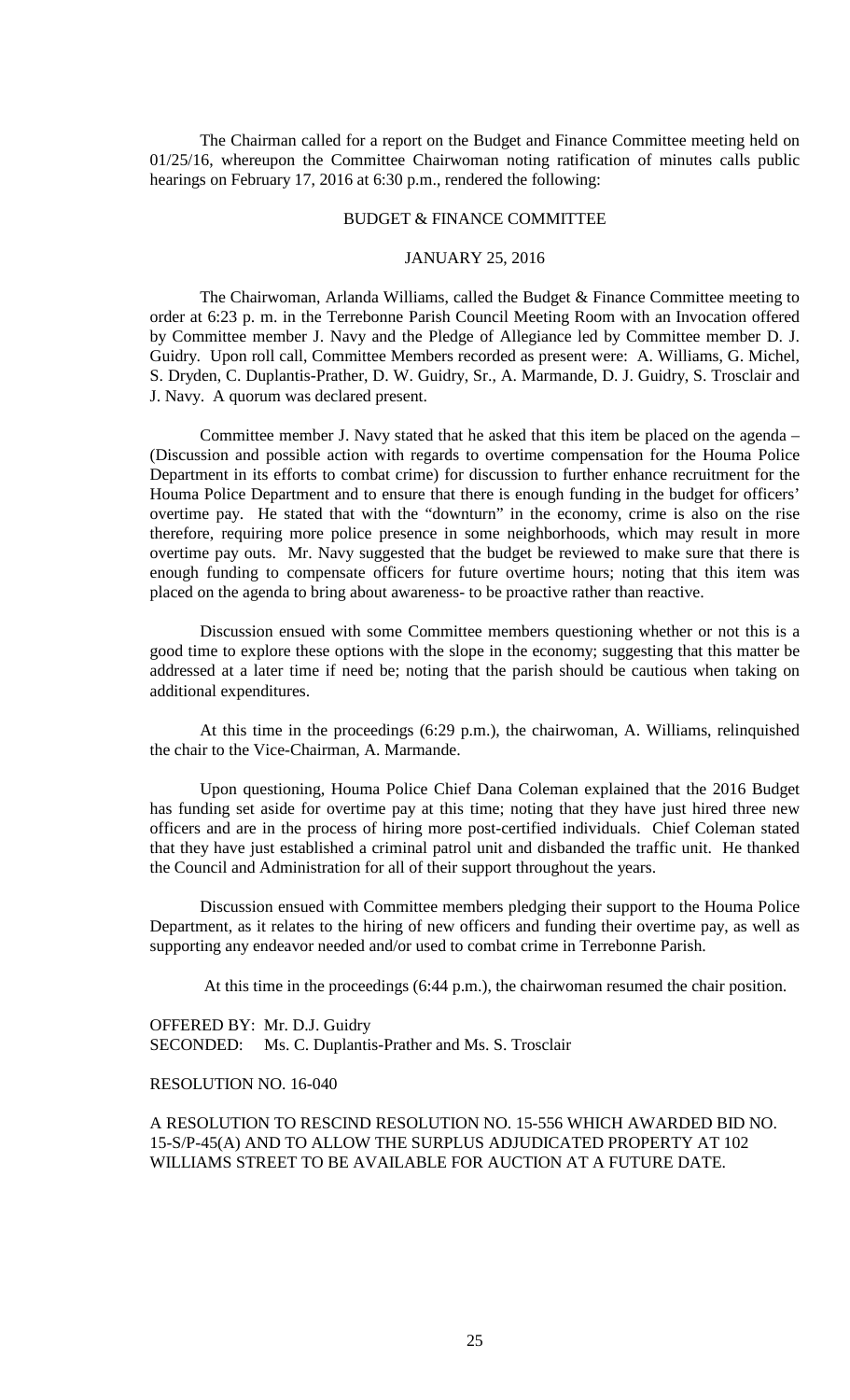WHEREAS, on November 2, 2015 the Terrebonne Parish Council adopted Resolution No. 15-556 awarding Bid No. 15-S/P-45(A) Surplus Sale of Adjudicated Property Located at 102 Williams Street (100%) (Account #A10-41041) to Renitta Brown.

WHEREAS, Renitta Brown failed to show for three appointments to complete the closing on the referenced property. Due to this breach of her bid, Renitta Brown forfeited her deposit of \$673.40 and Terrebonne Parish Consolidated Government's obligation to sell the referenced property to her was terminated.

WHEREAS, the Parish Administration has recommended Resolution No. 15-556 be rescinded and the surplus adjudicated property at 102 Williams Street be available for auction at a future date.

NOW, THEREFORE BE IT RESOLVED by Terrebonne Parish Council (Budget and Finance Committee), on behalf of the Terrebonne Parish Consolidated Government, that the recommendation of the Parish Administration is approved and Resolution No. 15-556 is rescinded and the aforementioned property will be available for auction at a future date.

THERE WAS RECORDED:

YEAS: A. Williams, G. Michel, S. Dryden, C. Duplantis-Prather, D.W. Guidry, Sr., A. Marmande, D.J. Guidry, S. Trosclair and J. Navy. NAYS: None. ABSTAINING: None. ABSENT: None. The Chairwoman declared the resolution adopted on this, the 25th day of January 2016.

OFFERED BY: Mr. G. Michel SECONDED: Mr. S. Trosclair

### RESOLUTION NO. 16-041

WHEREAS, Louisiana Statutory Law provides for the disposal of surplus movable property having a value of \$5,000.00 or less, in addition to other legally permissible means, at private sale which is, in the opinion of the governing authority, not needed for public purposes; and

WHEREAS, the movable property listed in the attached Exhibit A each have a valued of \$5,000.00 or less, as indicated by the values set out next to each item on the attached Exhibit A; and

WHEREAS, the parish administration has recommended that the movable property listed in the attached Exhibit A be declared surplus as the items are no longer useful, nor do they serve a public purpose and authorizes immediate award to the highest bidder for all items, including those where the highest bid exceeds \$5,000.00.

NOW THEREFORE, BE IT RESOLOVED by the Terrebonne Parish Council that the movable property listed in the attached Exhibit A be declared surplus and grants authorization to dispose of said items by private sale or by any other legally approved method to the highest bidder pursuant to statutory law, including those where the highest bid exceeds \$5,000.00.

#### THERE WAS RECORDED:

YEAS: A. Williams, G. Michel, S. Dryden, C. Duplantis-Prather, D.W. Guidry, Sr., A. Marmande, D.J. Guidry, S. Trosclair and J. Navy. NAYS: None. ABSTAINING: None. ABSENT: None.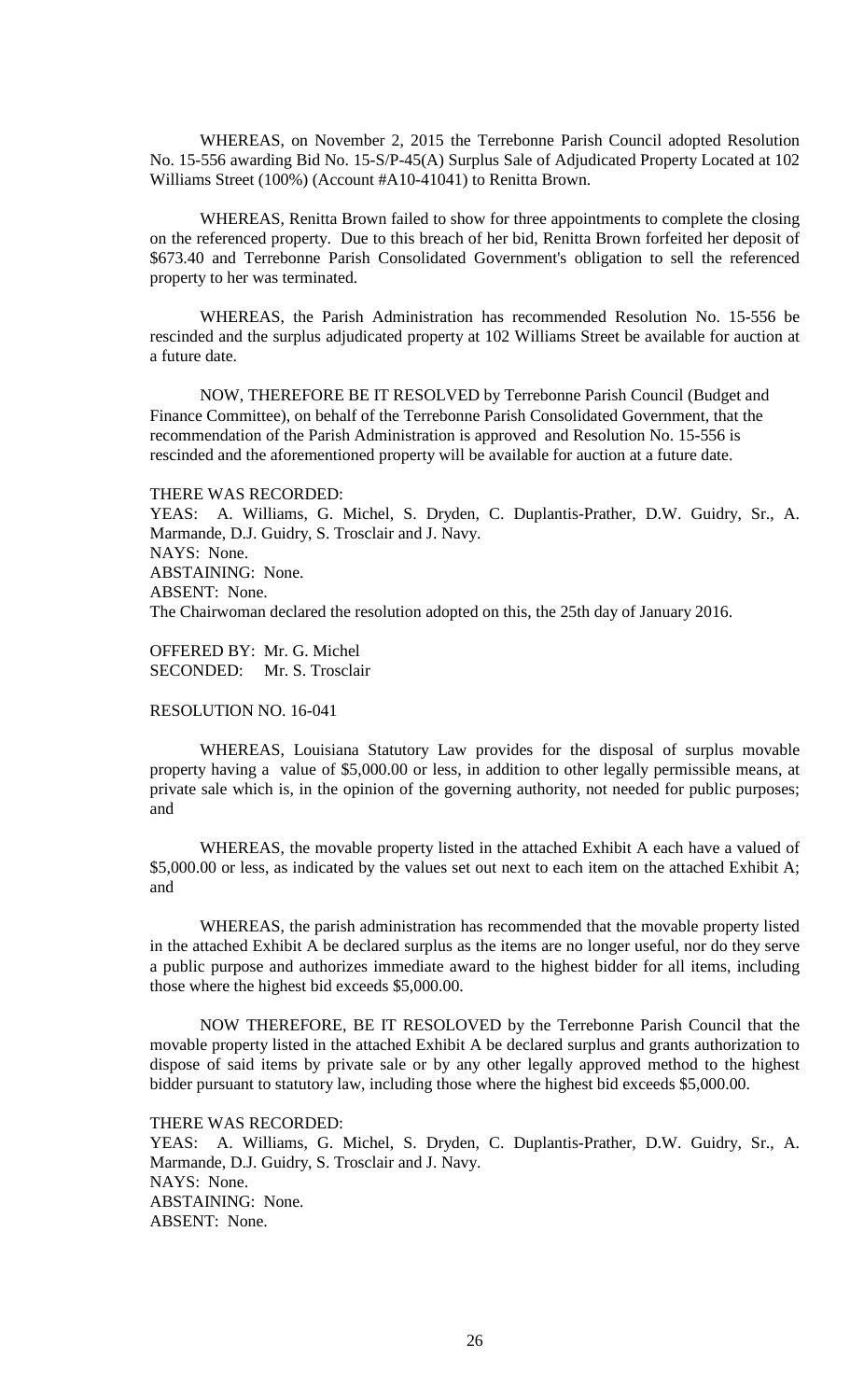The Chairwoman declared the resolution adopted on this, the 25th day of January 2016.

Exhibit "A" January 2016 Surplus List

Animal Shelter: 1 - Computer (tower, monitor, keyboard) / \$0.00

City Marshal:

- 1 Computer / \$0.00
- 2 Printer / \$0.00

Civic Center:

- 2 Printer / \$0.00
- 1 Computer / \$0.00
- 1 DVR Manual / \$0.00
- 1 Keyboard / 0.00

Council:

- 2 Metal Desks / \$10.00
- 1 Rubbermaid Desk / \$5.00
- 1 Computer Workstation / \$5.00
- 5 Printers / \$0.00
- 2 Laptops / \$0.00
- 1 Floppy Drive / \$0.00
- 1 Scanner / \$0.00
- 1 Copier / \$0.00
- 1 Fax Machine / \$0.00

Customer Service: 2 - Printers / \$0.00

Electric Distribution: 1 - 2001 Ford F450, wrecked (Unit 869) / \$1,000.00

Engineering: 5 - Computers / \$0.00

Fire:

5 - Used Mattresses - disposed of at landfill / \$0.00

Fleet Maintenance: 3 - Computer / \$0.00 2 - Printer / \$0.00 1 - Scanner / \$0.00

Finance: 3 - Desks / \$15.00

Gas:

1 - 2011 Ford F250 Truck (Unit 830) / \$2,000.00

Head Start: 1 - Computer / \$0.00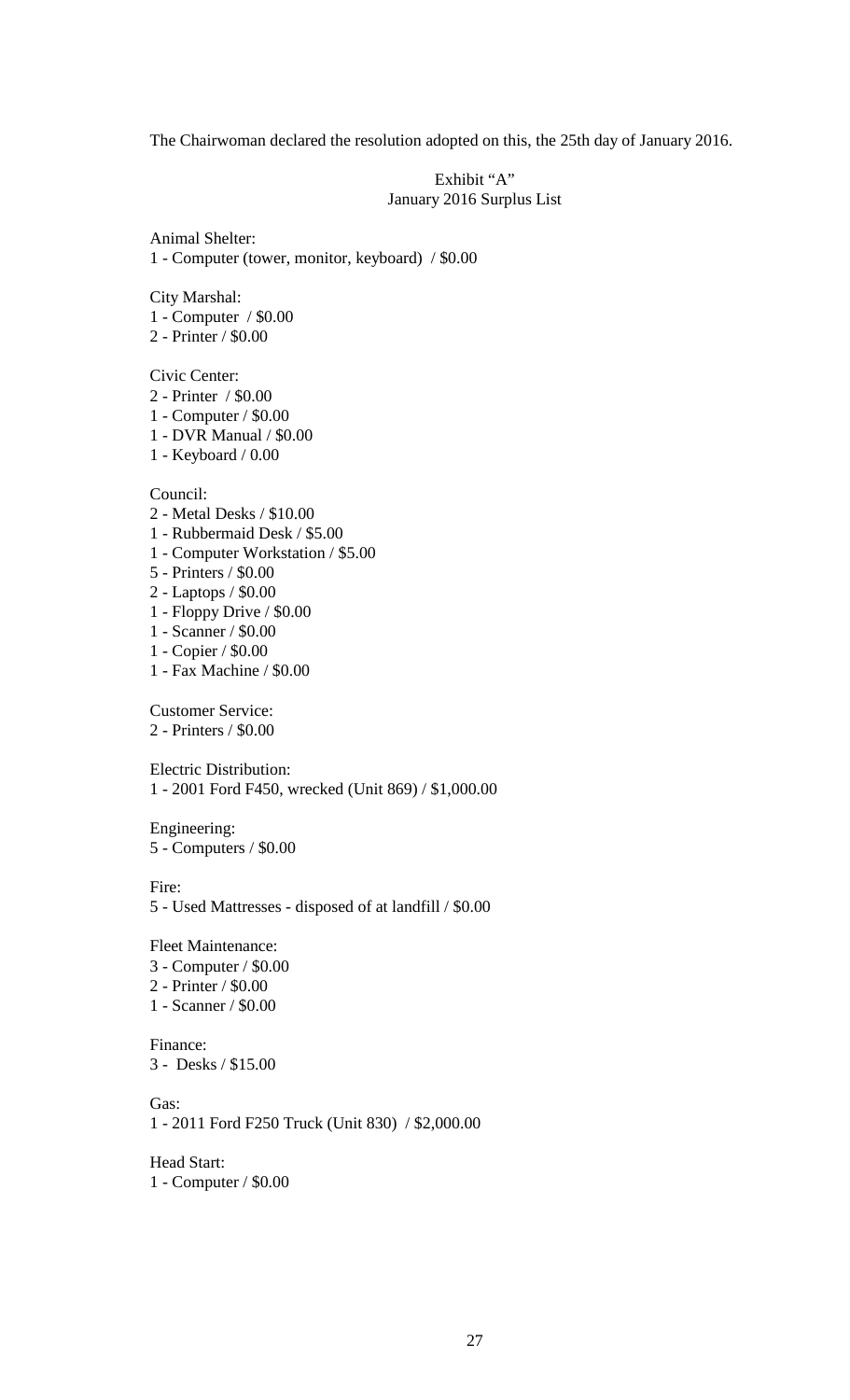Housing & Human Services:

1 - Computer / \$0.00

1 - Printer / \$0.00

1 - Microwave, broken / \$0.00

Jail: 1 - Computer / \$0.00

Planning: 1 - Computer / \$0.00 1 - Laptop / \$0.00

Recreation:

7 - Pallets of used/obsolete/broken recreation equipment to be disposed of / \$0.00

Roads & Bridges: 1 - 2007 Dodge 1500 Truck / -\$2,900.00

Utilities: 1 - Computer / -\$0.00

Vegetation: 1 - Printer / -\$0.00

Ms. C. Duplantis-Prather moved, seconded by Mr. S. Dryden and Mr. D. W. Guidry, Sr., "THAT, the Budget & Finance Committee introduce an ordinance to declare one (1) 2006 Ford F250 truck from the Road and Bridge Division of the Public Works Department, with a value of \$5,000.00 or greater, as surplus and authorizing said items to be disposed of through legally approved methods and calling a public hearing on February 17, 2016 at 6:30 p.m."

The Chairwoman called for the vote on the motion offered by Ms. C. Duplantis-Prather. THERE WAS RECORDED: YEAS: A. Williams, G. Michel, S. Dryden, C. Duplantis-Prather, D. W. Guidry, Sr., A. Marmande, D. J. Guidry, S. Trosclair and J. Navy. NAYS: None. ABSENT: None. The Chairwoman declared the motion adopted.

OFFERED BY: Ms. C. Duplantis-Prather SECONDED: Mr. G. Michel

RESOLUTION NO. 16-042

WHEREAS, on December 23, 2015 bids were received by the Terrebonne Parish Consolidated Government for Bid 15-GAS-60 Purchase of One (1) New/Unused 2016 Long Bed ¾ Ton Bi Fuel Cab and Chassis with Utility Body for the Gas Distribution Division of the Utilities Department, and

WHEREAS, after careful review by the Purchasing Division, Tom Bourg, Utilities Director and Siamak Mokhtarnejad, Associate Director of Utilities it has been determined that the bid of Lamarque Ford, Inc. is the lowest qualified bid in the amount of Fifty-Two Thousand, One Hundred Dollars (\$52,100.00), and

WHEREAS, Parish Administration has concurred with the recommendation to award the bid for the Purchase of One (1) New/Unused 2016 Long Bed 3/4 Ton Bi Fuel Cab and Chassis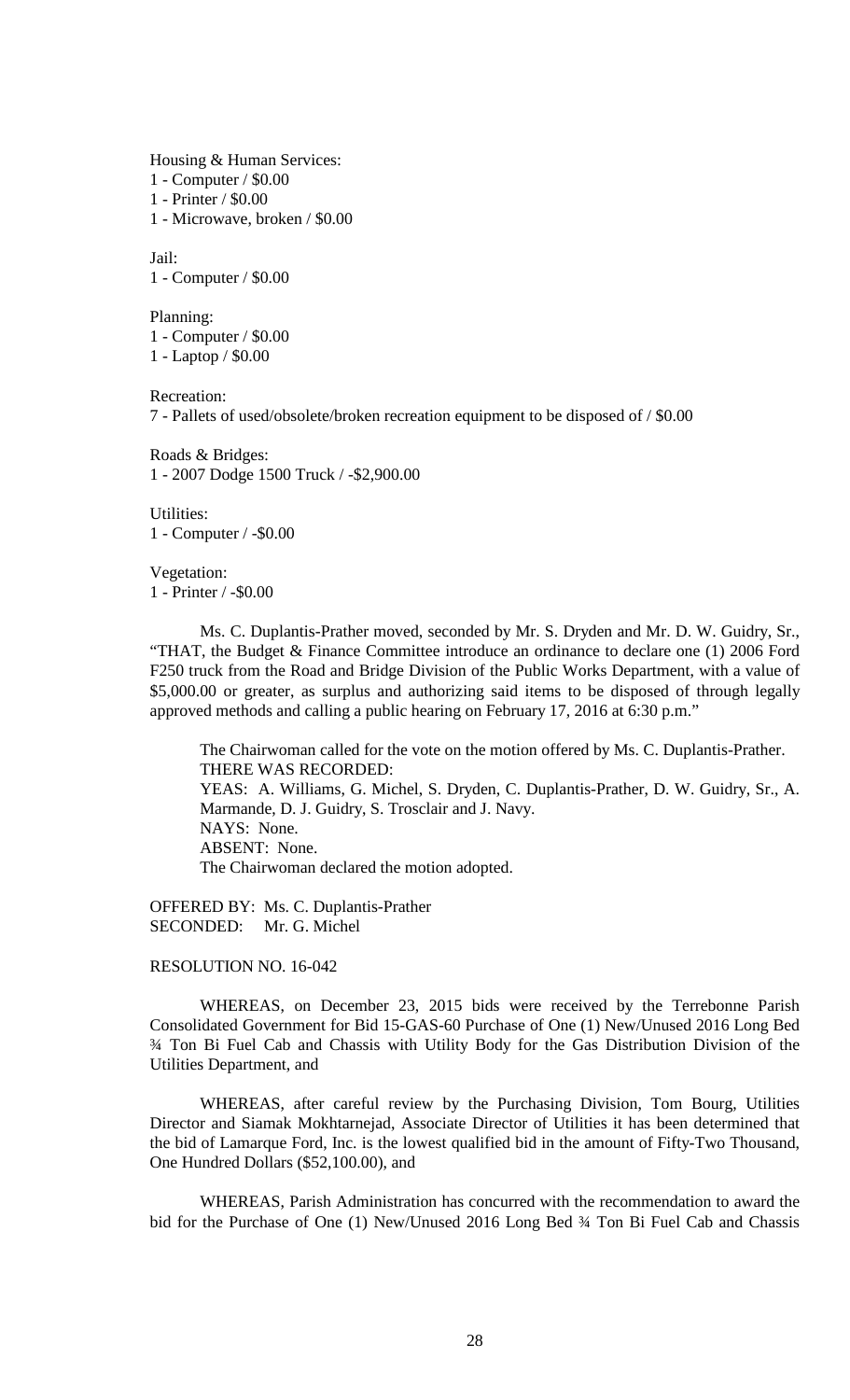with Utility Body to Lamarque Ford, Inc. at the aforementioned price, as per attached documents, and

NOW, THEREFORE BE IT RESOLVED by the Terrebonne Parish Council (Budget & Finance Committee), on behalf of the Terrebonne Parish Consolidated Government that the recommendation of Parish Administration for the purchase of the truck be accepted, as per attached documents

#### THERE WAS RECORDED:

YEAS: A. Williams, G. Michel, S. Dryden, C. Duplantis-Prather, D.W. Guidry, Sr., A. Marmande, D.J. Guidry, S. Trosclair and J. Navy. NAYS: None.

ABSTAINING: None.

ABSENT: None.

The Chairwoman declared the resolution adopted on this, the 25th day of January 2016.

Mr. D. W. Guidry, Sr. moved, seconded by Mr. D. J. Guidry, "THAT, the Budget & Finance Committee INTRODUCE AN ORDINANCE TO AMEND THE 2016 ADOPTED OPERATING BUDGET AND 5-YEAR CAPITAL OUTLAY BUDGET OF THE TERREBONNE PARISH CONSOLIDATED GOVERNMENT FOR THE FOLLOWING ITEMS AND TO PROVIDE FOR RELATED MATTERS:

- I. Whiskey Island, \$250,000
- II. Petit Caillou Drainage System, \$100,000
- III. Chacahoula/Gibson Bayou Black Basin, \$100,000
- IV. Industrial Boulevard to Thompson Road Utility Relocation, \$315,317

and calling a public hearing on said matter on February 17, 2016 at 6:30 p.m."

The Chairwoman called for the vote on the motion offered by Mr. D. W. Guidry, Sr. THERE WAS RECORDED:

YEAS: A. Williams, G. Michel, S. Dryden, C. Duplantis-Prather, D. W. Guidry, Sr., A. Marmande, D. J. Guidry, S. Trosclair and J. Navy. NAYS: None. ABSENT: None. The Chairwoman declared the motion adopted.

Mr. O'Neil Malbrough, Coastal Design and Engineering, Grand Isle Shipyard, Inc. (GIS), addressed the Committee and explained that the above mentioned projects will allow the parish to bring in sediments and construct a brickwater wall needed to prevent salt intrusion and additional coastal erosion; noting that this project will also improve drainage along the barrier islands and the lower parts of Terrebonne Parish.

Committee member D. J. Guidry thanked Mr. Malbrough for his presentation and stated that this project is "long overdue". He thanked Administration for continuing to take an initiative to create a comprehensive levee system to protect the citizens of Terrebonne Parish.

Parish President Gordon E. Dove distributed a brochure to the Committee detailing the current Coastal Restoration Projects; stating that under the State of Louisiana Master Plan, a maintenance program was developed, which ensures that FEMA funding will be available if a hurricane or catastrophic storm should damage the barrier islands and the lower lying areas of the Gulf Coast region. Mr. Dove thanked the Council for their support with the aforementioned parish projects.

OFFERED BY: Ms. C. Duplantis-Prather SECONDED: Mr. G. Michel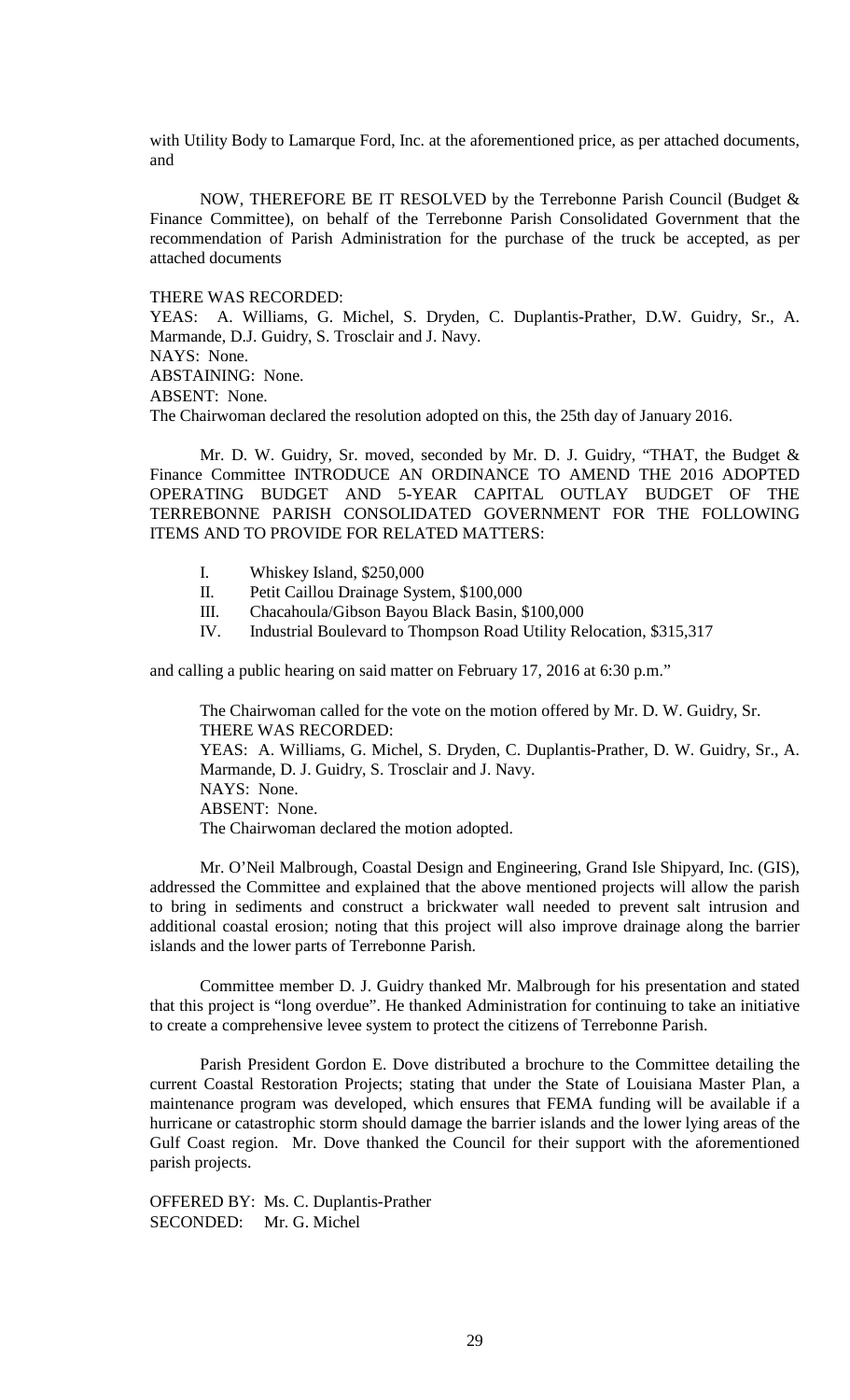### RESOLUTION NO. 16-043

A resolution authorizing contracting with Brenntag Southwest, Inc. for the purchase of liquid chlorine gas in one (1) ton containers.

WHEREAS, May 13, 2015, bids were obtained by the Terrebonne Parish Consolidated Waterworks District One for the purpose of purchasing liquid chlorine gas in one (1) ton containers, and

WHEREAS, after careful review by Parish Administration it has been determined that the bid price of Five Hundred Eighty-Four Dollars and Zero Cents (\$584.00) per ton from Brenntag Southwest, Inc. for the purchase of liquid chlorine gas in one (1) ton containers should be accepted as per the attached documents and under the provisions set forth in the Louisiana Revised Statutes, and

WHEREAS, the Parish Finance Department has verified that funds are budgeted in the 2016 Budget under Account Number 310-432-8235-01 for the purchase of seventy-five (75) tons of liquid chlorine gas in one (1) ton containers, and

WHEREAS, based upon these supporting recommendations, the Public Works Department/Pollution Control Division recommends the award of the estimated purchase of seventy-five (75) tons of liquid chlorine gas at a total cost of Forty-Three Thousand, Eight Hundred Dollars and Zero Cents (\$43,800.00) as per the attached documents.

NOW THEREFORE BE IT RESOLVED, that the Terrebonne Parish Council (Budget and Finance Committee), on behalf of the Terrebonne Parish Consolidated Government, awards the above mentioned Purchase of liquid chlorine in one (1) ton cylinders to Brenntag Southwest, Inc. and that the Parish President and all other appropriate parties be, and they are hereby, authorized to execute any and all contract documents associated herewith.

#### THERE WAS RECORDED:

YEAS: A. Williams, G. Michel, S. Dryden, C. Duplantis-Prather, D.W. Guidry, Sr., A. Marmande, D.J. Guidry, S. Trosclair and J. Navy. NAYS: None. ABSTAINING: None. ABSENT: None. The Chairwoman declared the resolution adopted on this, the 25th day of January 2016.

OFFERED BY: Mr. J. Navy SECONDED: Unanimously

RESOLUTION NO. 16-044

A resolution authorizing the Parish President to execute an application form to the Louisiana Commission on Law Enforcement and the Administration of Criminal Justice 2015 Task Force Grant for the Houma Police Department of the Terrebonne Parish Consolidated Government; and to address other matters relative thereto.

WHEREAS, the Houma Police Department of the Terrebonne Parish Consolidated Government has been approved to implement an application for a grant from the Louisiana Commission on Law Enforcement and the Administration of Criminal Justice Fiscal Year 2015 Task Force Fund (3124) in the amount of Twenty Seven Thousand five hundred dollars (\$27,500.00) for the Terrebonne Parish Consolidated Government. The Fiscal Year 2015 Task Force Fund will provide grant funding to improve the effectiveness and safety of our Police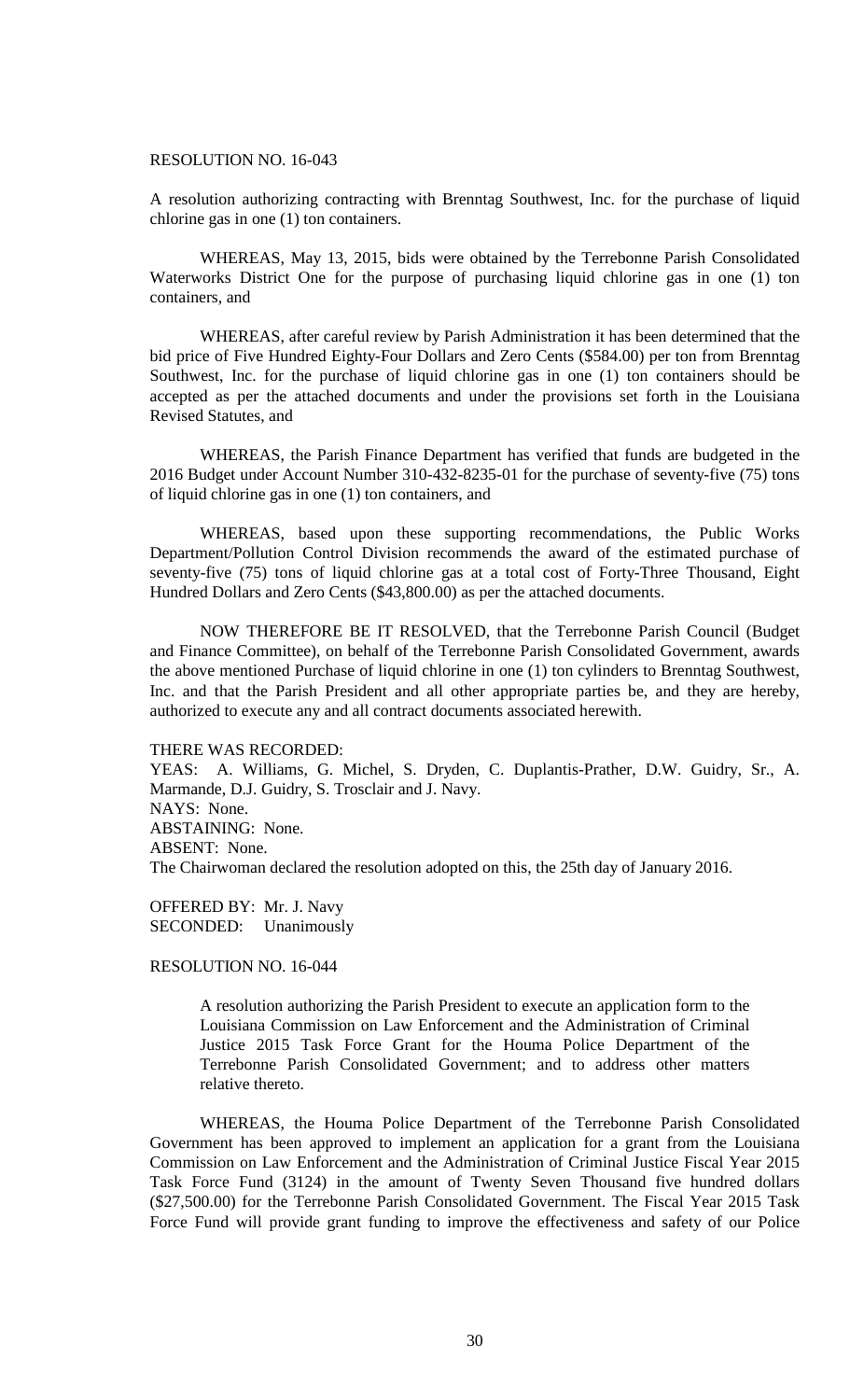Officers by providing them with overtime to target problem areas within the City of Houma and Assumption Parish,

WHEREAS, the Parish Administrative staff and the Parish Finance Department will oversee the application process in the implementation and meeting all the requirements set forth by the Louisiana Commission on Law Enforcement and the Administration of Criminal Justice and,

NOW, THEREFORE BE IT RESOLVED, that the Terrebonne Parish Council on behalf of the Terrebonne Parish Consolidated Government, authorizes the Parish President to execute any and all necessary documents to implement the grant from the Louisiana Commission on Law Enforcement and the Administration of Criminal Justice and to address other matters relative thereto.

THERE WAS RECORDED:

YEAS: A. Williams, G. Michel, S. Dryden, C. Duplantis-Prather, D.W. Guidry, Sr., A. Marmande, D.J. Guidry, S. Trosclair and J. Navy. NAYS: None. ABSTAINING: None.

ABSENT: None.

The Chairwoman declared the resolution adopted on this, the 25th day of January 2016.

Mr. D. J. Guidry moved, seconded by Ms. C. Duplantis- Prather, "THAT, the Budget & Finance Committee introduce an ordinance to amend the 2016 Adopted Operating Budget of the Terrebonne Parish Consolidated Government for the following items and to provide for related matter:

I. General Fund Administration, Financial and Administrative Consultant, \$96,000

and calling a public hearing on February 17, 2016 at 6:30 p.m."

The Chairwoman called for the vote on the motion offered by Mr. D. J. Guidry. THERE WAS RECORDED: YEAS: A. Williams, G. Michel, S. Dryden, C. Duplantis-Prather, D. W. Guidry, Sr., A. Marmande, D. J. Guidry, S. Trosclair and J. Navy. NAYS: None. ABSENT: None. The Chairwoman declared the motion adopted.

Upon questioning, Parish Manager A. Levron explained that all budget amendments are allocated funds that are moved from the existing budget; noting that the above-mentioned item is the first item that is coming from the fund balance. He mentioned that every other item before hand was allocated from the surplus balances of various parish departments.

OFFERED BY: Ms. C. Duplantis-Prather SECONDED: Mr. S. Trosclair

### RESOLUTION NO. 16-045

A RESOLUTION TO AUTHORIZE THE PARISH PRESIDENT TO HAVE THE SIGNING AUTHORITY ON THE LOUISIANA DIVISION OF ADMINISTRATION, FACILITY PLANNING AND CONTROL CAPITAL PROJECTS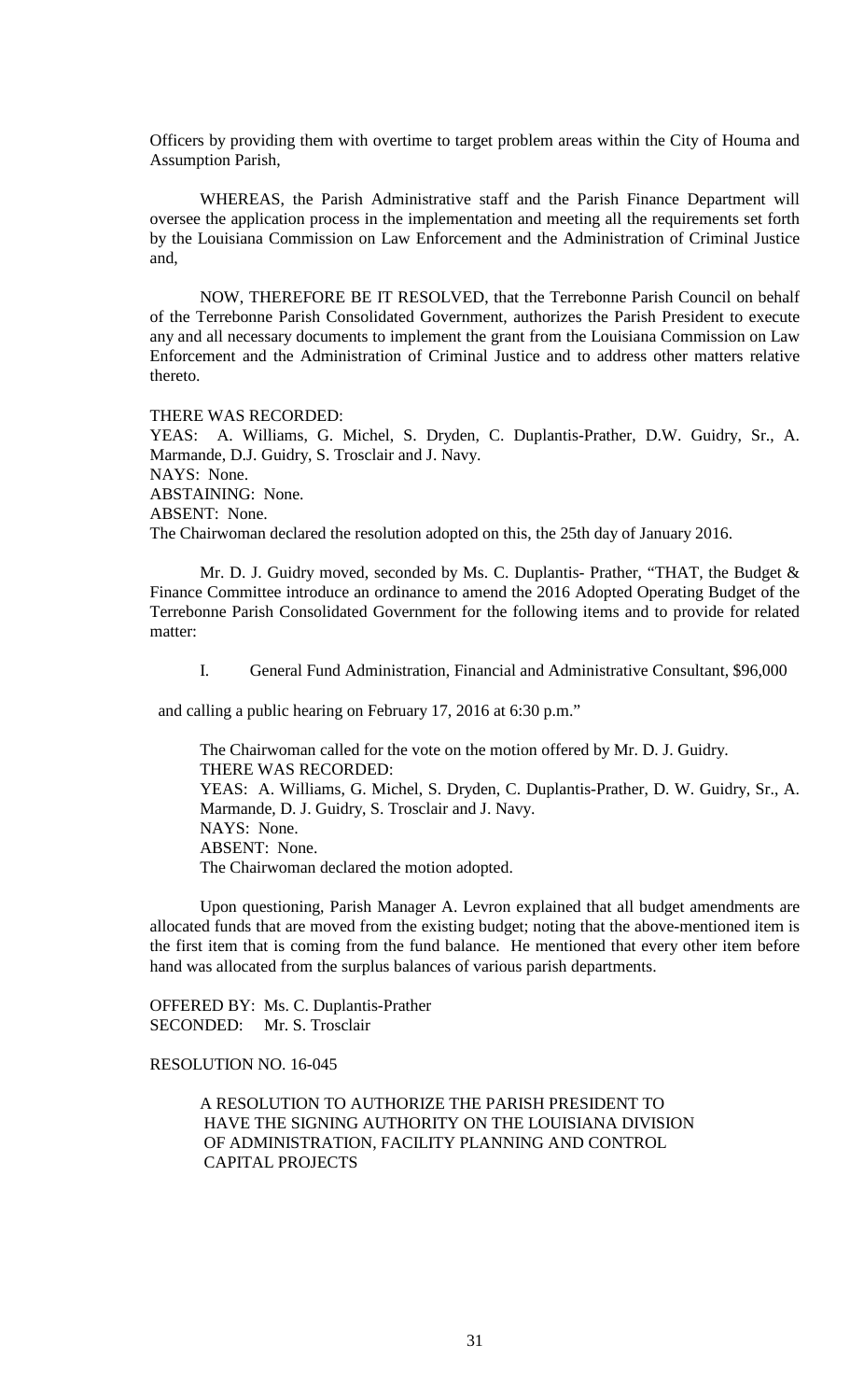WHEREAS, the Terrebonne Parish Consolidated Government has numerous Cooperative Endeavor Agreements (CEA) with the State of Louisiana-Division of Administration, Facility Planning and Control (FP&C) on capital projects, and

WHEREAS, the Terrebonne Parish Council on behalf of the Terrebonne Parish Consolidated Government, does hereby authorize the Parish President, Gordon Dove, to have the signing authority on the capital projects with FP&C, and

WHEREAS, the capital projects include:

Bayou Terrebonne Boardwalk- 50-J55-04-01 Terrebonne Parish Emergency Operations Center- 50-J55-13-01 Renovate Le Petit de Terrebonne Building- 50-J55-14-01 South Louisiana Wetlands Discovery Center – 50-J55-14-06 Terrebonne Parish Animal Shelter- 50-J55-14-05

NOW, THEREFORE BE IT RESOLVED by the Terrebonne Parish Council, on behalf of the Terrebonne Parish Consolidated Government, does hereby authorize the Parish President, Gordon Dove, to have the signing authority on the above listed FP&C capital projects

#### THERE WAS RECORDED:

YEAS: A. Williams, G. Michel, S. Dryden, C. Duplantis-Prather, D.W. Guidry, Sr., A. Marmande, D.J. Guidry, S. Trosclair and J. Navy. NAYS: None. ABSTAINING: None. ABSENT: None. The Chairwoman declared the resolution adopted on this, the 25th day of January 2016.

Ms. C. Duplantis-Prather moved, seconded by Mr. D. J. Guidry, "THAT, there being no further business to come before the Budget & Finance Committee, the meeting be adjourned."

The Chairwoman called for the vote on the motion offered by Ms. C. Duplantis-Prather. THERE WAS RECORDED:

YEAS: A. Williams, G. Michel, S. Dryden, C. Duplantis-Prather, D. W. Guidry, Sr., A. Marmande, D. J. Guidry, S. Trosclair and J. Navy.

NAYS: None.

ABSENT: None.

The Chairwoman declared the motion adopted and the meeting was adjourned at 7:12 p.m.

Arlanda Williams, Chairwoman

Tammy E. Triggs, Minute Clerk

Ms. A. Williams moved, seconded by Mr. D.J. Guidry and Mr. S. Trosclair, "THAT, the Council accept and ratify the minutes of the Budget and Finance Committee meeting held on  $01/25/16."$ 

The Chairman called for a vote on the motion offered by Ms. A. Williams. THERE WAS RECORDED: YEAS: A. Williams, G. Michel, S. Dryden, C. Duplantis-Prather, D.W. Guidry Sr., A. Marmande, D.J. Guidry, S. Trosclair and J. Navy. NAYS: None. ABSENT: None. The Chairman declared the motion adopted.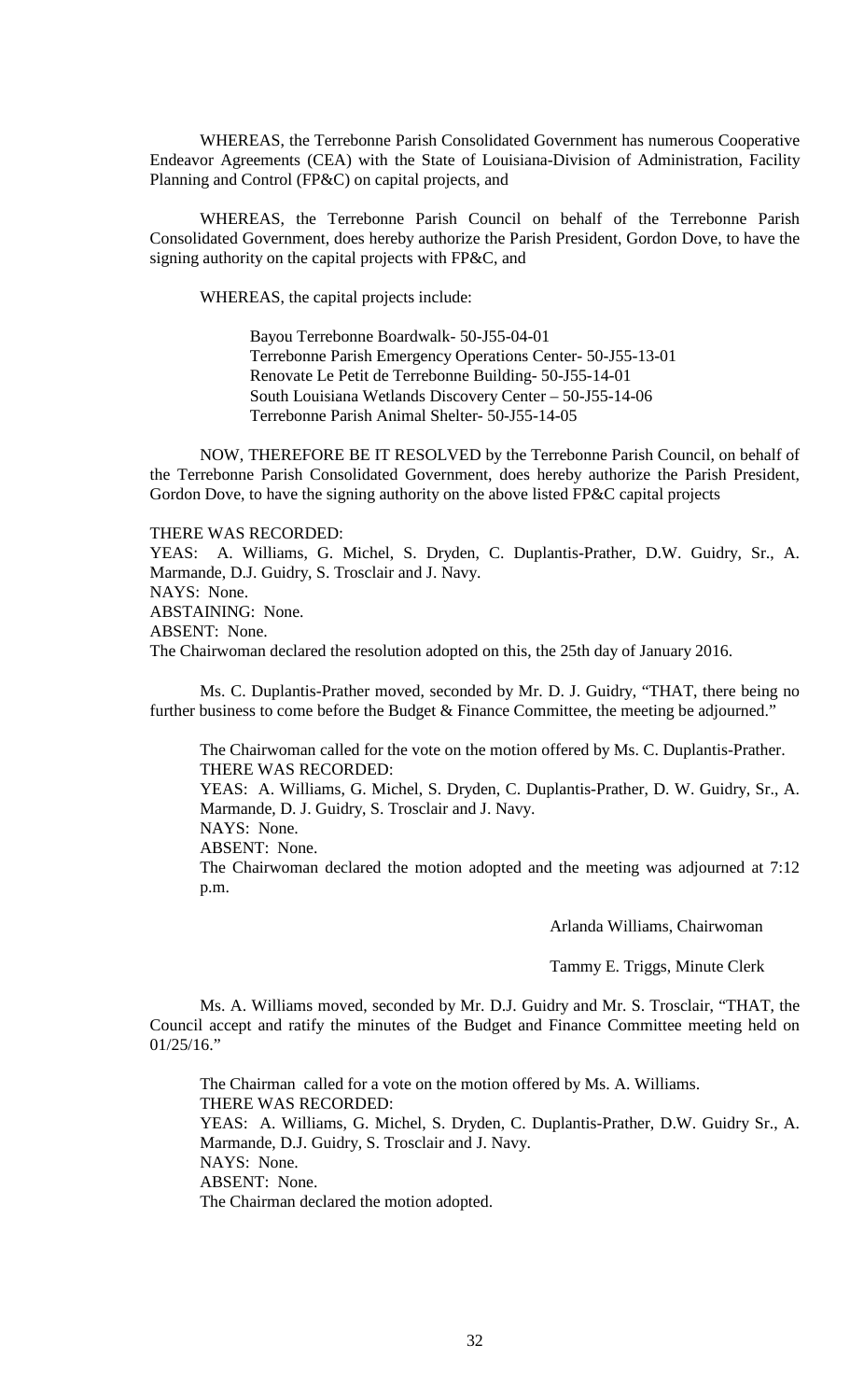The Chairman called for a report on the Policy, Procedure and Legal Committee meeting held on 01/25/16, whereupon the Committee Chairman rendered the following:

## POLICY, PROCEDURE, & LEGAL COMMITTEE

## JANUARY 25, 2016

The Chairman, Darrin Guidry, Sr., called the Policy, Procedure, & Legal Committee meeting to order at 7:15 p. m. in the Terrebonne Parish Council Meeting Room with an Invocation offered by Committee member A. Marmande and the Pledge of Allegiance led by Committee member G. Michel. Upon roll call, Committee Members recorded as present were: A. Williams, G. Michel, S. Dryden, C. Duplantis-Prather, D. W. Guidry, Sr., A. Marmande, D. J. Guidry, S. Trosclair and J. Navy. A quorum was declared present.

Ms. A. Williams moved, seconded by Mr. D. J. Guidry and Ms. C. Duplantis-Prather, "THAT, the Policy, Procedure, & Legal Committee approve the annual fire dispatch agreement the Terrebonne Parish Communications District and TPCG City of Houma Fire Department for the fire department cost of fire dispatching services.

The Chairman called for the vote on the motion offered by Ms. A. Williams. THERE WAS RECORDED: YEAS: A. Williams, G. Michel, S. Dryden, C. Duplantis-Prather, D. W. Guidry, Sr., A. Marmande , D. J. Guidry, S. Trosclair, and J. Navy. NAYS: None. ABSENT: None. The Chairman declared the motion adopted.

Committee member J. Navy explained that the he would like to move forward amending the Nuisance Abatement ordinance relating to slum, crime, dogs, juvenile delinquency etc.; noting that the legal department would also like to incorporate the new state redemption legislation period for blighted housing (18 month period), to help enforce these changes.

Parish Attorney C. Alcock explained that they are in the process of expanding the parish code's definition of blighted housing to include delinquency and crime; noting that in 2015, the State of Louisiana adopted legislation that states if you have a "piece" of property that has been declared blighted or abandoned, it can go up for tax sale and only have an 18 month redemptive period as opposed to the previous three year redemptive period. Ms. Alcock stated that the property than can become a part of the parish's adjudicated property. She stated that an enforcement procedure needs to be addressed and suggested that it comes back to the Committee with an expansion of the abandoned or blighted property definition to include juvenile delinquency and crime as well as an enforcement procedure.

 Mr. J. Navy moved, seconded by Mr. S. Trosclair, "THAT, the Policy, Procedure, & Legal Committee continue the discussion of introducing an ordinance that will amend the Terrebonne Parish's current Nuisance Abatement Ordinance to include verbiage as it relates to nuisance dealing with slum, crime, dogs, juvenile delinquency, etc. at the next Policy, Procedure and Legal Committee meeting dated Monday, February 1, 2016."

The Chairman called for the vote on the motion offered by Mr. J. Navy. THERE WAS RECORDED: YEAS: A. Williams, G. Michel, S. Dryden, C. Duplantis-Prather, D. W. Guidry, Sr., A. Marmande , D. J. Guidry, S. Trosclair, and J. Navy. NAYS: None. ABSENT: None. The Chairman declared the motion adopted.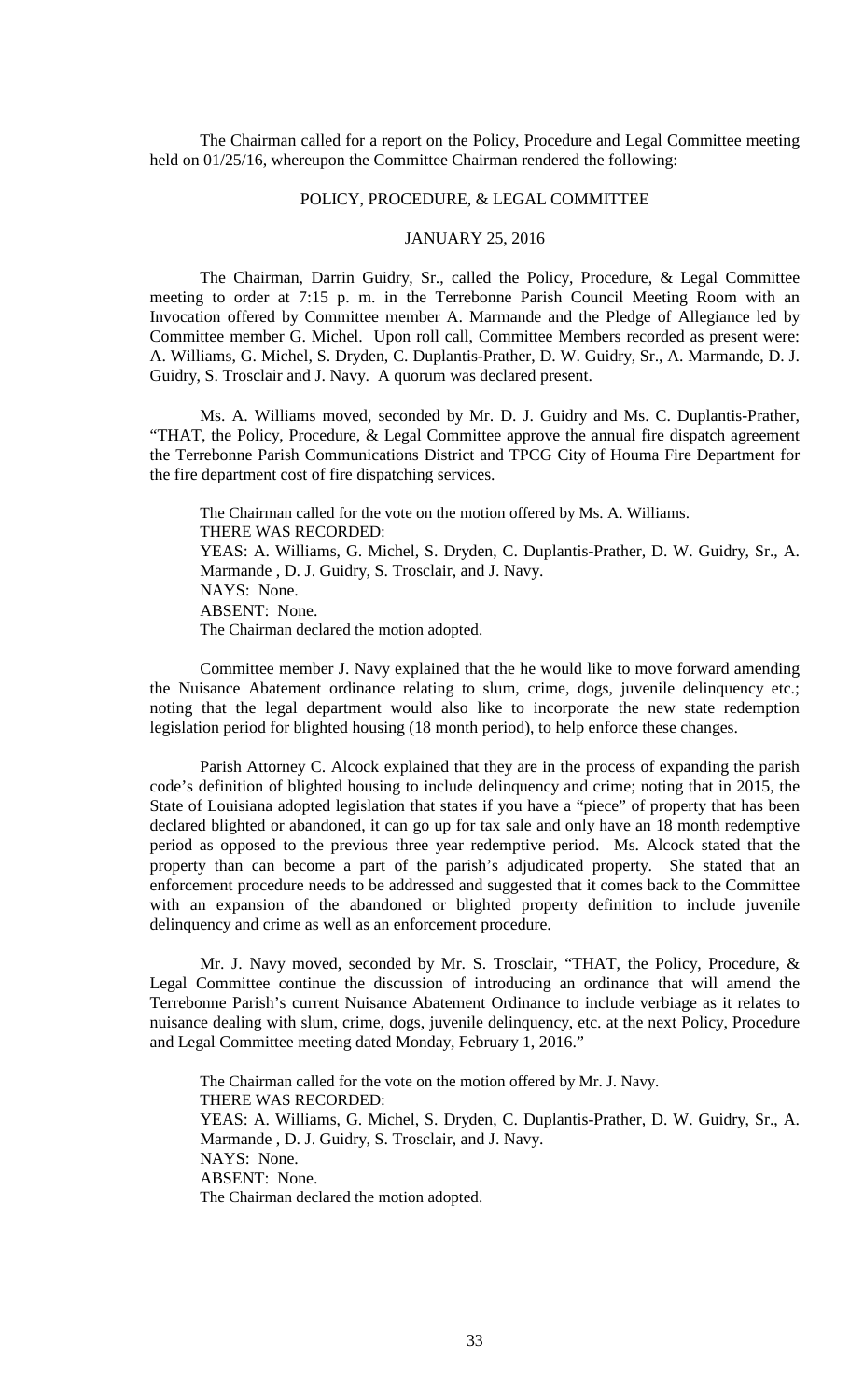Mr. S. Trosclair moved, seconded by Mr. D. J. Guidry, "THAT, there being no further business to come before the Policy, Procedure, & Legal Committee, the meeting be adjourned."

The Chairman called for the vote on the motion offered by Mr. S. Trosclair. THERE WAS RECORDED: YEAS: A. Williams, G. Michel, S. Dryden, C. Duplantis-Prather, D. W. Guidry, Sr., A. Marmande , D. J. Guidry, S. Trosclair, and J. Navy. NAYS: None. ABSENT: None. The Chairman declared the motion adopted and the meeting was adjourned at 7:19 p. m.

Darrin Guidry, Sr., Chairman

Tammy E. Triggs, Minute Clerk

Mr. D.W. Guidry Sr. moved, seconded by Mr. S. Trosclair and Mr. D.J. Guidry, "THAT, the Council accept and ratify the minutes of the Policy, Procedure and Legal Committee meeting held on 01/25/16."

The Chairman called for a vote on the motion offered by Mr. D.W. Guidry Sr. THERE WAS RECORDED:

YEAS: A. Williams, G. Michel, S. Dryden, C. Duplantis-Prather, D.W. Guidry Sr., A. Marmande, D.J. Guidry, S. Trosclair and J. Navy. NAYS: None. ABSENT: None.

The Chairman declared the motion adopted.

Ms. C. Duplantis-Prather moved, seconded by Ms. A. Williams, "THAT, the Council approve the following street lights:

(None were submitted prior to agenda deadline.)

The Chairman called for a vote on the motion offered by Ms. C. Duplantis-Prather. THERE WAS RECORDED: YEAS: A. Williams, G. Michel, S. Dryden, C. Duplantis-Prather, D.W. Guidry Sr., A. Marmande, D.J. Guidry, S. Trosclair and J. Navy. NAYS: None. ABSENT: None.

The Chairman declared the motion adopted.

Ms. A. Williams moved, seconded by Mr. D.J. Guidry and Ms. C. Duplantis-Prather, "THAT, the Council hold nominations open for the one long-standing vacancy on the Bayou Blue Fire Protection District Board until the next Council meeting."

The Chairman called for a vote on the motion offered by Ms. A. Williams. THERE WAS RECORDED: YEAS: A. Williams, G. Michel, S. Dryden, C. Duplantis-Prather, D.W. Guidry Sr., A. Marmande, D.J. Guidry, S. Trosclair and J. Navy. NAYS: None. ABSENT: None. The Chairman declared the motion adopted.

Mr. D.J. Guidry moved, seconded by Ms. A. Williams, "THAT, the Council hold nominations open for the one vacancy, due to resignation on the Terrebonne Parish Tree Board until the next Council meeting."

The Chairman called for a vote on the motion offered by Mr. D.J. Guidry. THERE WAS RECORDED: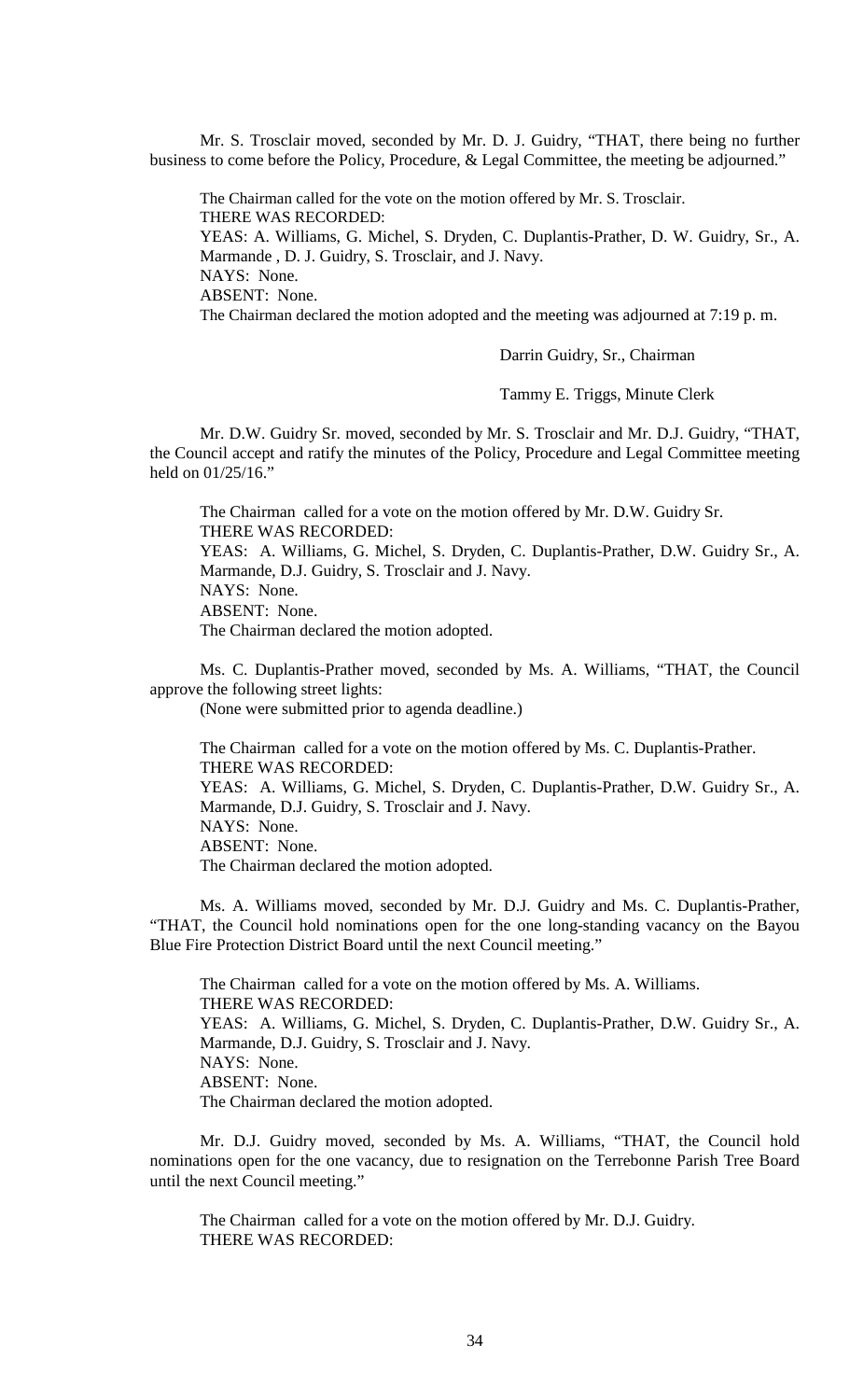YEAS: A. Williams, G. Michel, S. Dryden, C. Duplantis-Prather, D.W. Guidry Sr., A. Marmande, D.J. Guidry, S. Trosclair and J. Navy. NAYS: None. ABSENT: None. The Chairman declared the motion adopted.

Ms. C. Duplantis-Prather moved, seconded by Ms. A. Williams, "THAT, the Council hold nominations open for the one vacancy, due to resignation on the Recreation District No. 3A Board until the next Council meeting."

The Chairman called for a vote on the motion offered by Ms. C. Duplantis-Prather. THERE WAS RECORDED: YEAS: A. Williams, G. Michel, S. Dryden, C. Duplantis-Prather, D.W. Guidry Sr., A. Marmande, D.J. Guidry, S. Trosclair and J. Navy. NAYS: None. ABSENT: None. The Chairman declared the motion adopted.

Ms. C. Duplantis-Prather moved, seconded by Ms. A. Williams and Mr. G. Michel, "THAT, the Council hold nominations open for the two expired terms on the Houma-Terrebonne Public Trust Authority until the next Council meeting."

The Chairman called for a vote on the motion offered by Ms. C. Duplantis-Duplantis. THERE WAS RECORDED: YEAS: A. Williams, G. Michel, S. Dryden, C. Duplantis-Prather, D.W. Guidry Sr., A. Marmande, D.J. Guidry, S. Trosclair and J. Navy. NAYS: None. ABSENT: None. The Chairman declared the motion adopted.

Mr. A. Marmande moved, seconded by Ms. A. Williams, "THAT, the Council open nominations for the two vacancies, due to resignations, on the Fire District No. 10 Board, nominate Mr. Allen Knight and Mr. Robert Champagne, Jr.; close nominations and appoint Mr. Allen Knight and Mr. Robert Champagne to serve a term on said board."

The Chairman called for a vote on the motion offered by Mr. A. Marmande. THERE WAS RECORDED: YEAS: A. Williams, G. Michel, S. Dryden, C. Duplantis-Prather, D.W. Guidry Sr., A. Marmande, D.J. Guidry, S. Trosclair and J. Navy. NAYS: None. ABSENT: None. The Chairman declared the motion adopted.

Mr. Robert Champagne thanked the Council for the appointment and stated that he will do his best.

Councilman A. Marmande thanked Mr. Champagne for his interest in the Fire District No. 10 Board, noting that he has faith he will do a great job.

Mr. D.W. Guidry Sr. moved, seconded by Mr. D.J. Guidry, "THAT, the Council open nominations for the one vacancy due to resignation on the Houma-Terrebonne Airport Commission, nominate Mr. Robert Goss and Mr. Robert Landry; close nominations and that a voice vote of the Council be taken to determine who will fill said vacancies."

The Chairman called for a vote on the motion offered by Mr. D.W. Guidry Sr. THERE WAS RECORDED: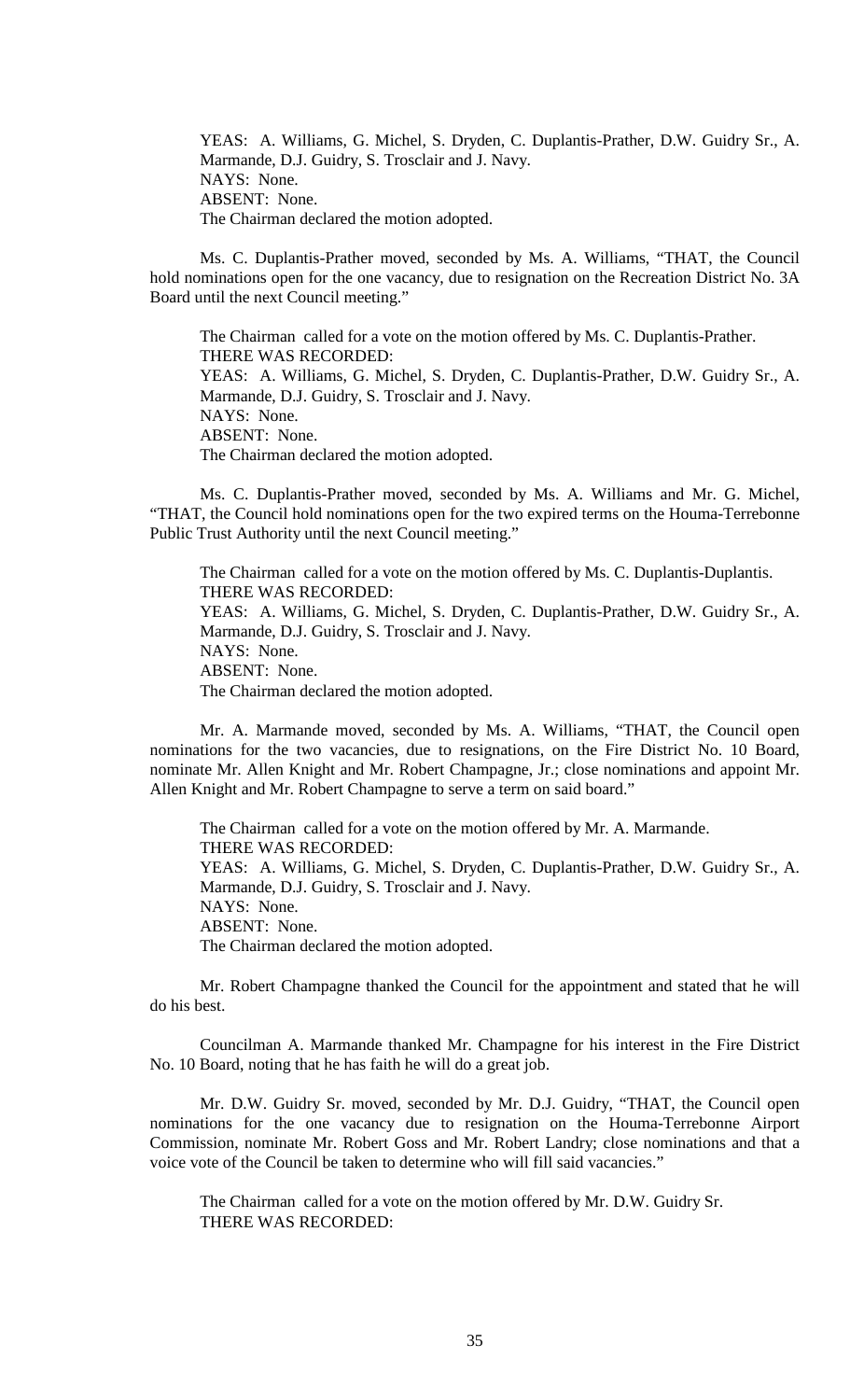YEAS: A. Williams, G. Michel, S. Dryden, C. Duplantis-Prather, D.W. Guidry Sr., A. Marmande, D.J. Guidry, S. Trosclair and J. Navy. NAYS: None. ABSENT: None. The Chairman declared the motion adopted.

Voting to appoint Mr. Robert Landry: A. Williams G. Michel S. Dryden C. Duplantis-Prather D.W. Guidry Sr. A. Marmande D.J. Guidry S. Trosclair J. Navy

Council Minute Clerk K. Cologne announced the votes tallied for the one vacancy due to resignation on the Houma-Terrebonne Airport Commission and they were recorded as follows: zero (0) votes for Mr. Robert Goss and nine (9) votes for Mr. Robert Landry.

The Chairman stated that, as per the above voice vote, Mr. Robert Landry is appointed to serve a term on the Houma-Terrebonne Airport Commission.

Mr. Robert Landry thanked the Council for the appointment and stated that he is anxious to continue to improve the airport so that it will continue to be an asset to our community.

Mr. D.J. Guidry moved, seconded by Ms. C. Duplantis-Prather, "THAT, the Council hold nominations open for the two positions on the Houma-Terrebonne Regional Planning Commission, appointed by the Parish President, until the next Council meeting."

The Chairman called for a vote on the motion offered by Mr. D.J. Guidry. THERE WAS RECORDED: YEAS: A. Williams, G. Michel, S. Dryden, C. Duplantis-Prather, D.W. Guidry Sr., A. Marmande, D.J. Guidry, S. Trosclair and J. Navy. NAYS: None. ABSENT: None. The Chairman declared the motion adopted.

The Chairman announced the following vacancies, which he noted will be handled as per usual procedure:

- TARC: One vacancy, representing a local clergy, due to a resignation.
- Terrebonne Parish Tree Board: Two terms expiring on 2/23/16.
- Recreation District No. 8 Board: One term expiring on  $2/24/16$ .

Under Agenda Item 8A - Announcements, Council members

- Councilman G. Michel thanked all non-profits who sponsor bingo in Terrebonne Parish and urged everyone to monitor their profits for three months and to report back to the Council so that educated decisions can be made; noting that the bingo ordinance passed tonight is only temporary.
- Councilman G. Michel urged everyone to be careful and safe throughout this Mardi Gras season.
- Councilwoman C. Duplantis-Prather encouraged every pet owner to have their pets spayed or neutered to help control the pet population and asked that if a stray animal is found, please contact the Animal Shelter at (985) 873-6709.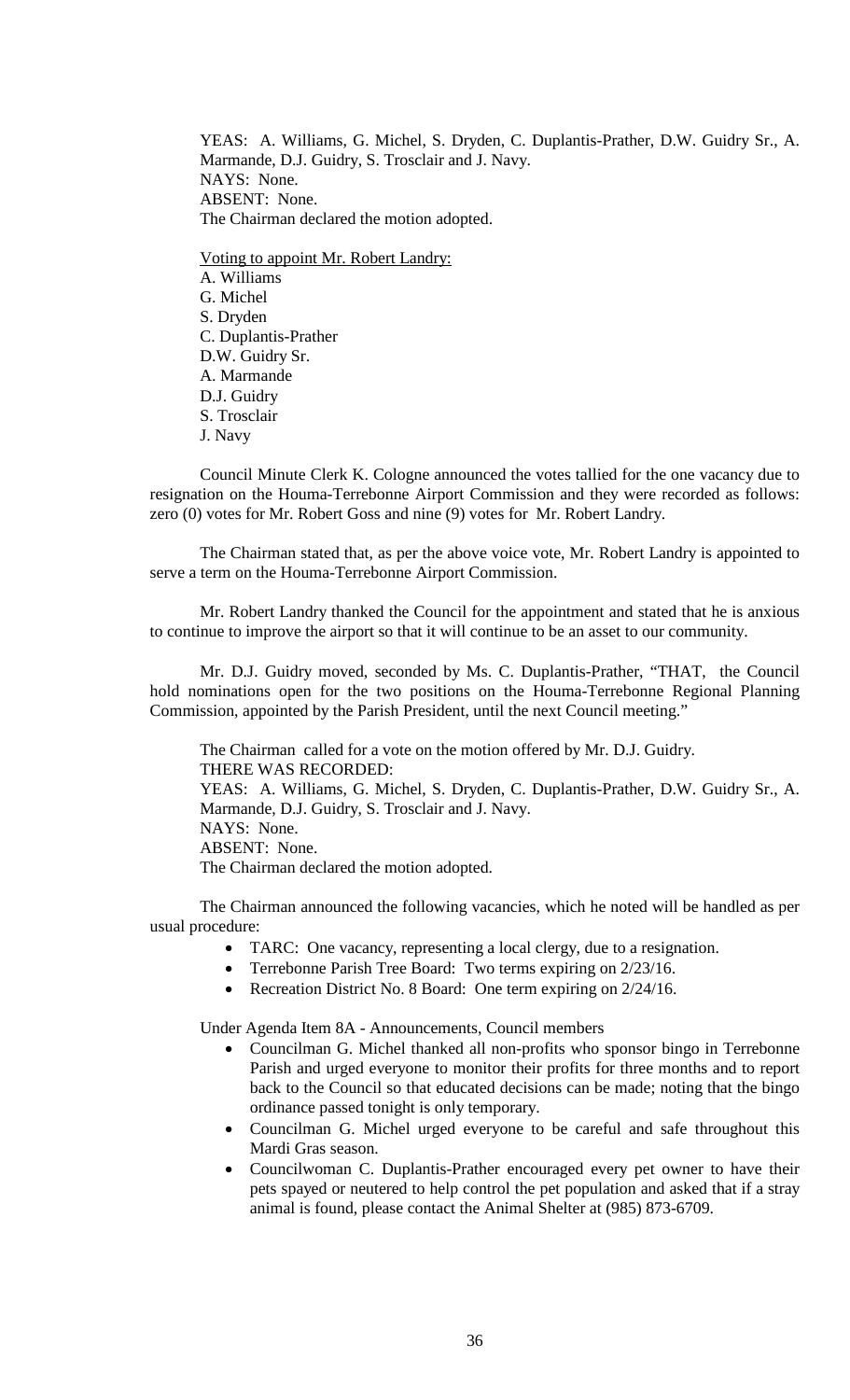• Councilman J. Navy thanked his fellow Council members for electing him Chairman and stated he and Vice-Chairman D.W. Guidry will work together with Administration to move the Parish forward.

Under Agenda Item 8B - Announcements, Parish President

- Bayou Black levee is moving along smoothly and will be at a 7ft elevation.
- Met with the Hollywood Road contractors regarding their progression.
- Looking forward to working with the Council and moving Terrebonne Parish forward.

Ms. A. Williams moved, seconded unamiously, "THAT, the Council appoint and ratify Parish President Dove's appointments of the following individuals as Department Heads:

Mr. Al Levron, Parish Manager Ms. Kandace Mauldin, Chief Financial Officer Mr. Michael C. Toups, Public Works Director Mr. Christopher Pulaski, Planning Director Mr. J. Dana Ortego, Risk Management/Human Resources Director Mr. Darrel W. Waire, Housing and Human Services Director Mr. Sterling Washington, Jr., Recreation Director Mr. Mart Black, Coastal Restoration/Preservation Director Ms. Janel Ricca, Civic Center Director Chief Dana Coleman, Houma Police Chief Todd Dufrene, Houma Fire Mr. Joseph Harris, Juvenile Detention Director Mr. Earl Eues, Director Emergency Preparedness."

The Chairman called for a vote on the motion offered by Ms. A. Williams. THERE WAS RECORDED: YEAS: A. Williams, G. Michel, S. Dryden, C. Duplantis-Prather, D.W. Guidry Sr., A. Marmande, D.J. Guidry, S. Trosclair and J. Navy. NAYS: None. ABSENT: None. The Chairman declared the motion adopted.

Mr. Mike Toups, Public Works Director, thanked President Dove for his appointment and stated that he is looking forward to working with everyone and serving the people of Terrebonne Parish.

Mr. Mart Black, Coastal Restoration/Preservation Director, thanked President Dove for the confidence he has in him and stated he is looking forward to working with everyone and getting the job done.

Ms. Kandace Mauldin, Chief Financial Officer, thanked President Dove for her appointment and stated that she is looking forward to working with everyone and will do her best.

Mr. Christopher Pulaski, Planning Director, thanked President Dove for this honor and stated that he will continue to work to improve to quality of life in Terrebonne Parish.

Ms. Janel Ricca, Civic Center Director, thanked President Dove for her appointment and thanked the Council for their continued support.

Chief Dana Coleman, Houma Police, thanked President Dove for his appointment and stated he will continue to keep Terrebonne Parish safe.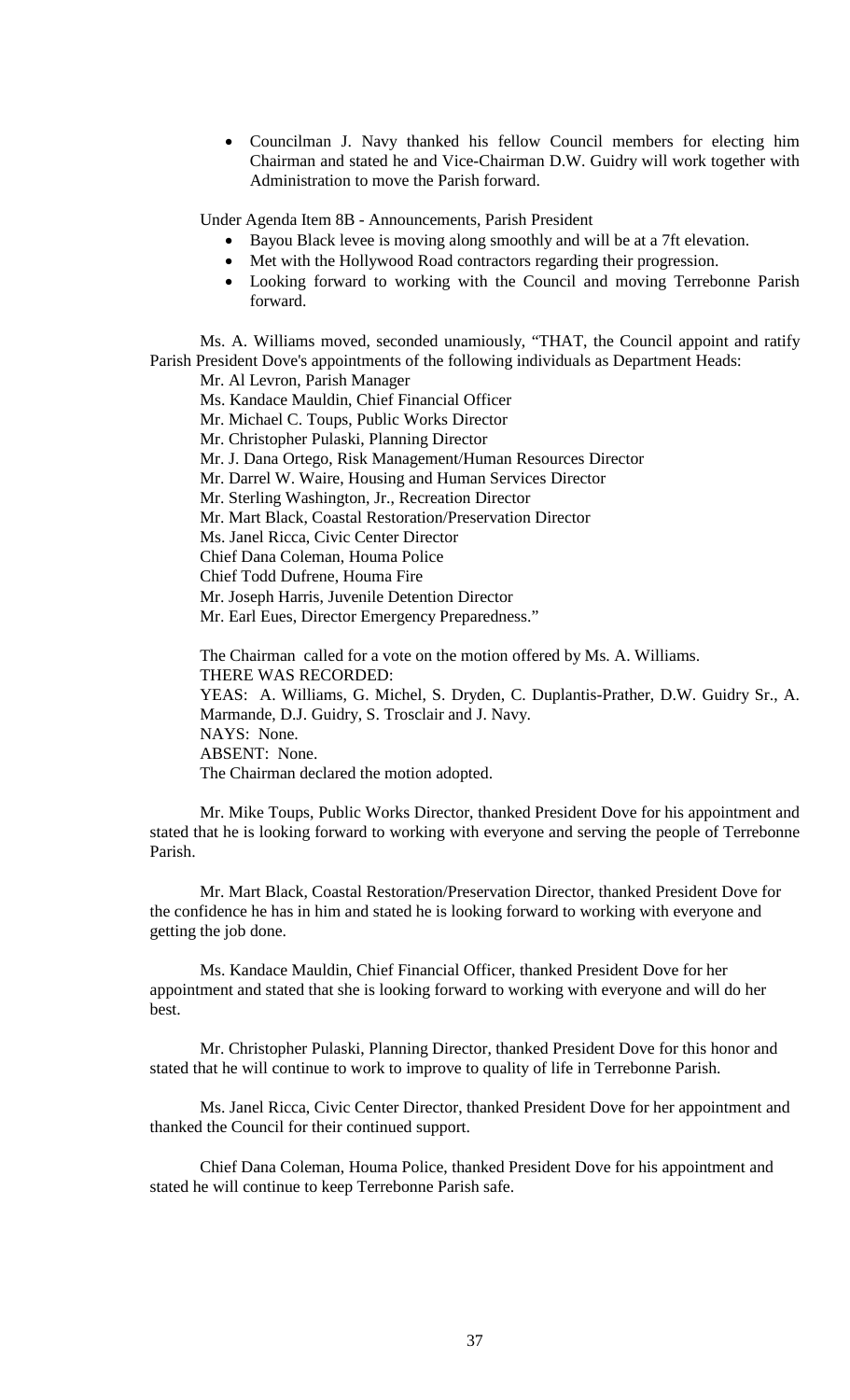Mr. Joseph Harris, Juvenile Detention Director, thanked President Dove for the appointment and stated that he is looking forward to working with everyone and invited the Council to the new Juvenile Detention Center.

Mr. J. Dana Ortego, Risk Management/Human Resources Director, thanked President Dove for his appointment and stated that he is looking forward to working with everyone.

Mr. Sterling Washington, Jr., Recreation Director, thanked President Dove for his appointment and stated that is looking forward to working with the everyone.

Mr. Earl Eues, Director Emergency Preparedness, thanked President Dove for his appointment and looking forward to working with everyone.

Mr. Darrel W. Waire, Housing and Human Services Director thanked President Dove for his appointment and stated that he is looking forward to working with everyone.

Councilwoman C. Duplantis-Prather congratulated everyone on their appointments.

Chairman J. Navy congratulated everyone on their appointments, noting that if they should need anything please don't hesitate to contact him or the very capable Council staff.

Ms. A. Williams moved, seconded unanimously, "THAT, the Council appoint and ratify Parish President Dove's appointment of Parish Attorney, Assistant Attorneys and Temporary Attorneys, as follows:

Mr. Julius P. Hebert, Parish Attorney

Mr. Brian Marceaux, Assistant Parish Attorney

Ms. Courtney Alcock, Assistant Parish Attorney

Ms. Michelle Neil, Assistant Parish Attorney

Mr. Garyland Wallis, Assistant Parish Attorney

Mr. Joseph Waitz, III, Assistant Parish Attorney

Mr. Patrick Yancey, Assistant Parish Attorney

Mr. Craig Landry, Assistant Parish Attorney

Mr. Chris Erny, Assistant Parish Attorney

Mr. Jimi Smith, Assistant Parish Attorney

Mr. Denis Gaubert, Assistant Parish Attorney

Mr. Erich Vhan Ellender, Assistant Parish Attorney

Mr. David Allen, Temporary Assistant Parish Attorney

Mr. Kentley Fairchild, Temporary Assistant Parish Attorney."

The Chairman called for a vote on the motion offered by Ms. A. Williams. THERE WAS RECORDED:

YEAS: A. Williams, G. Michel, S. Dryden, C. Duplantis-Prather, D.W. Guidry Sr., A. Marmande, D.J. Guidry, S. Trosclair and J. Navy.

NAYS: None.

ABSENT: None.

The Chairman declared the motion adopted.

Mr. Julius P. Hebert, Parish Attorney, thanked the Council for the ratification and stated that former Parish Attorney has served Terrebonne Parish with distinction and pleasure and will remain working with the Parish and has done an excellent job for Terrebonne Parish. Mr. Hebert continued and stated he will serve Terrebonne Parish to the best of his ability.

Mr. Joseph Waitz, III, Assistant Parish Attorney, thanked President Dove for the appointment and thanked the Council for their ratification; noting that it is an honor and privilege to serve Terrebonne Parish and that he is looking forward to working with everyone.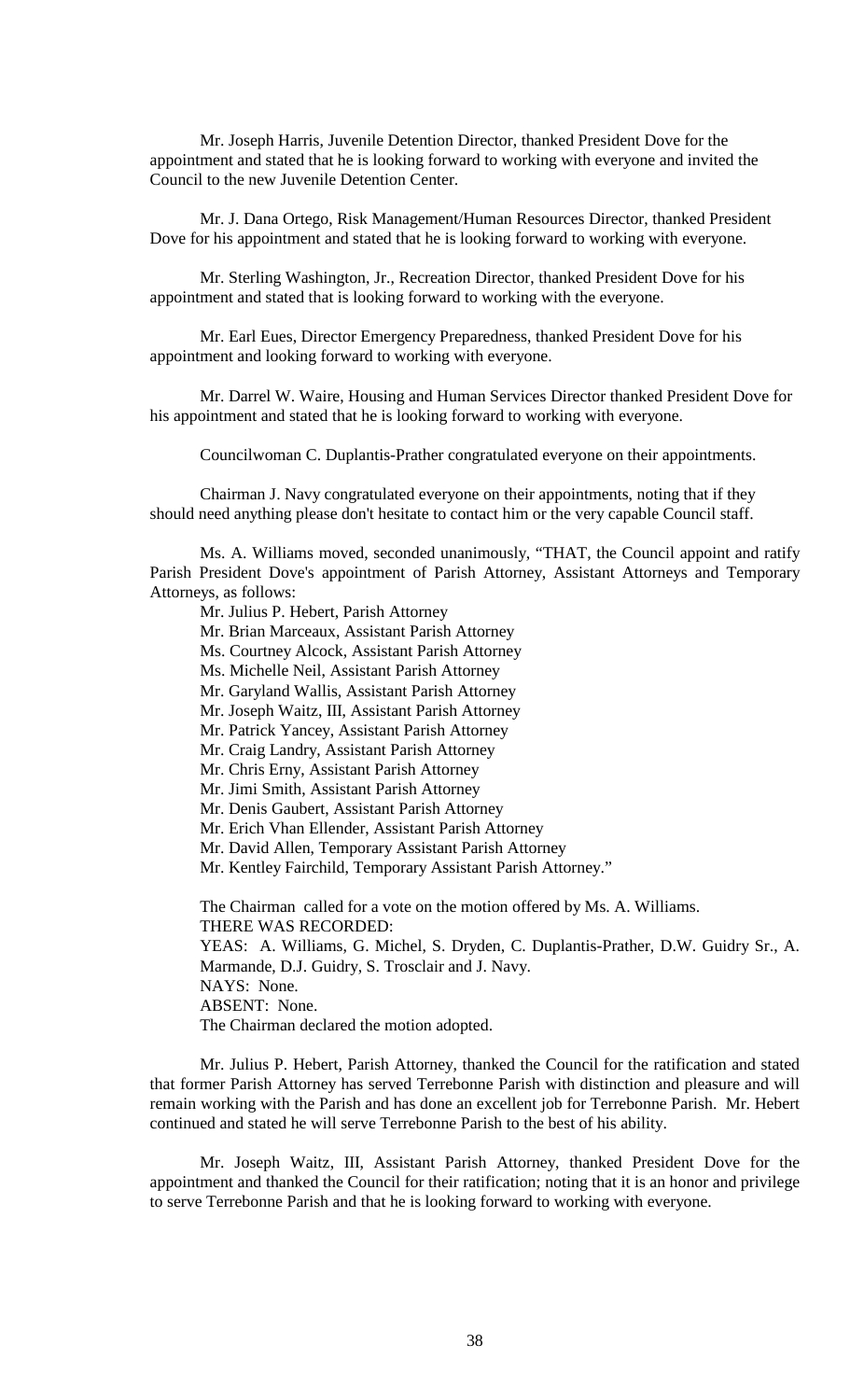OFFERED BY: Mr. D.J. Guidry SECONDED: Ms. A. Williams

## RESOLUTION NO. 16-046

WHEREAS, prices were obtained through the Louisiana State Commodity Catalog by the Terrebonne Parish Consolidated Government for the purpose of purchasing one (1) new and unused Ford Expedition SSV for the Houma Police Department under State Contract #4400008334, and

WHEREAS, after careful review by the Parish Administration it has been determined that the total price of Fifty-one Thousand, Seven Hundred Eighty Dollars and Fifty-four Cents (\$51,780.54) from Terrebonne Motor Company for the purchase of one (1) new and unused Special Service Vehicle, SUV, Four Wheel Drive, 6 Cylinder Engine (2016 Ford Expedition SSV) should be accepted as per the State Contract Vehicle Catalog and the under provisions set forth in the Louisiana Revised Statutes Title 39:1710, and

WHEREAS, the Parish Administration has recommended the acceptance of the price for the aforementioned vehicle purchase at a total cost of Fifty-one Thousand, Seven Hundred Eighty Dollars and Fifty-four Cents (\$51,780.54) for one (1) new and unused Special Service Vehicle, SUV, Four Wheel Drive, 6 Cylinder Engine (2016 Ford Expedition SSV) as per the attached State Purchasing Contract Catalog.

NOW, THEREFORE BE IT RESOLVED by the Terrebonne Parish Council (Budget and Finance Committee), on behalf of the Terrebonne Parish Consolidated Government, that the recommendation of the Parish Administration be approved and that the purchase of the vehicle be accepted as per the attached forms.

#### THERE WAS RECORDED:

YEAS: A. Williams, G. Michel, S. Dryden, C. Duplantis-Prather, D.W. Guidry, Sr., A. Marmande, D.J. Guidry, S. Trosclair and J. Navy. NAYS: None. ABSTAINING: None. ABSENT: None. The Chairman declared the resolution adopted on this, the 27th day of January 2016.

Mr. A. Marmande moved, seconded by Mr. S. Trosclair, "THAT, there being no further business to come before the Council the meeting be adjourned."

The Chairman called for a vote on the motion offered by Mr. A. Marmande. THERE WAS RECORDED: YEAS: A. Williams, G. Michel, S. Dryden, C. Duplantis-Prather, D.W. Guidry Sr., A. Marmande, D.J. Guidry, S. Trosclair and J. Navy. NAYS: None. ABSENT: None. The Chairman declared the motion adopted and the meeting adjourned at 7:56 p.m.

KIMBERLY COLOGNE, MINUTE CLERK

## JOHN NAVY, CHAIRMAN TERREBONNE PARISH COUNCIL

\_\_\_\_\_\_\_\_\_\_\_\_\_\_\_\_\_\_\_\_\_\_\_\_\_\_\_\_\_\_\_\_\_\_\_\_\_\_

\_\_\_\_\_\_\_\_\_\_\_\_\_\_\_\_\_\_\_\_\_\_\_\_\_\_\_\_\_\_\_\_\_\_\_\_\_\_\_

ATTEST: